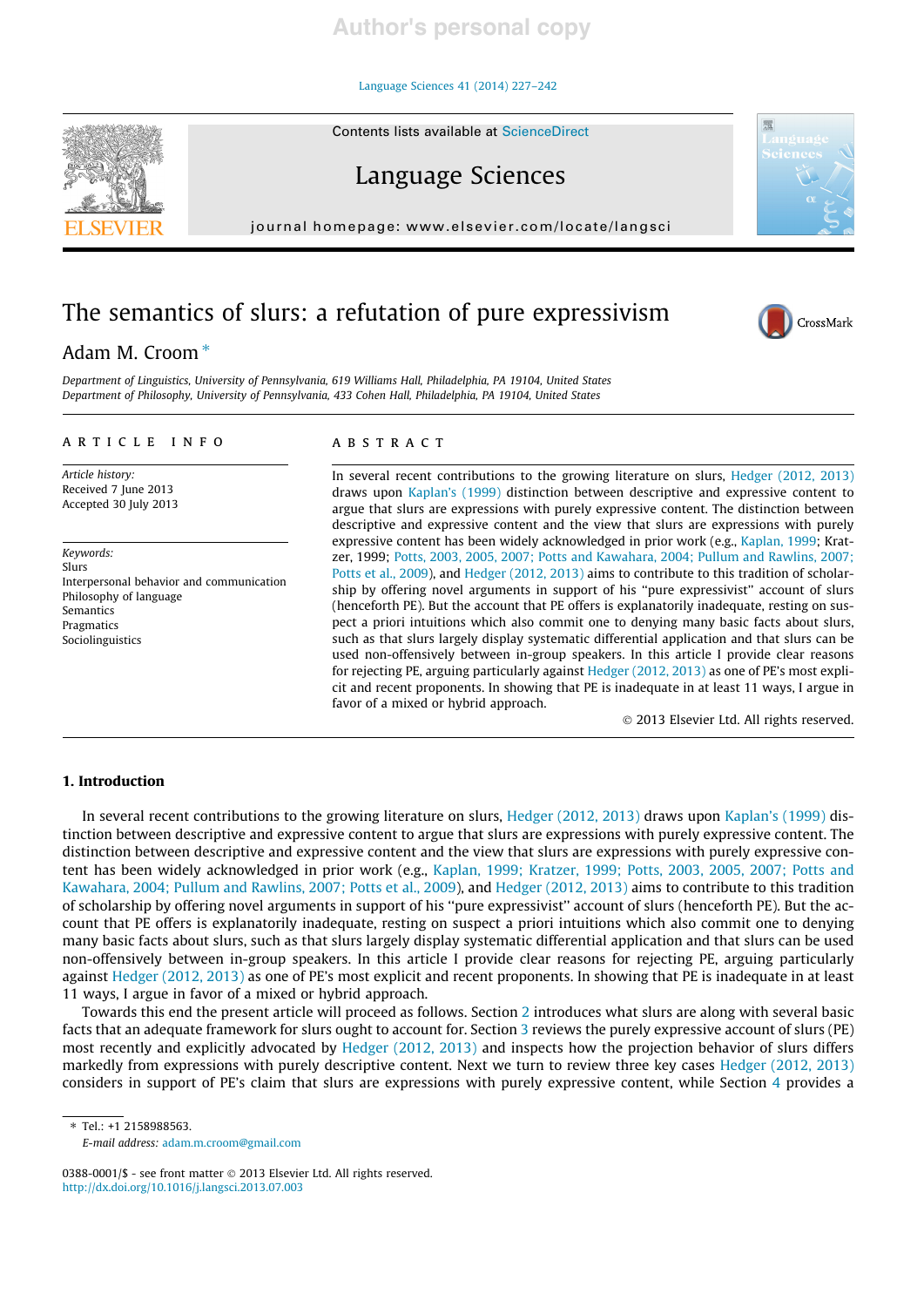#### 242 A.M. Croom / Language Sciences 41 (2014) 227–242

- Potts, C., 2003. Expressive content as conventional implicature. In: Kadowaki, M., Kawahara, S. (Eds.), Proceedings of the North East Linguistics Society 33. GLSA, Amherst, pp. 303–322.
- Potts, C., 2005. The Logic of Conventional Implicature. Oxford University Press, Oxford.
- Potts, C., 2007. The expressive dimension. Theoretical Linguistics 33, 165–197. http://dx.doi.org/10.1515/TL.2007.011.
- Potts, C., 2012. Conventional implicature and expressive content. In: Maienborn, C., von Heusinger, K., Portner, P. (Eds.), Semantics: An International Handbook of Natural Language Meaning, vol. 3. Mouton de Gruyter, Berlin, pp. 2516–2536.
- Potts, C., Asudeh, A., Cable, S., Hara, Y., McCready, E., Alonso-Ovalle, L., Bhatt, R., Davis, C., Kratzer, A., Roeper, T., Walkow, M., 2009. Expressives and identity conditions. Linguistic Inquiry 40, 356–366.
- Potts, C., Kawahara, S., 2004. Japanese honorifics as emotive definite descriptions. Proceedings of Semantics and Linguistic Theory 14, 235-254, <http:// elanguage.net/journals/salt/article/view/14.253/1745>.
- Pullum, G., Rawlins, K., 2007. Argument or no argument? Linguistics and Philosophy 30, 277–287. http://dx.doi.org/10.1007/s10988-007-9013-y.
- Quattara, K., Lemasson, A., Zuberbuhler, K., 2009a. Campbell's monkeys concatenate vocalizations into context-specific call sequences. Proceedings of the National Academy of Sciences of the United States of America, 1–6. http://dx.doi.org/10.1073/pnas.0908118106 (early edition).
- Quattara, K., Lemasson, A., Zuberbuhler, K., 2009b. Campbell's monkeys use affixation to alter call meaning. PLoS One 4, e7808. http://dx.doi.org/10.1371/ journal.pone.0007808.
- Rahman, J., 2012. The N word: its history and use in the African American community. Journal of English Linguistics 40, 137–171. http://dx.doi.org/10.1177/ 0075424211414807.
- Ratliff, B., 2008. The Jazz Ear: Conversations over Music. Henry Holt, New York.
- Richard, M., 2008. When Truth Gives out. Oxford University Press, Oxford.
- Saka, P., 2007. How to Think About Meaning. Springer, Netherlands.
- Schillinger, L., 2010. Sexual politics: book review of ''Big girls don't cry: the election that changed everything for American women'' by Rebecca Traister. The New York Times, Sunday Book Review (16 September), <http://www.nytimes.com/2010/09/19/books/review/Schillinger-t.html?pagewanted=all>.
- Schlenker, P., 2013. Monkey semantics: towards a formal analysis of primate alarm calls. In: Twenty-Third Semantics and Linguistic Theory Conference, 3-5 May. University of California at Santa Cruz.
- Schroeder, M., 2008. Being For: Evaluating the Semantic Program of Expressivism. Oxford University Press, Oxford.
- Smith, D., 2011. Less Than Human: Why We Demean, Enslave, and Exterminate Others. St. Martin's Press, New York.
- Smith, D.M., 2013. Two Lions say racial slurs show their friendship. NBC Sports (8 August), <http://profootballtalk.nbcsports.com/2013/08/08/two-lionssayracial-slurs-show-their-friendship/>.
- Sniderman, P., Piazza, T., 2002. Black Pride and Black Prejudice. Princeton University Press, Princeton.
- Spears, A., 1998. African–American language use: ideology and so-called obscenity. In: Mufwene, S., Rickford, J., Bailey, G., Baugh, J. (Eds.), African American English. Routledge, New York, pp. 226–250.
- Stampler, L., 2011. SlutWalks sweep the nation. Huffington Post (20 April), <http://www.huffingtonpost.com/2011/04/20/slutwalk-united-statescity\_n\_851725.html>.
- Stuckey, S., 1994. Going Through the Storms: The Influence of African American Art in History. Oxford University Press, New York.
- Tracy, T., Wells, N., Schapiro, R., 2013. Jackie Robinson statue defaced with racist slurs, swastikas outside Cyclones park, News offers reward. New York Daily News (7 August), <http://www.nydailynews.com/new-york/brooklyn/jackie-robinson-statue-defaced-swastikas-brooklyn-article-1.1420102>.
- Vyas, K., Minaya, E., 2013. Venezuela government under fire for anti-gay slurs. The Wall Street Journal (16 August), <http://online.wsj.com/article/ SB10001424127887323455104579015431118697694.html>.
- Washington, J., 2013. 'I'm not racist': common claim after racial slurs. Associated Press (23 May), <http://bigstory.ap.org/article/im-not-racist-commonclaim-after-racial-slurs>.
- Weisman, A., 2013. Despite rampant racial slurs in 'Django Unchained,' African Americans flock to theaters. Business Insider (3 January), <http:// www.businessinsider.com/despite-rampant-racial-slurs-in-django-unchained-african-americans-flock-to-theaters-2013-1>.
- Whiting, D., 2007. Inferentialism, representationalism and derogatory words. International Journal of Philosophical Studies 15, 191-205. http://dx.doi.org/ 10.1080/09672550701383483.
- Whiting, D., 2013. It's not what you said, it's the way you said it: slurs and conventional implicatures. Analytic Philosophy.
- Wilkinson, E., 2011. Racial slur led to killing of innocent teen. King 5 News (9 December), <http://www.king5.com/news/local/Racial-slur-led-to-killing-ofinnocent-teen-135354268.html>.
- Williamson, T., 2009. Reference, inference and the semantics of pejoratives. In: Almog, J., Leonardi, P. (Eds.), The Philosophy of David Kaplan. Oxford University Press, New York, pp. 137–159.
- Wilson, H., 2002. In: Gates, Henry Louis (Ed.), Our Nig: Or Sketches from the Life of a Free Black, third ed. Vintage Books, New York.
- Wilson, R., 2013. Lions' Scheffler, Delmas use racial slurs as terms of endearment. CBS Sports (8 August), <http://www.cbssports.com/nfl/blog/eyeonfootball/23069221/lions-scheffler-delmas-use-racial-slurs-as-terms-of-endearment->.
- Wittgenstein, L., 1953. Philosophical Investigations. Blackwell, Oxford.
- Wittgenstein, L., 1982. In: Lee, D. (Ed.), Wittgenstein's Lectures: Cambridge 1932–1935. University Press, Chicago.
- Zimmerman, M., 2013. Hawaii representative apologizes over racial slurs and threats she made to state workers. Hawaii Reporter (1 March), <http:// www.hawaiireporter.com/hawaii-representative-apologizes-over-racial-slurs-and-threats-she-made-to-state-workers/123>.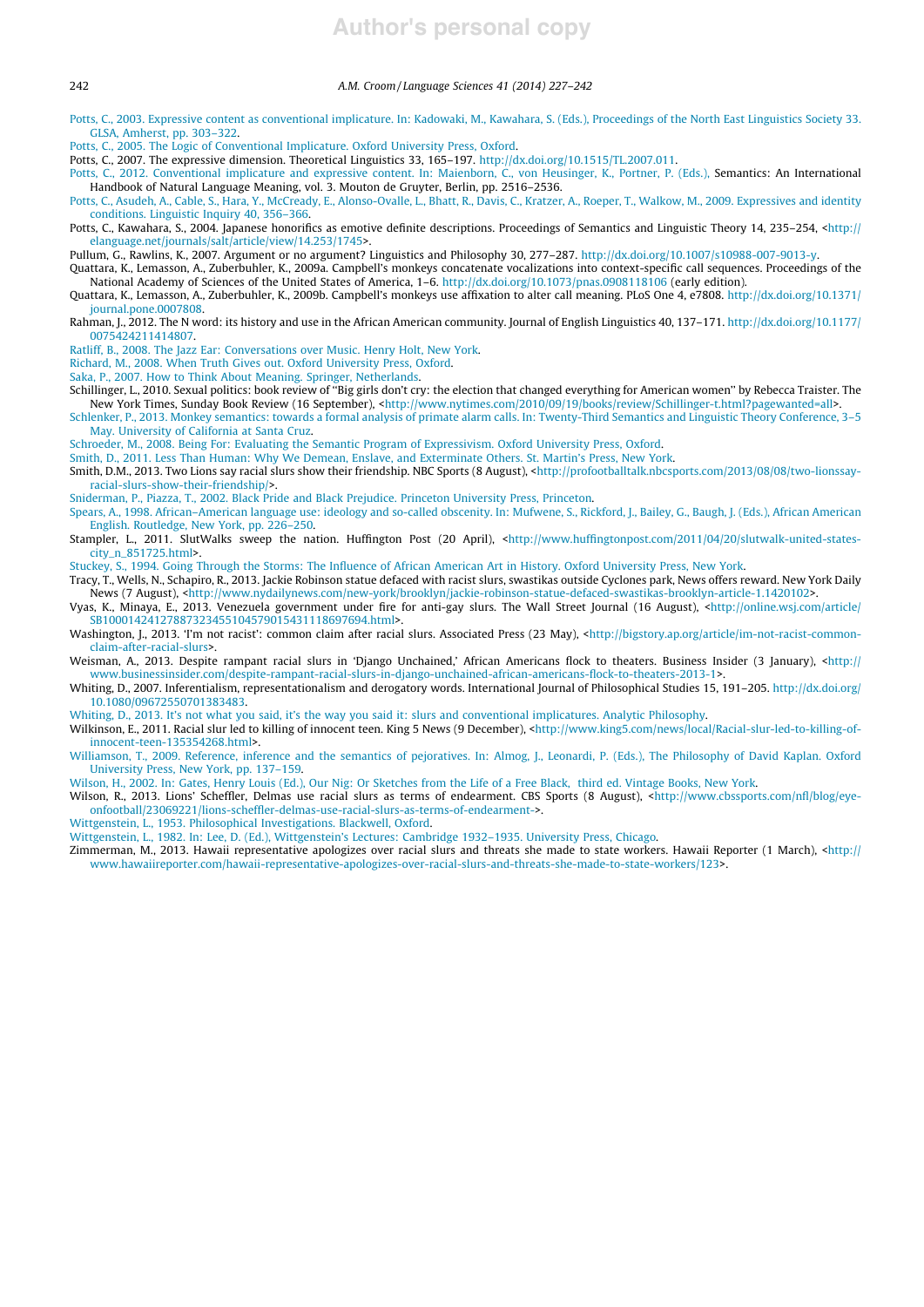# **The semantics of slurs: A refutation of pure expressivism**

# **Abstract** (207 words)

In several recent contributions to the growing literature on slurs, Hedger (2012, 2013) draws upon Kaplan's (1999) distinction between descriptive and expressive content to argue that slurs are expressions with purely expressive content. The distinction between descriptive and expressive content and the view that slurs are expressions with purely expressive content has been widely acknowledged in prior work (e.g., Kaplan 1999; Kratzer 1999; Potts 2003; Potts & Kawahara 2004; Potts 2005, 2007; Pullum & Rawlins 2007; Potts, Asudeh, Cable, Hara, McCready, Alonso-Ovalle, Bhatt, Davis, Kratzer, Roeper & Walkow 2009), and Hedger (2012, 2013) aims to contribute to this tradition of scholarship by offering novel arguments in support of his "pure expressivist" account of slurs (henceforth PE). But the account that PE offers is explanatorily inadequate, resting on suspect a priori intuitions which also commit one to denying many basic facts about slurs, such as that slurs largely display systematic differential application and that slurs can be used non-offensively between in-group speakers. In this article I provide clear reasons for rejecting PE, arguing particularly against Hedger (2012, 2013) as one of PE's most explicit and recent proponents. In showing that PE is inadequate in at least 11 ways, I argue in favor of a mixed or hybrid approach.

Keywords: slurs; interpersonal behavior and communication; philosophy of language; semantics; pragmatics; sociolinguistics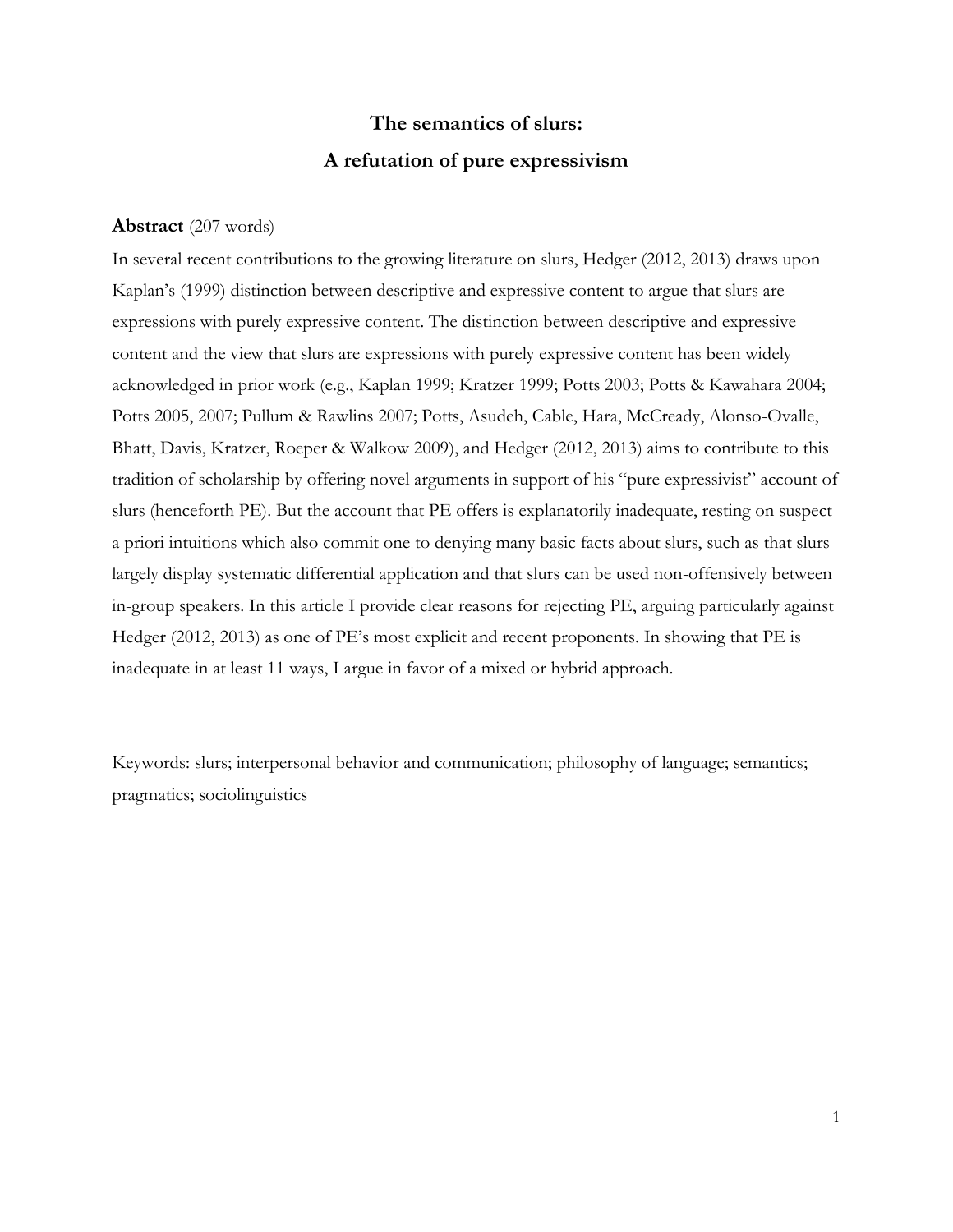#### **1. Introduction**

In several recent contributions to the growing literature on slurs, Hedger (2012, 2013) draws upon Kaplan's (1999) distinction between descriptive and expressive content to argue that slurs are expressions with purely expressive content. The distinction between descriptive and expressive content and the view that slurs are expressions with purely expressive content has been widely acknowledged in prior work (e.g., Kaplan 1999; Kratzer 1999; Potts 2003; Potts & Kawahara 2004; Potts 2005, 2007; Pullum & Rawlins 2007; Potts, Asudeh, Cable, Hara, McCready, Alonso-Ovalle, Bhatt, Davis, Kratzer, Roeper & Walkow 2009), and Hedger (2012, 2013) aims to contribute to this tradition of scholarship by offering novel arguments in support of his "pure expressivist" account of slurs (henceforth PE). But the account that PE offers is explanatorily inadequate, resting on suspect a priori intuitions which also commit one to denying many basic facts about slurs, such as that slurs largely display systematic differential application and that slurs can be used non-offensively between in-group speakers. In this article I provide clear reasons for rejecting PE, arguing particularly against Hedger (2012, 2013) as one of PE's most explicit and recent proponents. In showing that PE is inadequate in at least 11 ways, I argue in favor of a mixed or hybrid approach.

Towards this end the present article will proceed as follows. Section 2 introduces what slurs are along with several basic facts that an adequate framework for slurs ought to account for. Section 3 reviews the purely expressive account of slurs (PE) most recently and explicitly advocated by Hedger (2012, 2013) and inspects how the projection behavior of slurs differs markedly from expressions with purely descriptive content. Next we turn to review three key cases Hedger (2012, 2013) considers in support of PE's claim that slurs are expressions with purely expressive content, while section 4 provides a critical evaluation of these cases. In section 5 we then look at several recent empirical considerations on the non-derogatory use of slurs, while section 6 concludes. But let us now start from the beginning and first introduce what slurs are.

### **2. Slurs and some basics for an account**

Slurs, such as *nigger* or *faggot*, are expressions that are often used to derogate certain group members and have been considered among the most offensive of all linguistic expressions (Kennedy 2002, p. 23; Anderson & Lepore 2013, p. 25). Often considered a form of "hate speech […] directed to a group of people, based on a shared characteristic of that group," slurs are generally considered derogatory expressions that target certain group members on the basis of descriptive features such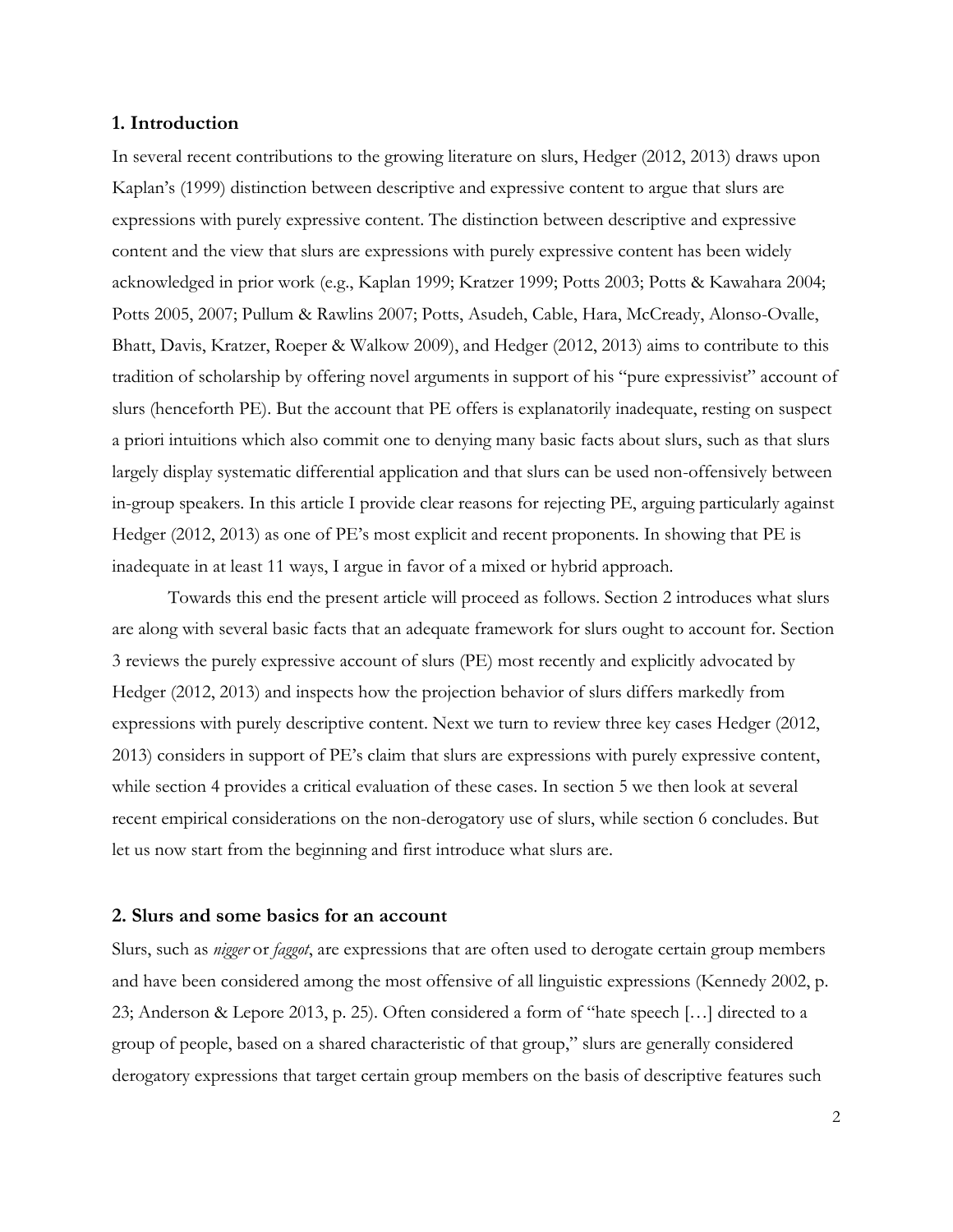as their racial or sexual identity, with racial slurs such as *nigger* primarily targeting people on the basis of race-based features and sexual slurs such as *faggot* primarily targeting people on the basis of sexbased features (Fraleigh & Tuman 2010, p. 139). Himma (2002), for example, suggests that a linguistically adequate dictionary might "define "nigger" as "a slur that is wrongfully used to oppress black persons on the basis of race [… and] define "faggot" as "a term wrongfully used to oppress male homosexuals on the basis of sexual preference" (p. 518, 521, fn. 23). So an application of a particular slur in context does not occur at random, but instead based on considerations of their systematic differential application-conditions, which concern descriptive features of targets such as their racial or sexual identity. This is not only how speakers are able to systematically distinguish between relatively broader categories of slurs (e.g., the racial slur *nigger* from the sexual slur *faggot*) but further how speakers are able to systematically distinguish between relatively narrower categories of slurs (e.g., the racial slur *nigger* from the racial slur *gook*) within those broader categories. That there are in fact different types of slurs applied differentially towards targets is noncontroversial – as Anderson and Lepore (2013) rightly point out, there in fact exists a large variety of slurs "that target groups on the basis of race ('nigger'), nationality ('kraut'), religion ('kike'), gender ('bitch'), sexual orientation ('fag'), immigrant status ('wetback') and sundry other demographics" (p. 25) – and accounting for this basic fact has been outlined in prior work as one of several conditions to be met by any explanatorily adequate account of slurs.<sup>1</sup>

Another basic fact about slurs that must be accounted for is their ability to pack some of the nastiest punches natural language has to offer.<sup>2</sup> Since slurs of any type seem capable of greatly offending most people, the question of how slurs are able to do this across such a diverse range of contexts (e.g., while being embedded within a question, under negation, or as the antecedent of a conditional) provides the linguist and philosopher alike with a substantive theoretical challenge. Clearly such an important challenge must be carried out with responsibility and without unsupported a priori prejudice, as a thorough understanding of how slurs are actually used may have significant real-world implications for how issues regarding freedom of speech and freedom from oppression are practically adjudicated in our society.

Perhaps the most salient feature about slurs is their ability to offend, as this has been a central point of focus in prior work on slurs (e.g., Anderson & Lepore 2013, p. 25; Hedger 2012, p.

<sup>1</sup> See adequacy condition 2 of 6 in Croom 2011, p. 355, and adequacy condition 2 of 7 in Croom 2013, p. 200.

<sup>2</sup> See adequacy condition 1 of 6 in Hom 2008, p. 426. See also adequacy condition 3 of 6 in Croom 2011, p. 355, and adequacy condition 3 of 7 in Croom 2013, p. 200.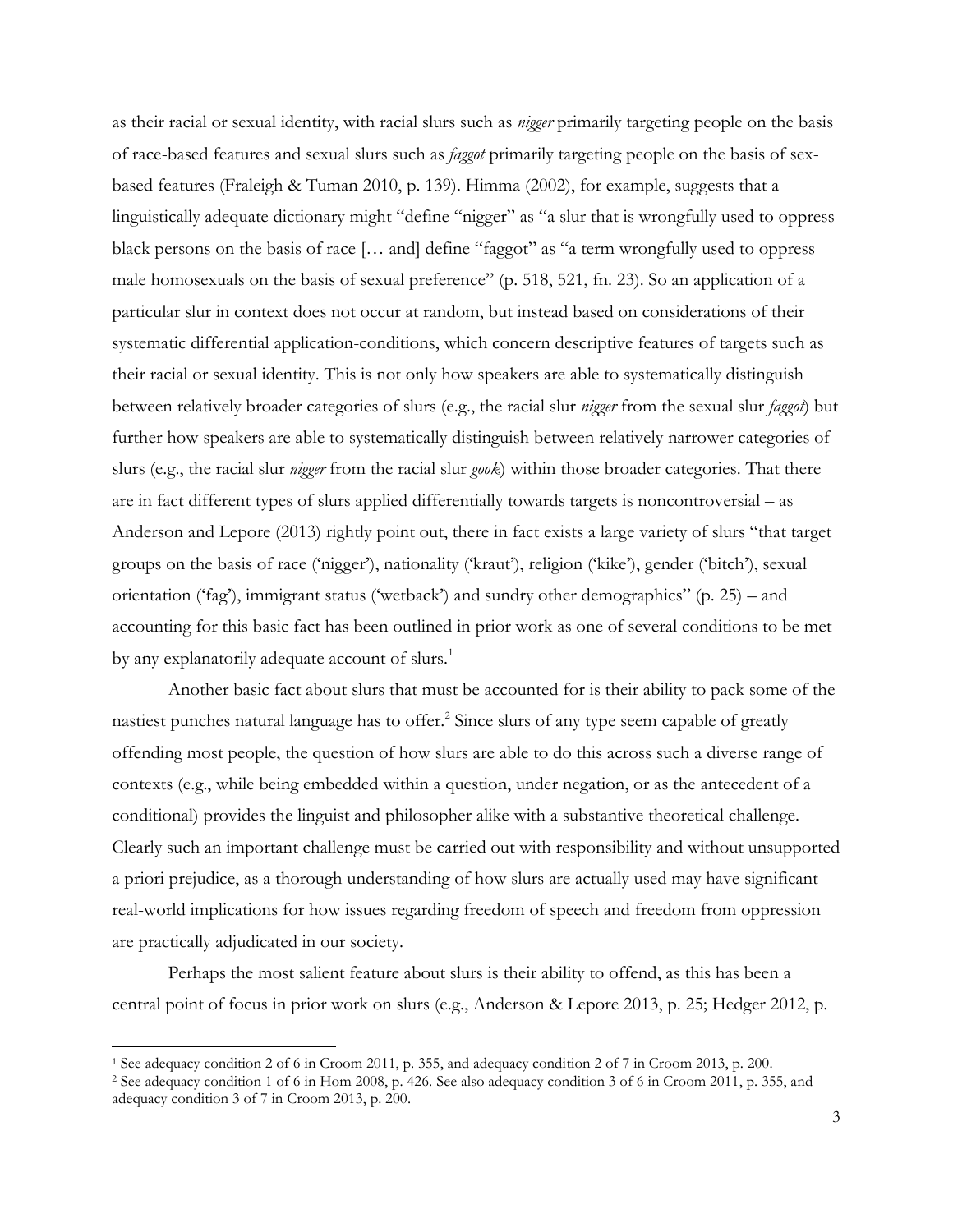74). The potential offensiveness of slurs is not only evidenced by the fact that their use has often initiated violence and ended in homicide (Hoover 2007; Kiefer 2010; Fox 10 News 2010; Islam 2011; Wilkinson 2011), but is further evidenced by more straightforwardly linguistic considerations, such as through an analysis of their projection behavior across a diverse range of linguistic contexts. The projection behavior of slurs has been investigated at great length in prior work (Potts 2007; Hom 2008; Williamson 2009; Hom 2010; McCready 2010; Croom 2011; Hom 2012; Anderson & Lepore 2013; Croom 2013; Hay 2013; Whiting 2013), and Hedger (2012, 2013) rightly draws upon considerations of this kind to argue that the projection behavior of slurs differs markedly from that of expressions with purely descriptive content. Hedger (2012, 2013) also draws upon these considerations to ground his defense of PE, which, as I show in section 4, is explanatorily inadequate and commits one to several untenable conclusions. As it will be made clear in section 4, the endorsement of PE by Hedger (2012, 2013) along with several others before (Kaplan 1999; Kratzer 1999; Potts 2003; Potts & Kawahara 2004; Potts 2005, 2007; Pullum & Rawlins 2007; Potts, Asudeh, Cable, Hara, McCready, Alonso-Ovalle, Bhatt, Davis, Kratzer, Roeper & Walkow 2009) in fact rests on suspect a priori intuitions that commit one to denying many basic facts about slurs, such as that slurs largely display systematic differential application (e.g., the slurs *gook* and *slut* are differentially applied towards different targets, with this differential application being systematic) and that slurs can be used non-offensively between in-group speakers. But before discussing reasons for rejecting PE, let us first briefly review it in some detail along with its explanatory merits.

# **3. Slurs and pure expressivism**

In his article "The Semantics of Racial Slurs," Hedger (2012) follows a rich tradition of linguists and philosophers of language that have drawn upon Kaplan's (1999) distinction between *descriptive* and *expressive* content to aid them in their analyses of linguistic expressions (Kratzer 1999; Potts 2003; Potts & Kawahara 2004; Potts 2005, 2007; Pullum & Rawlins 2007; Potts, Asudeh, Cable, Hara, McCready, Alonso-Ovalle, Bhatt, Davis, Kratzer, Roeper & Walkow 2009). The distinction between descriptive and expressive content became well acknowledged as research on expressive content became increasingly fashionable, which was no doubt partly owed to the publication of *The Logic of Conventional Implicature*, where Potts (2005) developed a multidimensional logic  $\mathcal{L}_{CI}$  for handling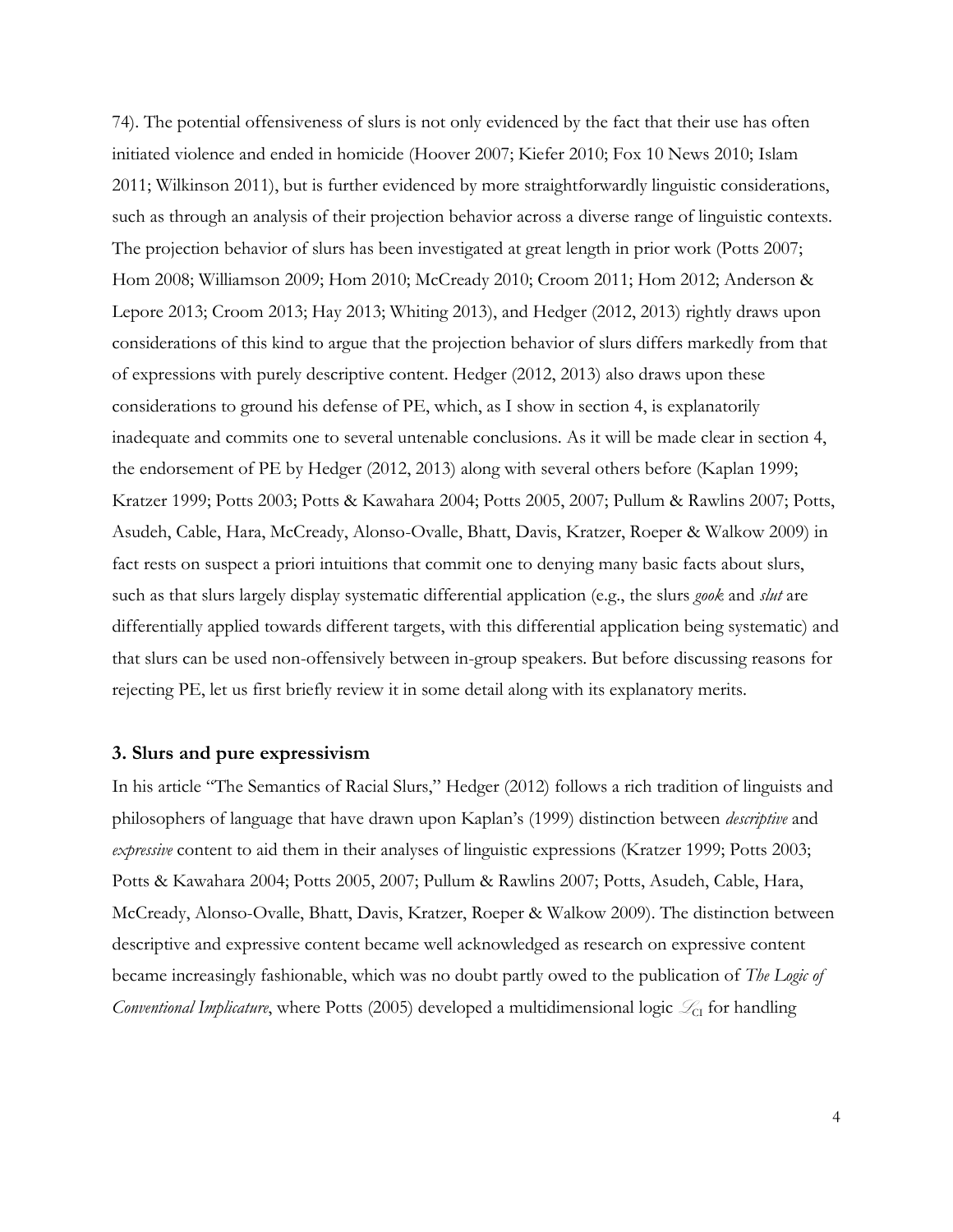conventional implicatures  $(CIs)$  including (on his view) expressives.<sup>3</sup> Following this influential research tradition, Hedger (2012, 2013) draws upon the distinction between descriptive and expressive content in order to provide an analysis of slurring expressions in particular and to argue that slurs are expressions with purely expressive content.<sup>4</sup> As Hedger (2012) explains this distinction, "*descriptive* content […] represents the world as being a certain way, and as such can be either true or false" whereas "*expressive* content […] merely display[s] an attitude of the speaker, and as such are not truth-apt" (p. 76; see also Potts 2005, p. 7).

Hedger (2012) offers examples of expressions with purely descriptive content, which include *black* and *elephant* (p. 78), as well as examples of expressions with purely expressive content, which include *fucker* (p. 77) and all instances of slurs (p. 74, 78; see also Hedger 2013).<sup>5</sup> Hedger (2012, 2013) draws upon this distinction between purely descriptive and purely expressive content to account for the inoffensiveness of expressions like *Korean American* and the offensiveness of expressions like *gook*. Since expressions with purely descriptive content (e.g., *woman*) are typically inoffensive whereas expressions with purely expressive content (e.g., *fucker*) are typically offensive, by arguing that slurs are expressions with purely expressive content Hedger (2012, 2013) aims to account for the particularly salient ability of slurs to offend. As Hedger (2012) explains his purely expressive view, "The view here offered for your consideration is that slurs contain merely expressive content  $-$  i.e., they display an attitude of contempt on the part of the speaker toward their targets – but they lack an extension, and hence don't make truth-apt contributions to semantic content" (p. 77-78). Hedger (2013) further explains that PE is committed to the view that "Slurs express contempt regardless of the attitude or particular use of the speaker. In the case of slurs, the independent meaning *just is* an offensive expression of contempt; hence the expression is part of the semantic content of slurs" (p. 209). 6

<sup>3</sup> This along with subsequent work by Potts (2007) has been regarded by the linguistic community as "Really Fucking Brilliant" (Geurts 2007).

<sup>4</sup> Hedger (2012) cites Kaplan's unpublished manuscript from (2004), but since it has been available since at least (1999) I here cite the earlier version.

<sup>5</sup> Hedger (2012) provides no concrete examples of slurs but instead identifies all instances by *S* (p. 74, 78). Although Hedger presumably avoids mentioning examples of slurs in order to avoid appearing prejudice, I believe that doing so is at least partly responsible for many of the failures of Hedger that I point out in the present work, including a weakened ability to notice distinctions between different slurs, a failure to consult concrete examples of how particular slurs have in fact been used, and a general failure to connect theorizing about slurs with empirical data from out-group as well as in-group speakers. Let us acknowledge at the outset that we are non-prejudice professionals and simply carry on with our linguistic analysis of the relevant examples, so that we can be as clear and accurate in our investigations as possible.<br><sup>6</sup> Hom (2008) similarly considered "derogatory autonomy" as adequacy condition 3 of 6 for slurs *derogatory force for any epithet is independent of the attitudes of any of its particular speakers*" (p. 426). As Hom (2008) argued for this point: "For example, uses of 'chink' carry the same derogatory force no matter how racist or nonracist the particular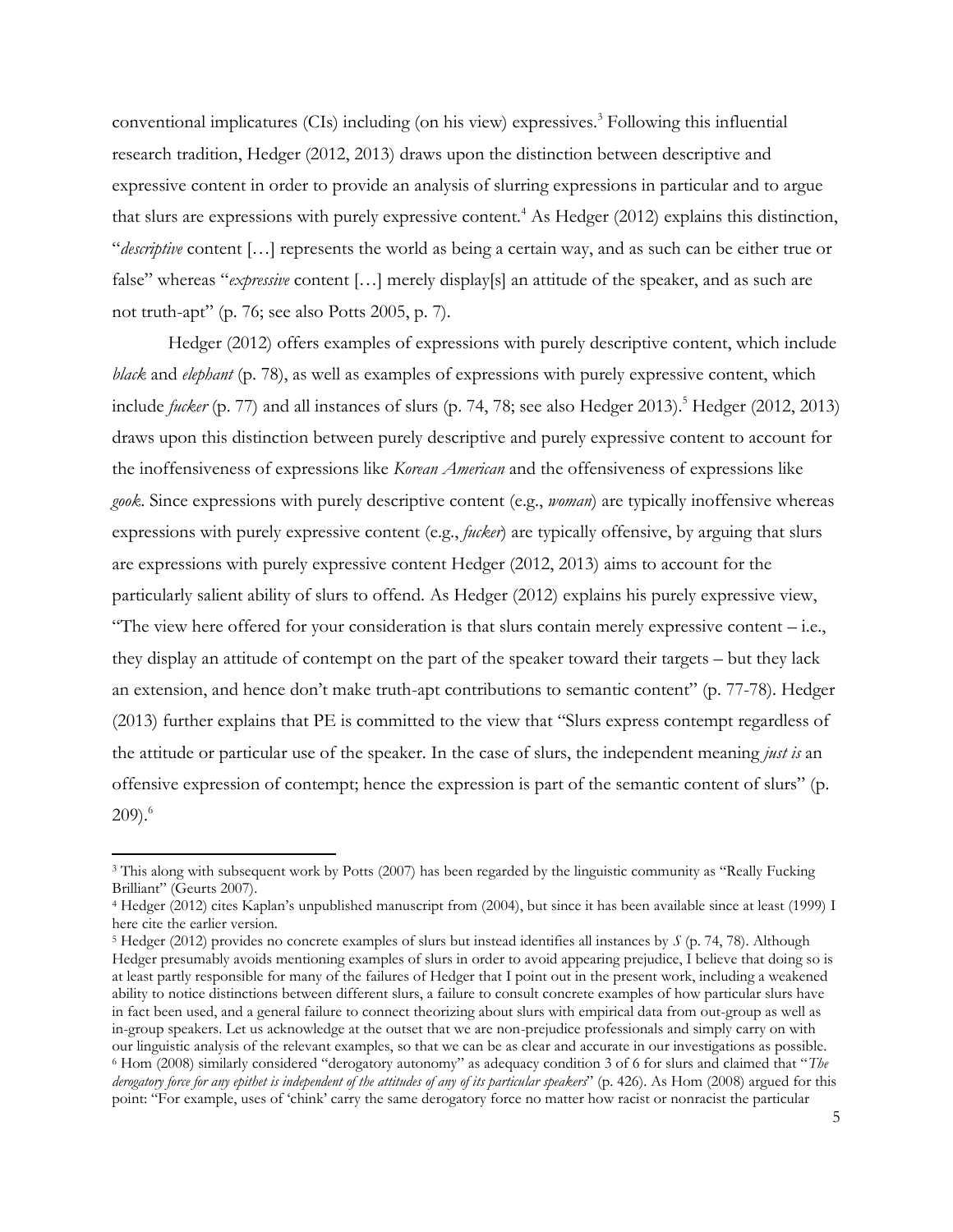Because Hedger (2012, 2013) follows a tradition of scholarship holding a strict distinction between purely descriptive and purely expressive content such that the content of each expression is either descriptive or expressive but not mixed (Kaplan 1999; Kratzer 1999; Potts 2003; Potts & Kawahara 2004; Potts 2005, 2007; Pullum & Rawlins 2007; Potts, Asudeh, Cable, Hara, McCready, Alonso-Ovalle, Bhatt, Davis, Kratzer, Roeper & Walkow 2009), Hedger's (2012) strategy is the straightforward one of aiming to show that slurs are not expressions with purely descriptive content and so must be expressions with purely expressive content instead.<sup>7</sup> The way that Hedger (2012) aims to show that slurs are not expressions with purely descriptive content is to show that the projection behavior of slurs differs markedly from that of expressions with purely descriptive content, and that the two must therefore be distinct.

Hedger (2012) provides several examples showing how the projection behavior of slurs differs from that of expressions with purely descriptive content, and such examples have been wellrehearsed in prior work (Potts 2007; Hom 2008; Williamson 2009; Hom 2010; McCready 2010; Croom 2011; Hom 2012; Anderson & Lepore 2013; Croom 2013; Hay 2013; Whiting 2013). In "The Expressive Dimension," for instance, Potts (2007) considered the slur *nigger* as an example of an *expressive* item, which is to be distinguished from a *descriptive* item in that only expressives display a joint set of linguistic properties which include (i) nondisplaceability, (ii) independence, (iii) immediacy, and (iv) descriptive ineffability (p. 166-167, 181; see also Potts & Kawahara 2004, p. 254- 255).<sup>8</sup> Since these properties have already been well-discussed, it will suffice to review just one

 $\overline{a}$ 

speaker is towards Chinese people. Another example of autonomy is how derogatory variation is independent of particular speakers' attitudes. A speaker may be extremely prejudiced toward the English and not at all prejudiced toward African-Americans, and yet this psychological state will have almost no effect on the pejorative force of the speaker's uses of 'limey' and 'nigger'" (p. 426). I reject Hom's (2008) inclusion of derogatory autonomy as an adequacy condition on slurs, as well as Hedger's (2012, 2013) acceptance of it, based on empirical grounds since it is a fact that slurs are often used non-derogatorily, and even positively, between in-group speakers. This point is further discussed in sections 4-5 of the present work, in section 5 in Croom 2011, and in section 9 in Croom 2013.<br><sup>7</sup> The basic arguments in support of PE are provided in Hedger (2012), with Hedger (2013) often relying and referring

back to this earlier work, so I here discuss the key arguments in support of PE that are provided earlier in Hedger (2012). Interestingly enough, even though Hedger (2012, 2013) does not cite Croom (2011), it is clear that most of the correct points that are made by Hedger (2012) and Hedger (2013) were already previously discussed in sections 1-4 in Croom (2011) and section 5 in Croom (2011), respectively. Explicating these points of comparison is not the main aim of the present work, but the reader can easily see these points of comparison by consulting Croom (2011, 2013) and Hedger (2012, 2013).<br><sup>8</sup> As Potts and Kawahara (2004) have argued, when expressions display (i) the property of nondisplaceability, those

expressions "tell us about the speaker's beliefs in the utterance situation" (p. 255), (ii) the property of independence, those expressions are "multidimensional in the sense that" each expression "contributes a meaning that is independent of the meaning of the main clause" (p. 256), (iii) the property of immediacy, those expressions are such that each "achieve[s] their intended act simply by being uttered [...] in this sense, they are performative" (p. 257), (iv) the property of descriptive ineffability, those expressions are such that "speakers are never fully satisfied when they [are] paraphrase[d]" (p. 258). Potts (2007) has further suggested that when expressions display (v) the property of perspective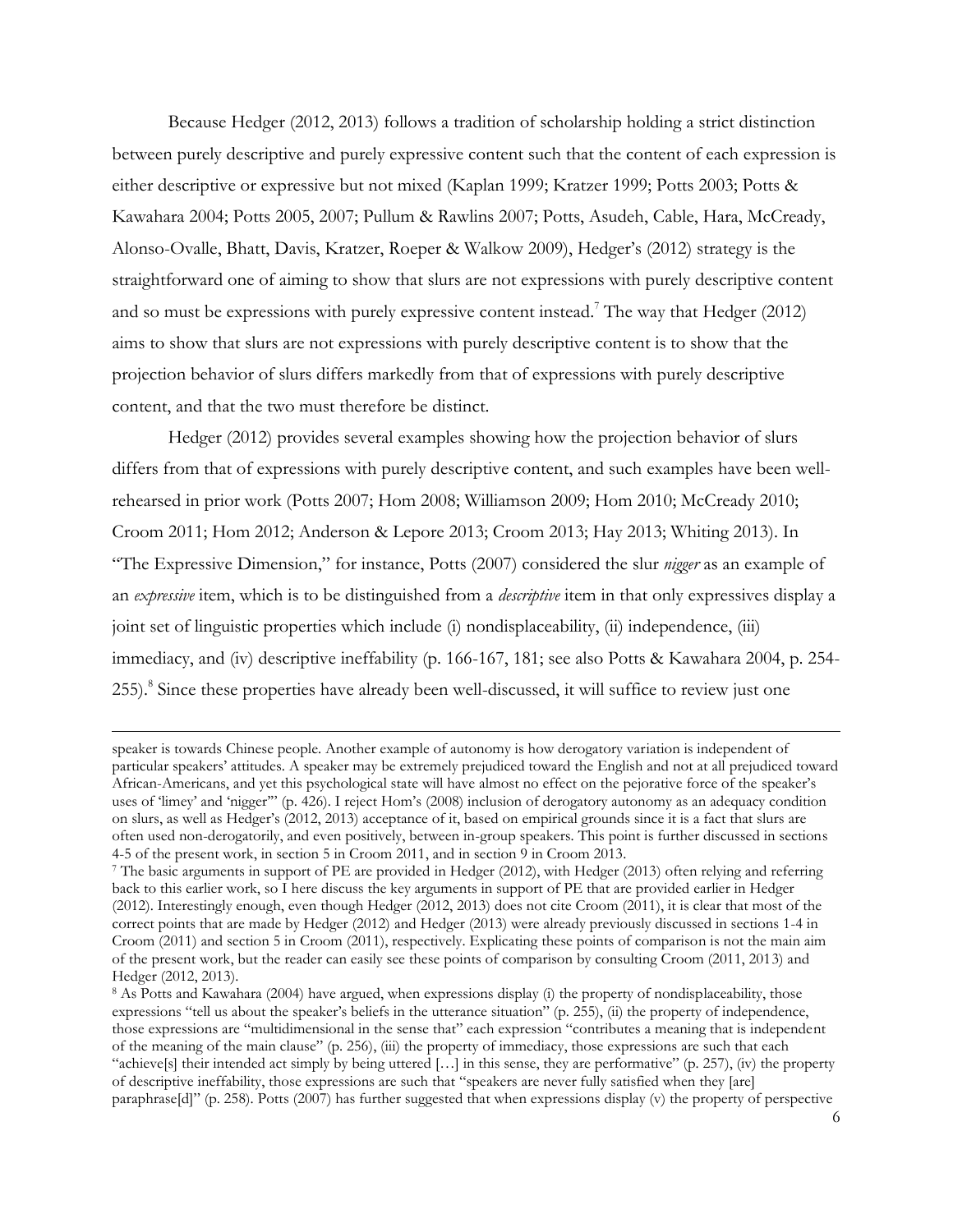example Hedger (2012) considers involving the comparison between (1) and (2) below, "when S is a slur normally used to target blacks" (p. 78):

- (1) If David is intelligent, then so is Judith. $9$
- (2) If Obama is an S, then so is his wife.<sup>10</sup>

The basic point being made with an example like this is that, whereas a speaker of (1) can still plausibly deny that they have expressed anything about David (since *intelligent*, an expression with purely descriptive content,<sup>11</sup> is embedded within the antecedent of the conditional), a speaker of  $(2)$ *cannot* still plausibly deny that they have expressed anything about Obama (even though the slurring expression *S* is likewise embedded within the antecedent of the conditional). Croom (2011) has offered a similar example before, but one that is somewhat clearer since the comparison it involves (between (3) and (4) shown below) more closely approximates a minimal pair and actually provides a concrete example of the slur under investigation (p. 345). So perhaps it is worth briefly considering it here in (3) and (4) below:

- (3) If I didn't like *African Americans*, then I'd probably be racist.<sup>12</sup>
- (4) If I didn't like *niggers*, then I'd probably be racist.<sup>13</sup>

Since in (3) the descriptive expression *African American* is embedded within the antecedent of the conditional, it is clear that a speaker uttering (3) does not generate the inference that they are racist simply in virtue of uttering (3). The speaker of (3) is only committed to saying that they probably

dependence, those expressions are "evaluated from a particular perspective," and that, "In general, the perspective is the speaker's, but [that] there can be deviations if conditions are right" (p.166), and (vi) the property of repeatability, those expressions are such that "If a speaker repeatedly uses an expressive item, the effect is generally one of strengthening the emotive content, rather than one of redundancy" (p. 167). The general idea is that expressions with purely expressive content can be distinguished from expressions with purely descriptive content by the fact that only expressions with purely expressive content will jointly display properties (i) through (iv) or (vi) (according to Potts & Kawahara 2004 and Potts 2007, respectively).<br><sup>9</sup> Example (1) here is identified as example (3) in Hedger 2012, p. 75, but has been renumbered to avoid confusing the

reader with an incoherent numbering method for the multiple examples provided throughout this article.

<sup>10</sup> Example (2) here is identified as example (5) in Hedger 2012, p. 76.

<sup>11</sup> I am here granting for the sake of argument Hedger's (2012) use of the expression *intelligent* as an apt example of an expression with purely descriptive content, but it is perhaps worth further exploring on a separate occasion whether the expression *intelligent* may also be expressive of an attitude towards the target of predication. 12 Example (3) here is identified as example (5a) in Croom 2011, p. 345.

<sup>13</sup> Example (4) here is identified as example (6a) in Croom 2011, p. 345.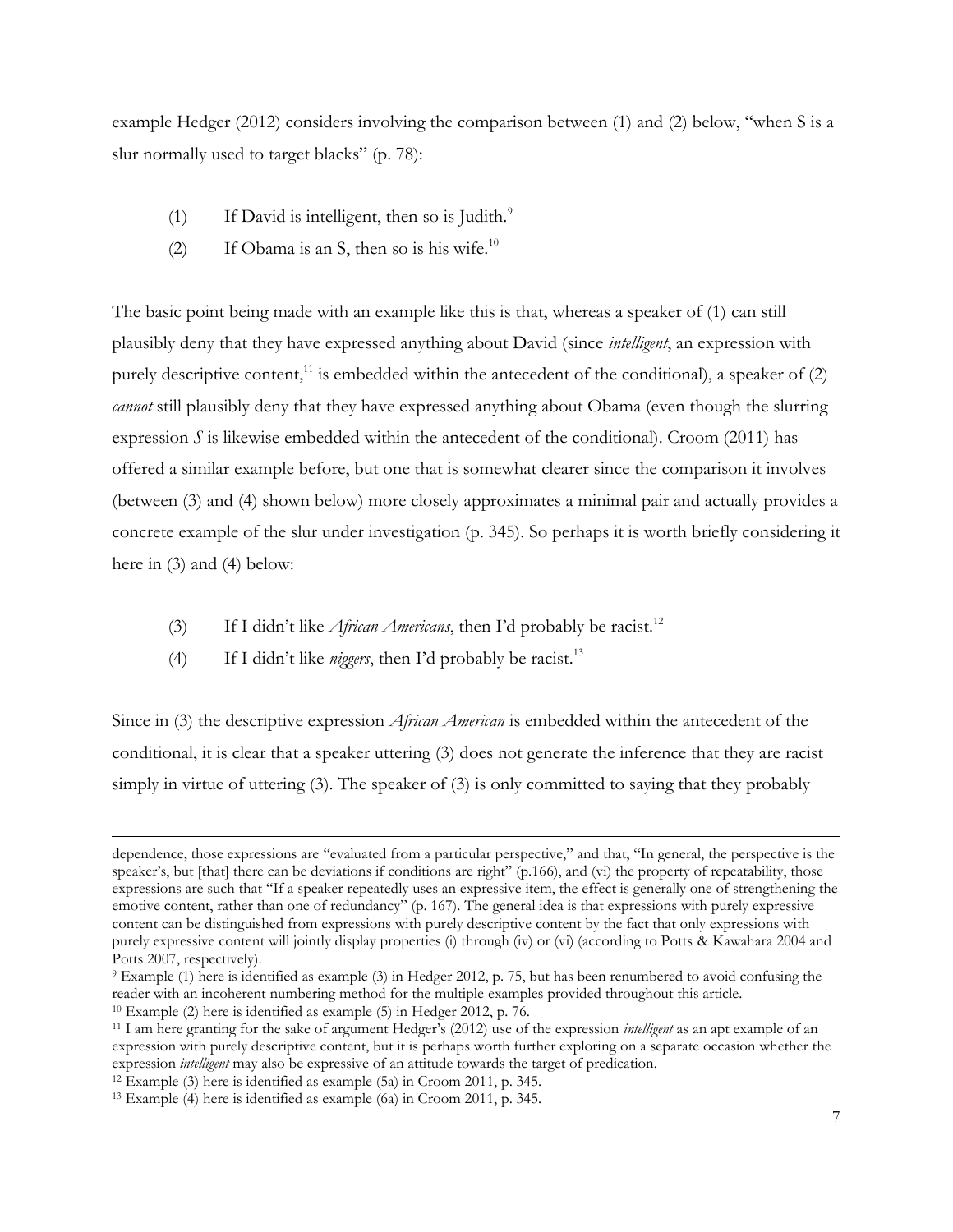would be racist *if in fact* they did not like African Americans, but that is an *if* they can plausibly deny. So the scope of the descriptive expression *African American* is restricted by the conditional and does not project out to generate the inference that the speaker uttering (3) presumably holds racist views. But notice that in (4), although the slurring expression *niggers* is embedded within the antecedent of the conditional, the derogatory force of *niggers* still manages to *project out* of its embedded position to generate the inference that the speaker uttering (4) presumably holds racist views. "For if the speaker were not currently in possession of derogatory attitudes," Croom (2011) notes, "there are many other non-derogatory neutral descriptive terms that the speaker could have used, for instance, by saying (5a) [provided in (3) above] instead" (p. 345; see also Finlay 2005, p. 19).<sup>14</sup> Potts (2007) identified this property of slurs as the *immediacy* property, explaining that "the immediacy property ensures that the damage is done as soon as *nigger* escapes his lips" (p. 181), and by considering examples like these which show how the projection behavior of slurs differs markedly from that of expressions with purely descriptive content, Hedger (2012) seems to have a strong case in support of the claim that slurs cannot plausibly be considered as expressions that are purely descriptive.

After first arguing that slurs cannot plausibly be considered as expressions that are purely descriptive, Hedger (2012) then proceeds to further argue that slurs are expressions that are purely expressive instead. That is to say, Hedger (2012) attempts to reinforce the strict conceptual bifurcation between expressions with purely descriptive and purely expressive content that he has inherited from prior scholarship (Kaplan 1999; Kratzer 1999; Potts 2003; Potts & Kawahara 2004; Potts 2005, 2007; Pullum & Rawlins 2007; Potts, Asudeh, Cable, Hara, McCready, Alonso-Ovalle, Bhatt, Davis, Kratzer, Roeper & Walkow 2009) by attempting to demonstrate that slurs "lack descriptive content whatsoever" (p. 77) and "that slurs contain merely expressive content" (p. 78). Hedger (2012) argues for this further point that slurs are purely expressive by providing three key cases for consideration, the first case being that "When I would look up certain cuss words [in Spanish] I noticed that different dictionaries would give very different English expressions as translations" and that "It occurred to me that a vast number of derogatory expressions (particularly those considered most offensive) don't obviously differ in meaning" (p. 77). Second, Hedger (2012) suggests that we consider the case of "the person who, while working on a car, hurls a wrench in frustration and yells "fucker!" It would be odd to claim that this person has described the wrench or

<sup>14</sup> Finlay (2005) has also aptly pointed out that, "If pejoratives do indeed carry colouring conventionally, it is partly because they exist in the language as alternatives to other words with the same denotations. Why would a speaker call a person a 'faggot' rather than homosexual, or a 'nigger' rather than a Black or African-American? This choice of terminology is explained by the intention to express contempt towards a group" (p. 19).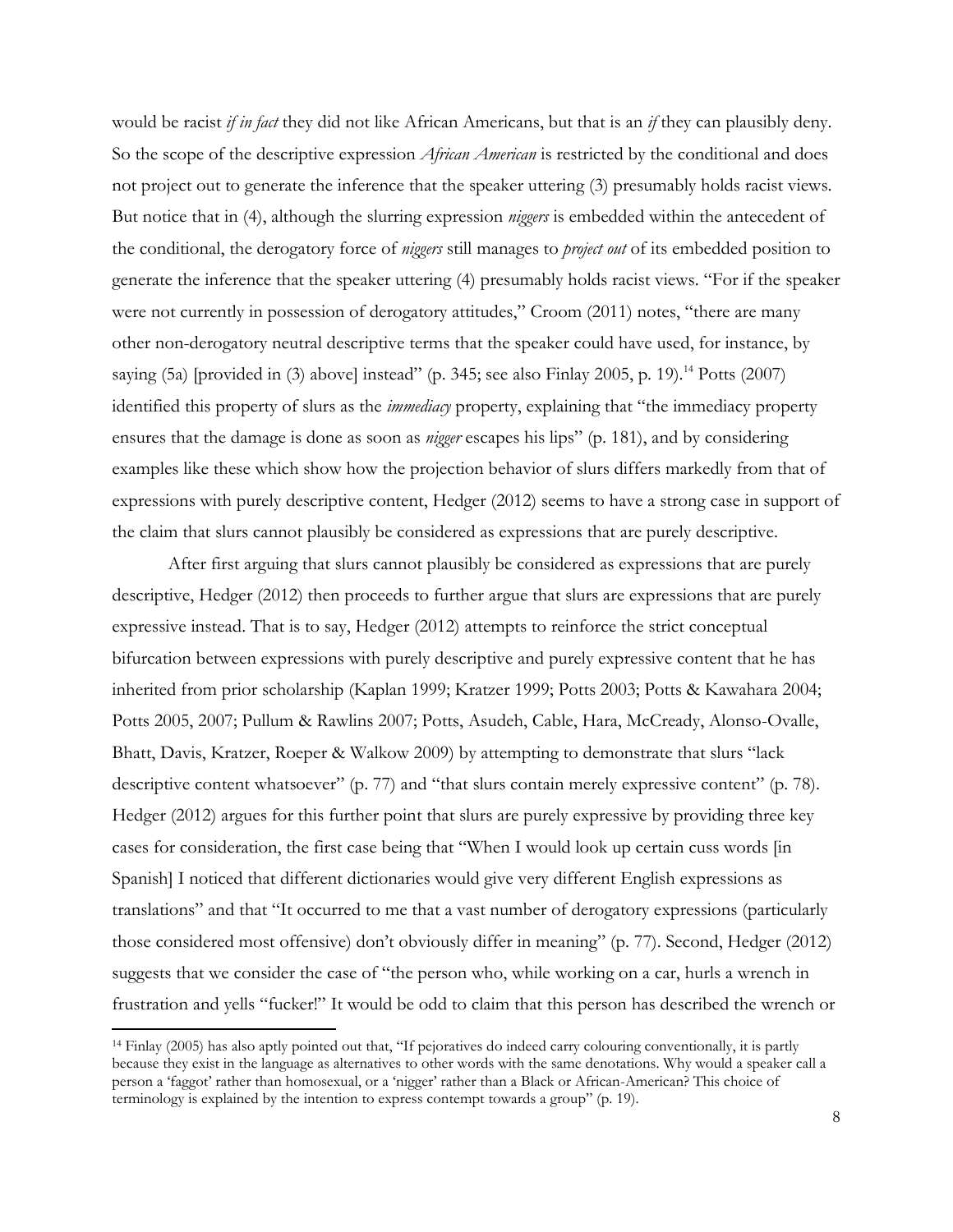the car as being a certain way" (p. 77). Presumably this is because a purely expressive expression like *fucker* "doesn't describe [...] at all, but merely expresses an attitude of contempt" (Hedger 2012, p. 77). Third, Hedger (2012) suggests that we consider the following case, "when S is a slur normally used to target blacks, and the utterer of  $(17)$  [provided in  $(5)$  below] points<sup>15</sup> to, say, a person of Swedish decent" (p. 78):

(5) That person is an  $S<sup>16</sup>$ 

In (5) Hedger (2012) suggests that "this utterance still manages to be offensive, and that a Swede who felt that the speaker was expressing contempt toward him would not thereby be making a linguistic error" (p. 78). By providing these three key cases for consideration – the first where Hedger (2012) found different translations for English "cuss words" in Spanish, the second where "It would be odd to claim that this person [that yells *fucker* in frustration] has described the wrench or the car as being a certain way" (p. 77), and the third where "a person of Swedish decent" still manages to be offended by "a slur normally used to target blacks" (p. 78) – Hedger (2012) believes he has thereby provided a compelling case in support of PE's view that, not only are slurs not purely descriptive, slurs further "lack descriptive content whatsoever" (p. 77) and "contain merely expressive content" (p. 78). In his more recent article "Meaning and Racial Slurs," Hedger (2013) further clarifies his "pure expressivist line" of thought by explaining how PE holds that slurs such as *gook* function in the same way as purely expressive expressions such as *blasted* or *ouch*. As Hedger (2013) states, "the same point about [the expression *blasted*] could be made about expressions such as 'ouch' or about racial slurs. The main point is that they don't convey any information beyond the attitude which the speaker expresses by using it"  $(p. 211).$ <sup>17</sup>

<sup>15</sup> See footnote 26 in the present article for an important remark about the speaker *pointing* in this case. I reserve the remark now for the sake of suspense.

<sup>16</sup> Example (5) here is identified as example (17) in Hedger 2012, p. 78.

<sup>17</sup> Hedger (2012) further suggests that slurs may function as a kind of reverse or anti-honorific (p. 78-79), an interesting view that has already been explored in richer (albeit still limited) detail by McCready (2010) in his discussion of the Japanese expression *irassharu* (p. 17) and by Gutzmann (2011) in his discussion of the German expressions *Sie* and *du* (p. 131-132; see also Croom 2010, 2012). However, Hedger's (2012) discussion on this topic is problematic because he assumes that he can legitimately commit to holding both (a) that slurs have purely expressive content, and (b) that slurs function as a kind of honorific. But as McCready (2010) has pointed out, "honorifics like *irassharu* are instances of mixed content" since they "simultaneously honor some individual and predicate something of her" (p. 17), so it is not yet clear that a slur such as *gook* could (a) be purely expressive *and also* (b) function in the same way as honorifics like *irassharu*, as PE suggests. Indeed, in suggesting the point that slurs may function as anti-honorifics, Hedger (2012) seems implicitly compelled to viewing slurs as involving mixed rather than purely expressive content. I urge Hedger to further follow this compulsion.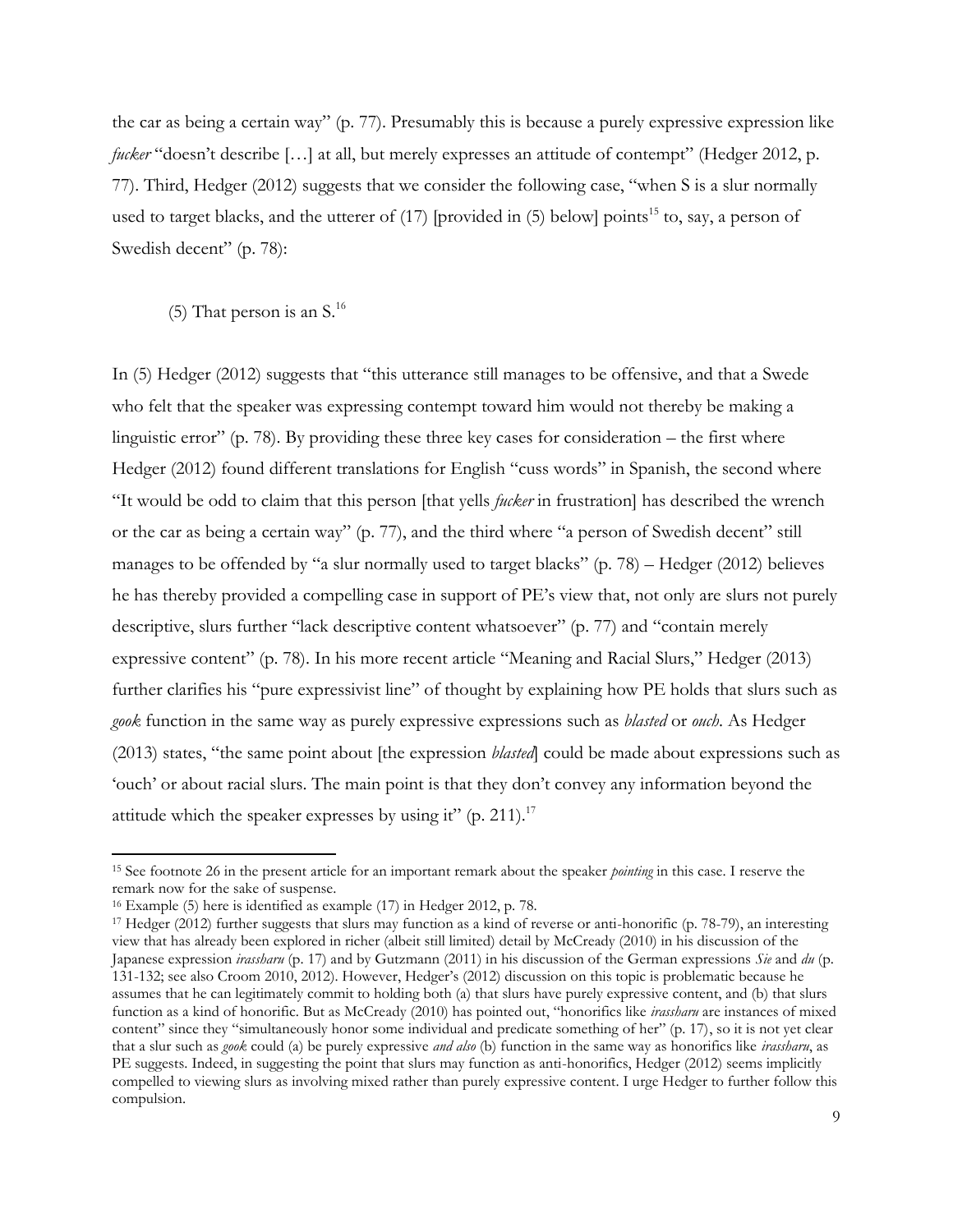Before moving on, let us first acknowledge PE's potential explanatory merits. For one, by arguing that slurs are expressions with purely expressive rather than purely descriptive content, proponents of PE can explain why the projection behavior of slurs differs markedly from that of expressions with purely descriptive content. By arguing that slurs lack descriptive content whatsoever, Hedger (2012, 2013) can also deny that slurs are ever aptly applied to individuals with certain descriptive features (e.g., that the slur *gook* ever aptly applies to Koreans) and that sentences involving slurs are ever true (e.g., that claims of the form *x is a gook* are ever true).<sup>18</sup> Hedger (2012) believes that these are important commitments to maintain as non-racists (p. 78) and other scholars before have expressed similar sentiments. For instance, Richard (2008) has previously suggested that speakers using slurs, since "they represent their targets as contemptible because of (for example) their ethnicity or race […] Therefore misrepresent them, as no one is contemptible for that reason" (p. 7). So since Hedger (2012, 2013) follows Richard (2008) in wanting to make clear that no one is contemptible because of their race, Hedger (2012, 2013) argues that slurs (since they presumably express this) always ("misrepresent," i.e.) fail to represent or pick out their targets, such that the application of a slur in any context "would result in an incomplete predicate on my view, and no clear descriptive content" (Hedger 2013, p. 207, fn. 8). So perhaps PE is prima facie alluring insofar as it seems capable of allowing one to maintain these commitments and appear non-prejudice. But now that we have reviewed PE and several of Hedger's (2012, 2013) recent arguments in favor of it, let us next turn to consider several important reasons for why it must ultimately be rejected in favor of a mixed or hybrid approach.

#### **4. Problems for pure expressivism**

 $\overline{a}$ 

Although proponents of PE seem to have a solid case in support of their claim that slurs and expressions with purely descriptive content are of distinct types, they have not yet provided a solid case in support of their further claim that expressions with purely expressive content are the only alternative to expressions with purely descriptive content and that slurs must therefore be purely expressive rather than purely descriptive. Surely the possibility of a mixed or hybrid account of slurs is possible, such that slurs are most aptly considered as expressions with both descriptive and expressive elements. In fact, the strict conceptual bifurcation between purely descriptive and purely expressive content has recently been challenged by several scholars that have been productively

<sup>&</sup>lt;sup>18</sup> "Hedger (2013) claims that "the semantic content of a slur word is not truth apt, and hence that many statements containing a slur will be neither true nor false" (p. 207).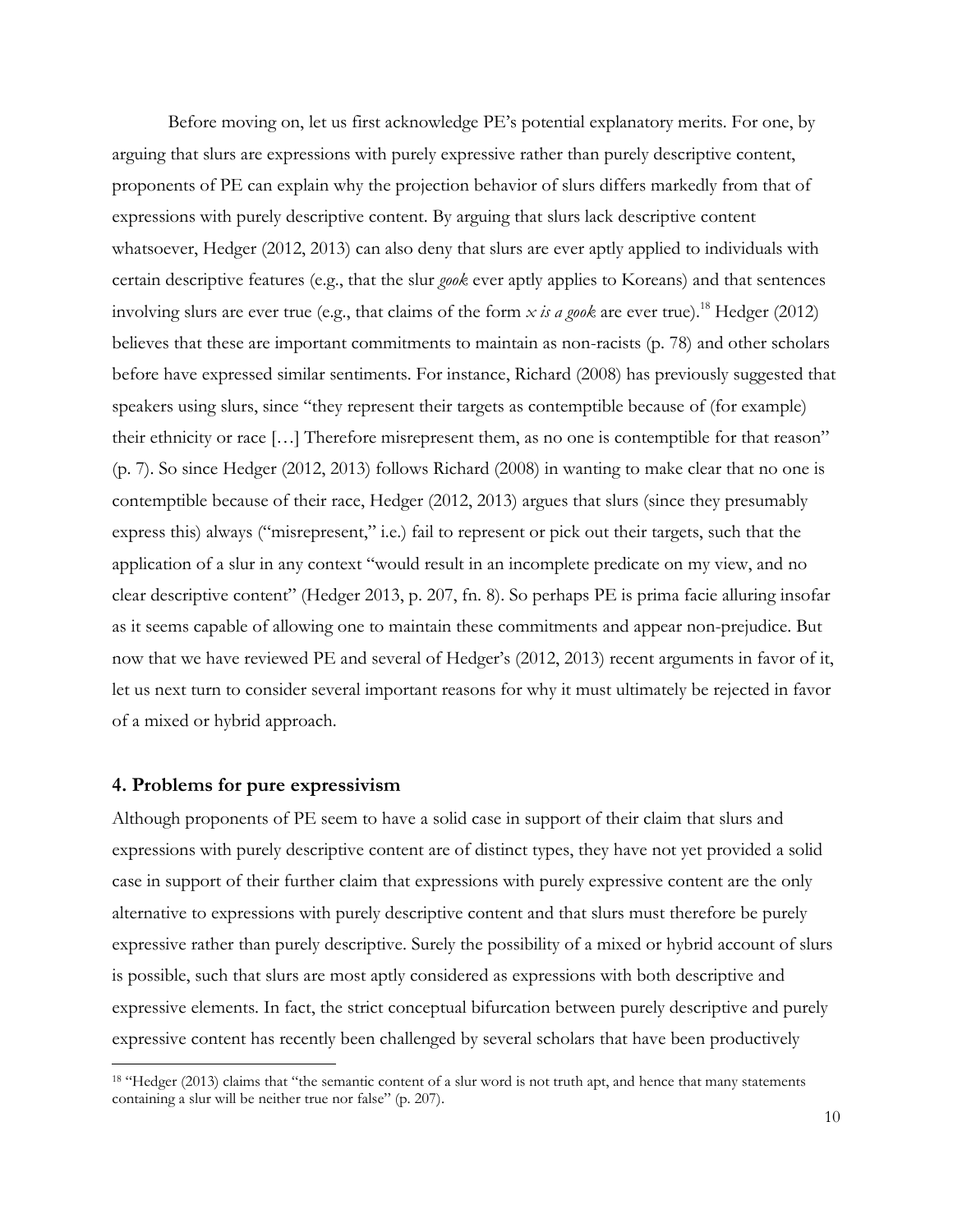exploring the viability of mixed or hybrid approaches to the analysis of expressions of various kinds, including slurs and moral expressions (Whiting 2007; Boisvert 2008; Schroeder 2009; McCready 2010; Croom 2010; Gutzmann 2011; Croom 2012; Hay 2013; Whiting 2013).

The purpose of this section is not to review the growing literature on mixed or hybrid approaches to the analysis of various expressions, but rather to offer insight into the reasons why one might be motivated to reject a purely expressive account of slurs in particular and to instead adopt a mixed or hybrid approach. Recall that Hedger (2012), for instance, offered three key cases to consider in favor of PE's view that slurs lack descriptive content altogether (p. 77-78). The first case to consider was where Hedger (2012) found different translations for English "cuss words" in Spanish (p. 77). He argued that, since "different dictionaries would give very different English expressions as translations" for these "cuss words," it is plausible to thereby assume that "a vast number of derogatory expressions (particularly those considered most offensive) don't obviously differ in meaning" (Hedger 2012, p. 77). Thus, in the first case Hedger (2012) offers us in support of PE, he takes an analysis of "cuss words" that suggests different "cuss words" "don't obviously differ in meaning" and assumes that from this analysis a conclusion about "slurs" can be straightforwardly drawn, namely, that different "slurs" don't obviously differ in meaning either. And by "meaning" here Hedger (2012) means descriptive content,<sup>19</sup> since he uses this case to argue that slurs lack descriptive content altogether (p. 77; see also Hedger 2013, p. 206).

What is problematic about this case that Hedger (2012) offers in support of PE is that he treat "cuss words" like *fucker* as equivalent to "slurs" like *nigger* and illegitimately draws conclusions about "slurs" from an analysis of "cuss words." Just as prior proponents of PE have considered expressions like *fucker* and expressions like *nigger* as both similar examples of "expressives" (Kaplan 1999; Kratzer 1999; Potts 2003; Potts & Kawahara 2004; Potts 2005, 2007; Pullum & Rawlins 2007; Potts, Asudeh, Cable, Hara, McCready, Alonso-Ovalle, Bhatt, Davis, Kratzer, Roeper & Walkow 2009),20 Hedger (2012) likewise considers expressions like *fucker* and expressions like *nigger* as both similar examples of "epithets" (p. 74, 76-77). But this move by proponents of PE is highly suspect because "cuss words" like *fucker* function in a way that is linguistically quite distinct from "slurs" like

<sup>19</sup> Descriptive, truth-conditional content is also often referred to in the literature as "at-issue" content (e.g., Potts 2005, p. 6; Potts 2012, p. 2516).

 $20$  Linguistic items that have been identified in the literature as belonging to the class of "expressives" include, for instance, "expressive attributive adjectives" such as *damn* (Potts 2005, p. 6), "epithets" such as *nigger* (Potts 2007, p. 181) and *idiot* (Potts 2005, p. 6), "honorifics" such as *professor* (Potts 2005, p. 6; for Korean honorifics see Sells & Kim 2007), "antihonorifics" such as *yagaru* in Japanese (Potts & Kawahara 2004, p. 267), and "certain interjections" such as *ouch* (Potts & Kawahara 2004, p. 254).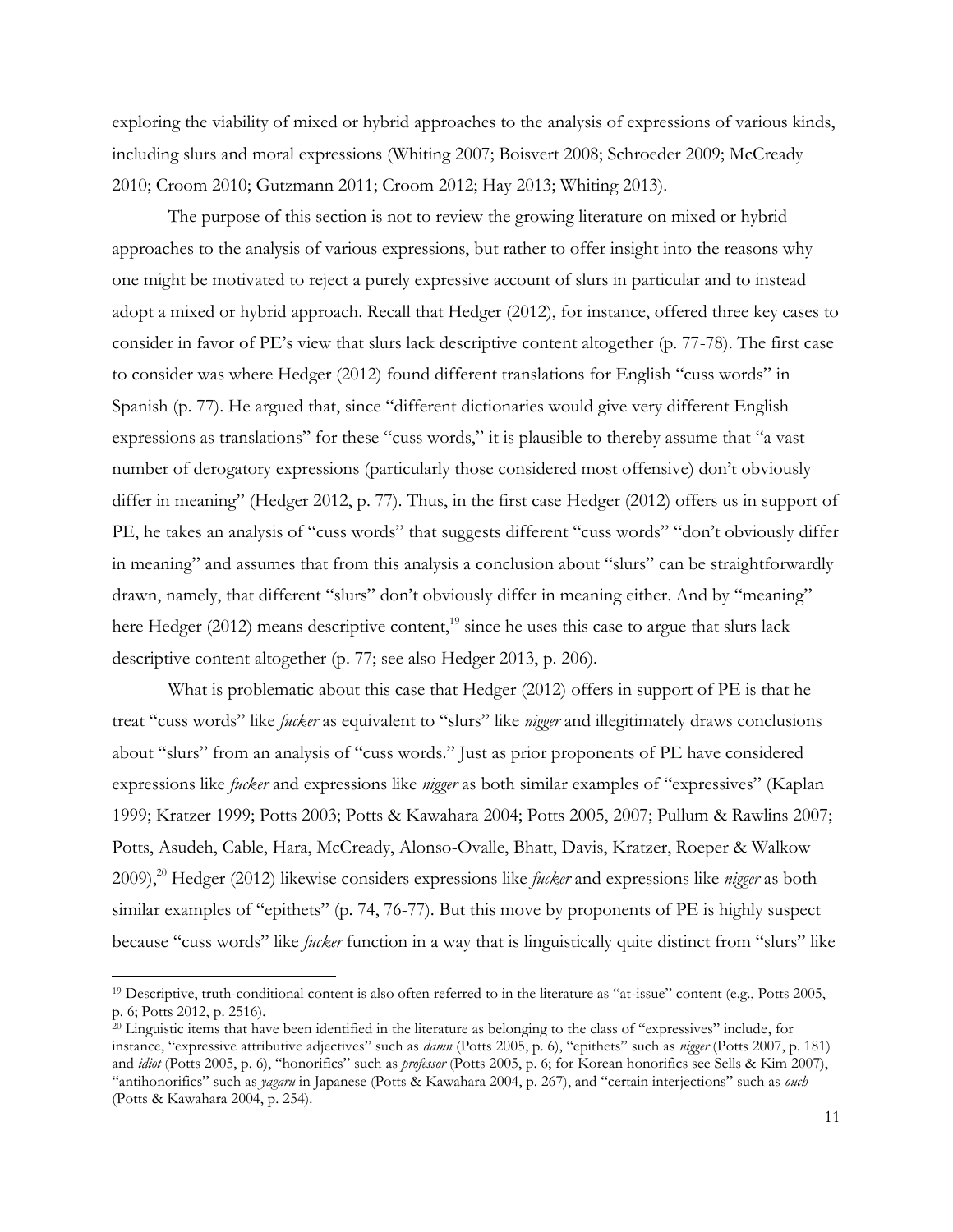*nigger* and the two must accordingly be treated as distinct types of expressions. This point has become increasingly acknowledged recently, with Hom (2010, 2012) and Whiting (2013) holding that *fucker* is a "swear word" whereas *nigger* is a "slur," with Croom (2011, 2013) and Gutzmann (2011) holding that *fucker* is a "pure expressive" whereas *nigger* is a "slur," and with Hay (2013) holding that *fucker* is a "general pejorative" whereas *nigger* is a "slur." Regardless of the somewhat distracting use of different terminology across recent scholarship on slurs, the general point remains that there are sufficiently important differences between expressions like *fucker* and those like *nigger* such that the two must be treated distinctly. For the sake of clarity on this point, let us briefly review how expressions with purely expressive content like *fucker* differ markedly from expressions with purely descriptive content like *Korean American*. Then we can turn to more clearly inspect how slurs are distinct from both purely expressive and purely descriptive expressions. Consider the following examples below, with purely expressive and purely descriptive expressions in predicate position ((6a) and (7a) respectively) and NP position ((6c) and (7c) respectively):

- (6a) T is a *fucker*, but I deny saying anything about his  $[x]^d$ .
- (7a) T is a *Korean American*, but I deny saying anything about his [*x*] *d* .
- (6c) That *fucker* is my colleague, but I deny saying anything about his  $[x]^d$ .
- (7c) That *Korean American* is my colleague, but I deny saying anything about his [*x*] *d* .

Let  $[x]$ <sup>d</sup> represent a variable that admits only of expressions with purely descriptive content. Substituting expressions with purely descriptive content for  $[x]$ <sup>d</sup> in the examples above shows that the substitution of certain purely descriptive contents blocks the felicity of purely descriptive cases (7a) and (7c), but does not block the felicity of purely expressive cases (6a) and (6c). This is suggested in the examples involving substitutions below:

- (6b) T is a *fucker*, but I deny saying anything about his [racial identity].
- (7b) T is a *Korean American*, but I deny saying anything about his [racial identity].\*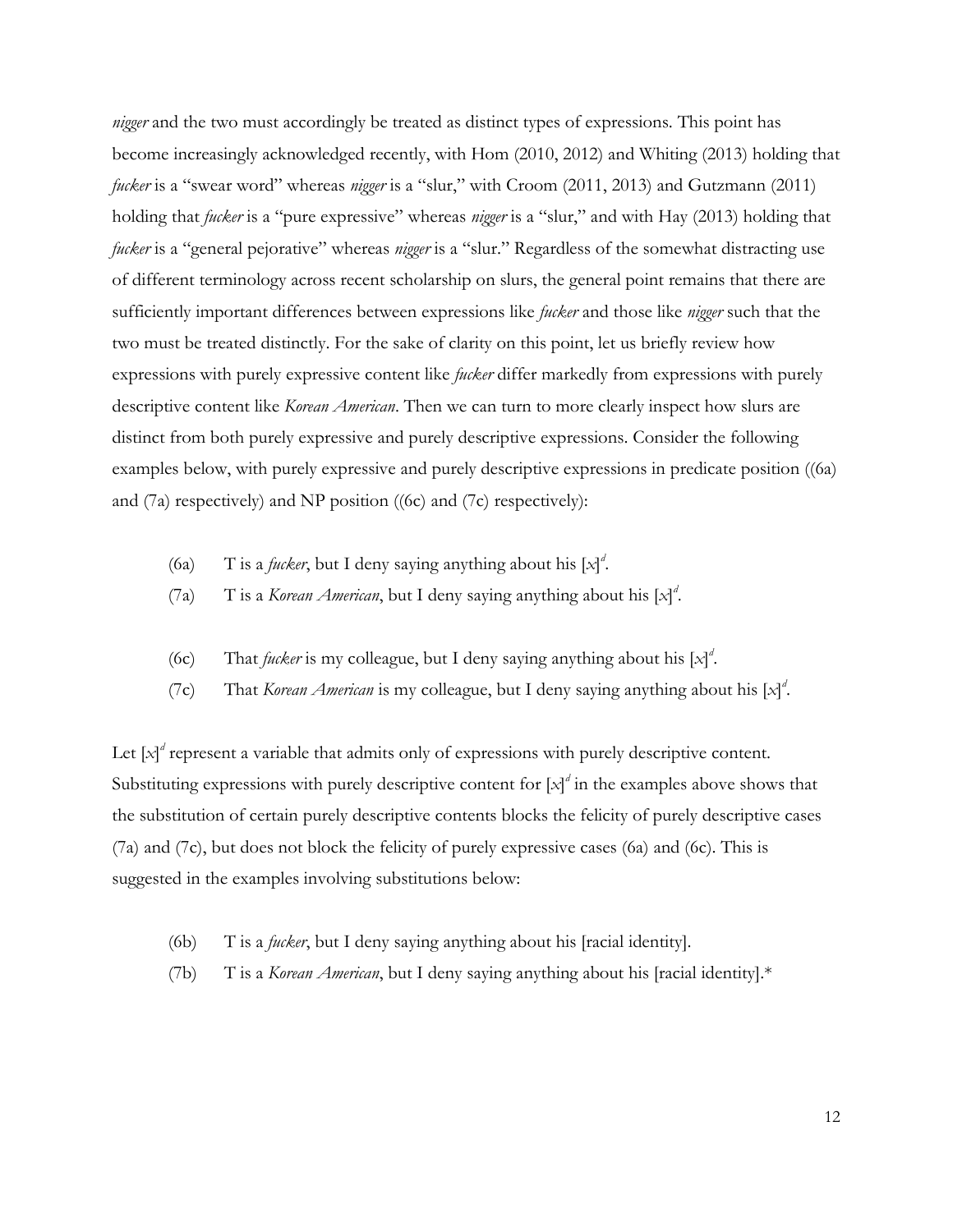- (6d) That *fucker* is my colleague, but I deny saying anything about his [racial identity].
- (7d) That *Korean American* is my colleague, but I deny saying anything about his [racial identity].\*

The idea is that since the particular descriptive features of the target T are inessential to the *speaker* indicating *their own* emotional state, in purely expressive cases (6b) and (6d) the speaker can felicitously call a target a *fucker* while denying that their utterance has anything to do with *certain (e.g. racial) descriptive features* of that target at all. That is, since purely expressive expressions work primarily to indicate the emotional state of the speaker, they can be felicitously uttered regardless of there being a target with certain (e.g. racial) descriptive features at all (Potts 2005, 2007).

Although proponents of PE seem right to consider expressions like *fucker* as purely expressive, they are quite wrong to consider expressions like *gook* as purely expressive also. For even if we grant that *fucker* is purely expressive, the slur *gook* clearly is not. This is indicated below:

- (6a) T is a *fucker*, but I deny saying anything about his  $[x]^d$ .
- (7a) T is a *Korean American*, but I deny saying anything about his [*x*] *d* .
- (8a) T is a *gook*, but I deny saying anything about his  $[x]^d$ .
- (6b) T is a *fucker*, but I deny saying anything about his [racial identity].
- (7b) T is a *Korean American*, but I deny saying anything about his [racial identity].\*
- (8b) T is a *gook*, but I deny saying anything about his [racial identity].\*

Notice from the examples above that whereas the purely expressive case (6b) is felicitous on the grounds that expressions with purely expressive content do not target or pick out certain specific descriptive features (such as racial identity) and can therefore be felicitously uttered while denying some particular set of descriptive features (such as racial identity) to its target, the slurring case (8b) is not likewise felicitous. At least in this respect, the slurring case (8b) is not like the purely expressive case (6b), but is instead rather like the purely descriptive case (7b). This point is not specific to racial slurs but is a general point applying to others such as sexual slurs. Consider the following examples: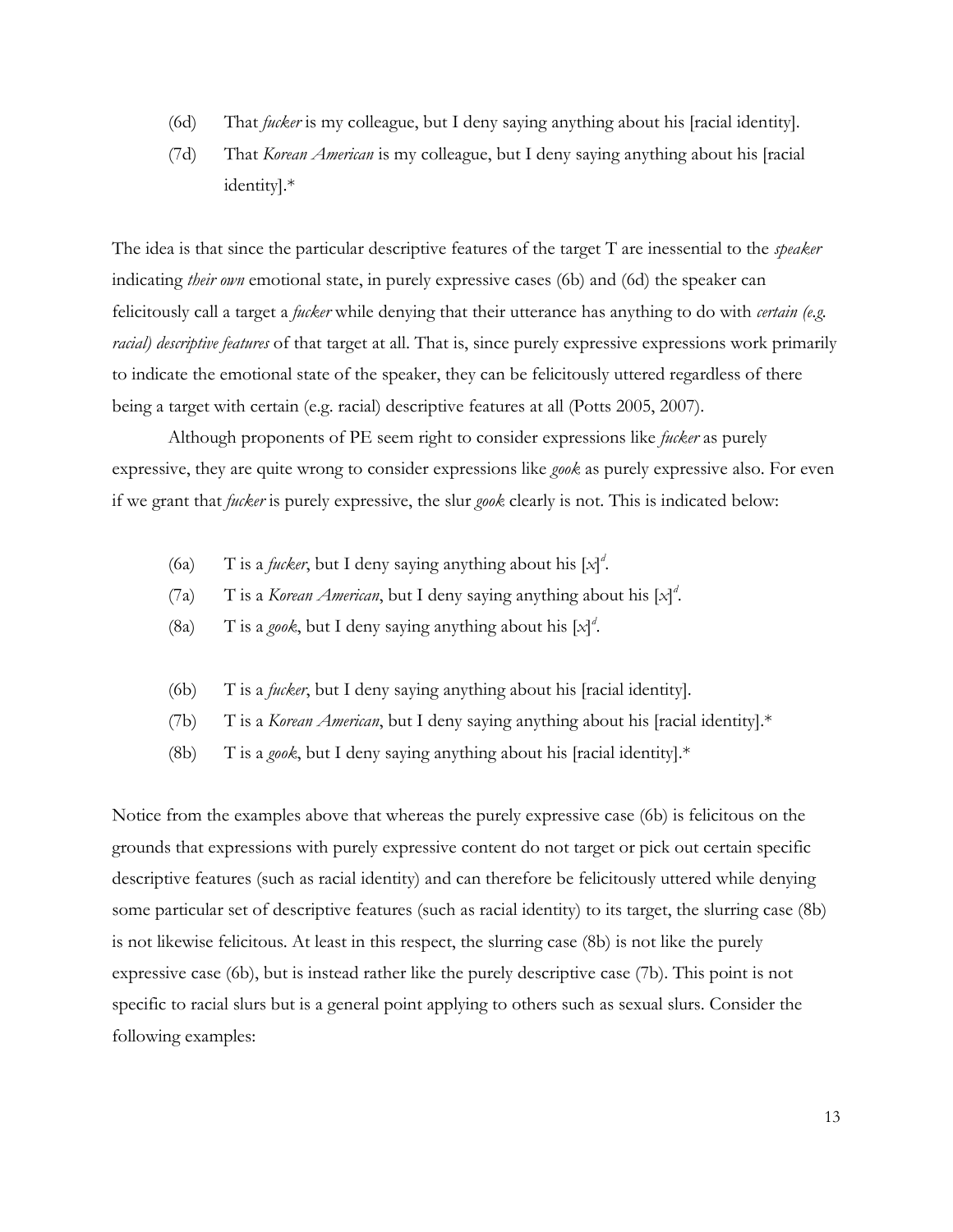- (9a) T is a *fucker*, but I deny saying anything about her  $[x]^d$ .
- (10a) T is a *woman*, but I deny saying anything about her  $[x]^d$ .
- (11a) T is a *slut*, but I deny saying anything about her  $[x]^d$ .
- (9b) T is a *fucker*, but I deny saying anything about her [sexual identity].
- (10b) T is a *woman*, but I deny saying anything about her [sexual identity].\*
- (11b) T is a *slut*, but I deny saying anything about her [sexual identity].\*

It is suggested from these examples that whereas the purely expressive case (9b) is felicitous on the grounds that expressions with purely expressive content do not target or pick out certain specific descriptive features (such as sexual identity) and can therefore be felicitously uttered while denying some particular set of descriptive features (such as sexual identity) to its target, the slurring case (11b) is not likewise felicitous. At least in this respect, the slurring case (11b) is not like the purely expressive case (12b), but is instead rather like the purely descriptive case (10b).

This result is unsurprising, for slurs are usually understood to target those descriptive features typically considered to be associated with members belonging to certain classes: <sup>21</sup> *gook* typically slurs Korean Americans, *nigger* typically slurs African Americans, *chink* typically slurs Chinese Americans, and so on. As Anderson and Lepore (2013) rightly point out, there in fact exists a large variety of slurs "that target groups on the basis of race ('nigger'), nationality ('kraut'), religion ('kike'), gender ('bitch'), sexual orientation ('fag'), immigrant status ('wetback') and sundry other demographics" (p. 25). But as we have now seen, purely expressive expressions like *fucker* do not target group members on the basis of race, nationality, religion, gender, sexual orientation, immigrant status, or other such sundry demographic features. In other words, whereas it is generally held that purely expressive expressions like *fucker* and *damn* do not differ in their descriptive content (Potts 2005, 2007),<sup>22</sup> it seems rather clear that slurs like *gook* and *slut* are in fact distinguished from one another by virtue of (differences among) their descriptive content.

 $\overline{a}$ 

<sup>21</sup> Croom (2011, 2013) and Miscevic (2011) offer discussion on the role that the stereotype associated with a particular slur plays and how the descriptive features involved in that stereotype contribute to the predication of certain content in the application of a slur towards its target. An explicit outline of how this works was originally presented in Croom 2011, p. 355-357, and was subsequently expanded in Croom 2013, p. 196-200.

<sup>&</sup>lt;sup>22</sup> This is because the expressions *fucker* and *damn* are commonly thought of as lacking descriptive content altogether (Potts 2005, 2007).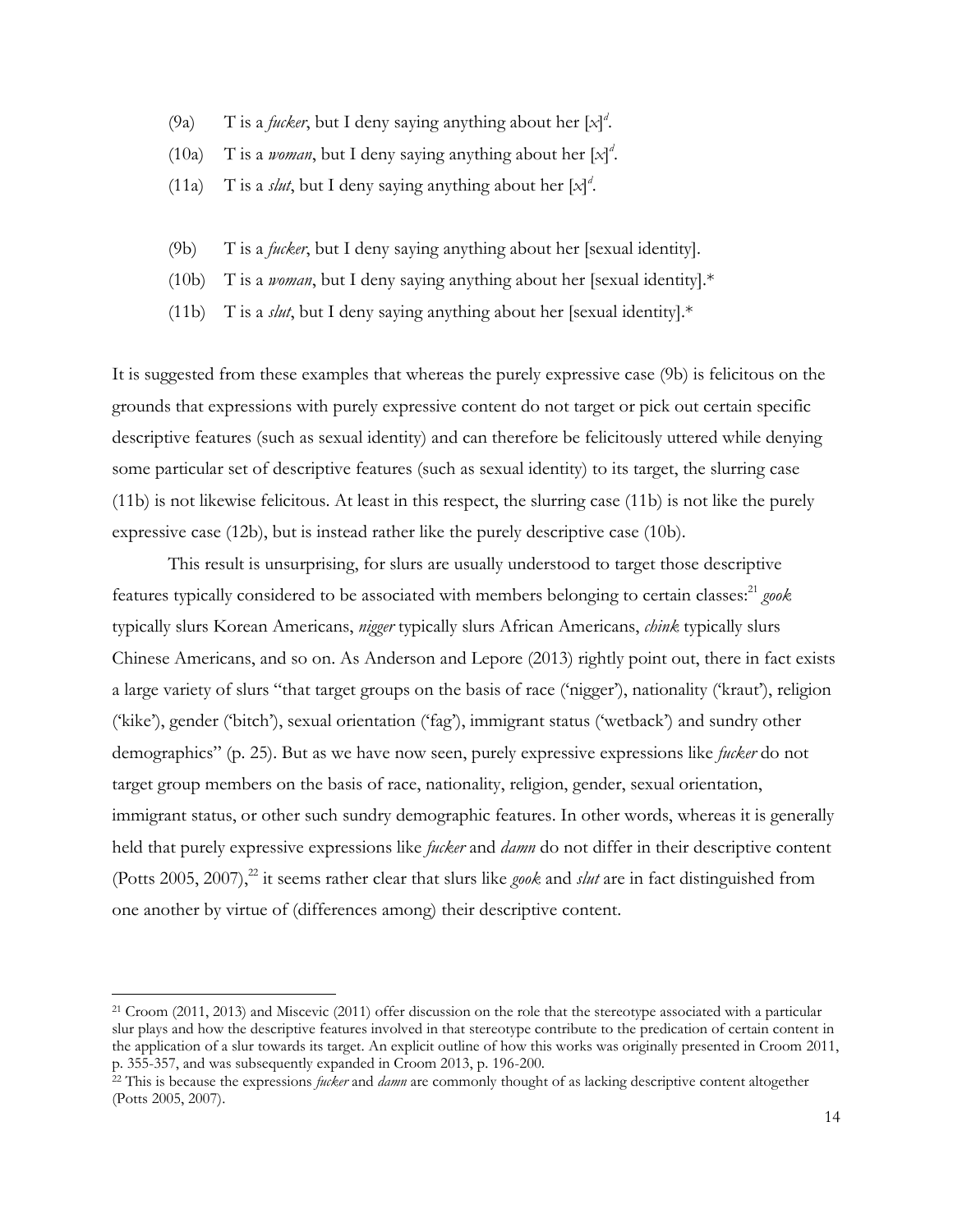Let us further consider the very different ways in which racial and sexual slurs have actually been used and are commonly understood. With regards to racial slurs, for instance, Easton (2007) writes that the racial slur *nigger* was understood to be "an opprobrious term, employed to impose contempt upon blacks as an inferior race" (p. 41-42) while Blassingame (1979) famously noted in *The Slave Community* that "to relieve themselves of the anxiety of thinking about slaves as men [...] whites of all classes came to rely on language (and especially the use of pejoratives like the N word) in the pursuit of such relief" (p. 14). Rahman (2012) likewise suggests that "the racist use of *nigger*  criticizes a presumed innate moral and intellectual inferiority of African Americans" (p. 158) and that "*nigger* became a convenient term for indexing the subhuman characteristics being ascribed to African Americans through this ideology" (p. 143). With regards to sexual slurs, on the other hand, Attwood (2007) discusses how the sexual slur *slut* has been variously defined as a "vulgar promiscuous woman who flouts propriety" (p. 233) or "a woman of a low or loose character" (p. 234), while Blackwell (2004) writes that "The word "slut," a charge easy to level and hard to disprove, is an ambivalent emblem of women's perception of their sexuality" (p. 141). By considering the very different ways in which the racial slur *nigger* and sexual slur *slut* have actually been used and are commonly understood, it becomes especially clear that an application of a particular slur in context does not occur at random, but instead based on considerations of their systematic differential application-conditions, which concern descriptive features of targets such as their racial or sexual identity. In other words, what makes a racial slur *r* a *racial* slur is determined by the content of *r*, just as what makes a sexual slur *s* a *sexual* slur is determined by the content of *s*  (Himma 2002; Hom 2008). This point can be clarified with the examples below:

- (12a) T is a *slut*, but I deny saying anything about her  $[x]^d$ .
- (13a) T is a *gook*, but I deny saying anything about her  $[x]^d$ .
- (12c) T is a *slut*, but I deny saying anything about her [racial identity].
- (13c) T is a *gook*, but I deny saying anything about her [racial identity].\*
- (12d) T is a *slut*, but I deny saying anything about her [sexual identity].\*
- (13d) T is a *gook*, but I deny saying anything about her [sexual identity].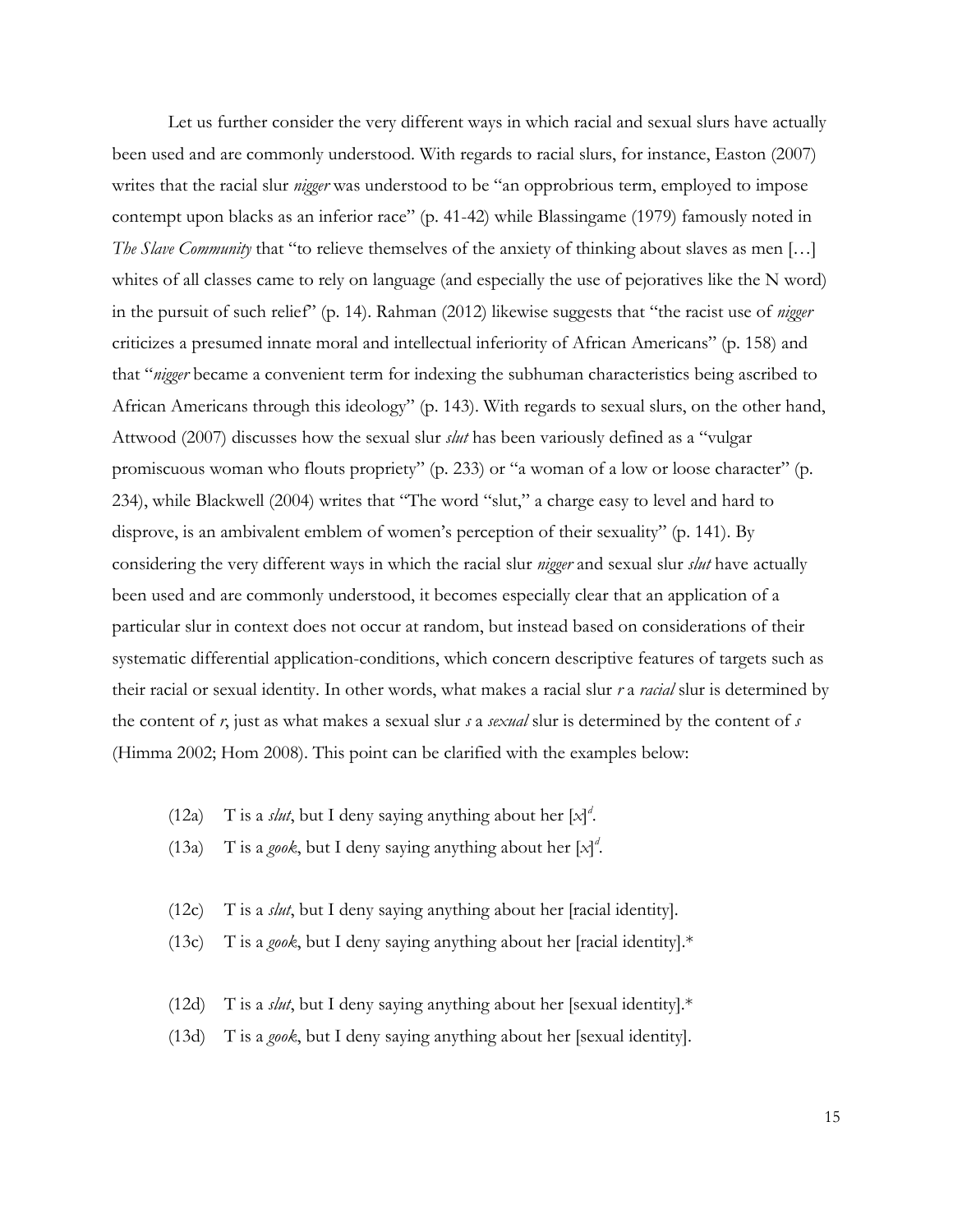Although the sexual case (12a) and the racial case (13a) both involve utterances the felicity of which are blockable by *some* descriptive content, it is evident from these examples that they are not both blockable by the *same* descriptive content. That is to say, that content which blocks the felicity of the sexual slur in (12d) does not block the felicity of the racial slur in (13d), and that content which blocks the felicity of the racial slur in (13c) does not block the felicity of the sexual slur in (12c). Resultantly, since slurs are distinguishable from one another by virtue of their descriptive conditions, it follows that slurs must have descriptive contents (see also Croom 2011, p. 347-348; Croom 2013, p. 178-182).23 Further, these contents must possess sufficient differences among their varieties such that they can be aptly distinguished from one another by competent speakers.<sup>24</sup> Resultantly, it is perfectly clear that, contrary to the claims of PE, slurs are not purely expressive but have a descriptive element also.

The second case Hedger (2012) offered in support of PE was where he argued that "It would be odd to claim that this person [that yells *fucker* in frustration] has described the wrench or the car as being a certain way" (p. 77). But here Hedger (2012) has again taken an analysis of "cuss words" that suggests that "cuss words" fail to describe targets (p. 77) and assumed that from this analysis a conclusion about "slurs" can be straightforwardly drawn, namely, that "slurs" fail to describe targets as being a certain way also. What is problematic here is similar to what was problematic about the first case just discussed, namely, Hedger (2012) treats "cuss words" like *fucker* as equivalent to "slurs" like *nigger* and illegitimately draws conclusions about "slurs" from an analysis of "cuss words." But as we have already seen in response to the first case for PE, "cuss words" like *fucker* function in a way that is linguistically quite distinct from "slurs" like *nigger* and the two must accordingly be treated as distinct types of expressions. So although it is widely acknowledged that expression like *fucker* lack descriptive content and are purely expressive instead, it can nonetheless still be denied that expressions like *nigger* lack descriptive content and are purely expressive also (e.g., Hom 2010; Croom 2011; Miscevic 2011; Hom 2012; Croom 2013; Whiting 2013; Hay 2013).

This point can be further reinforced by considering *who might reasonably be offended* by a particular slur. For instance, if expressions such as *fucker* and *nigger* are really expressions of the same

 $^{23}$  Admittedly, I am not fond of the expression "content," as it might mislead one into thinking that words somehow contained within themselves instructions for their systematic differential application, but I use the expression here to keep the present discussion as relevant to the extant literature as possible. To wear my heart on my sleeve, I am rather with Wittgenstein (1982) when he says, "The rules do not *follow* from the idea. They are not got by analysis of the idea; they *constitute it*. They show the use of the word" (p. 186).

<sup>&</sup>lt;sup>24</sup> Indeed, Hedger (2012) seems to implicitly if not explicitly accept this, since he seems to have no problem identifying *which slur* is to count as *the relevant S*, "when S is a slur normally used to target blacks" (p. 78).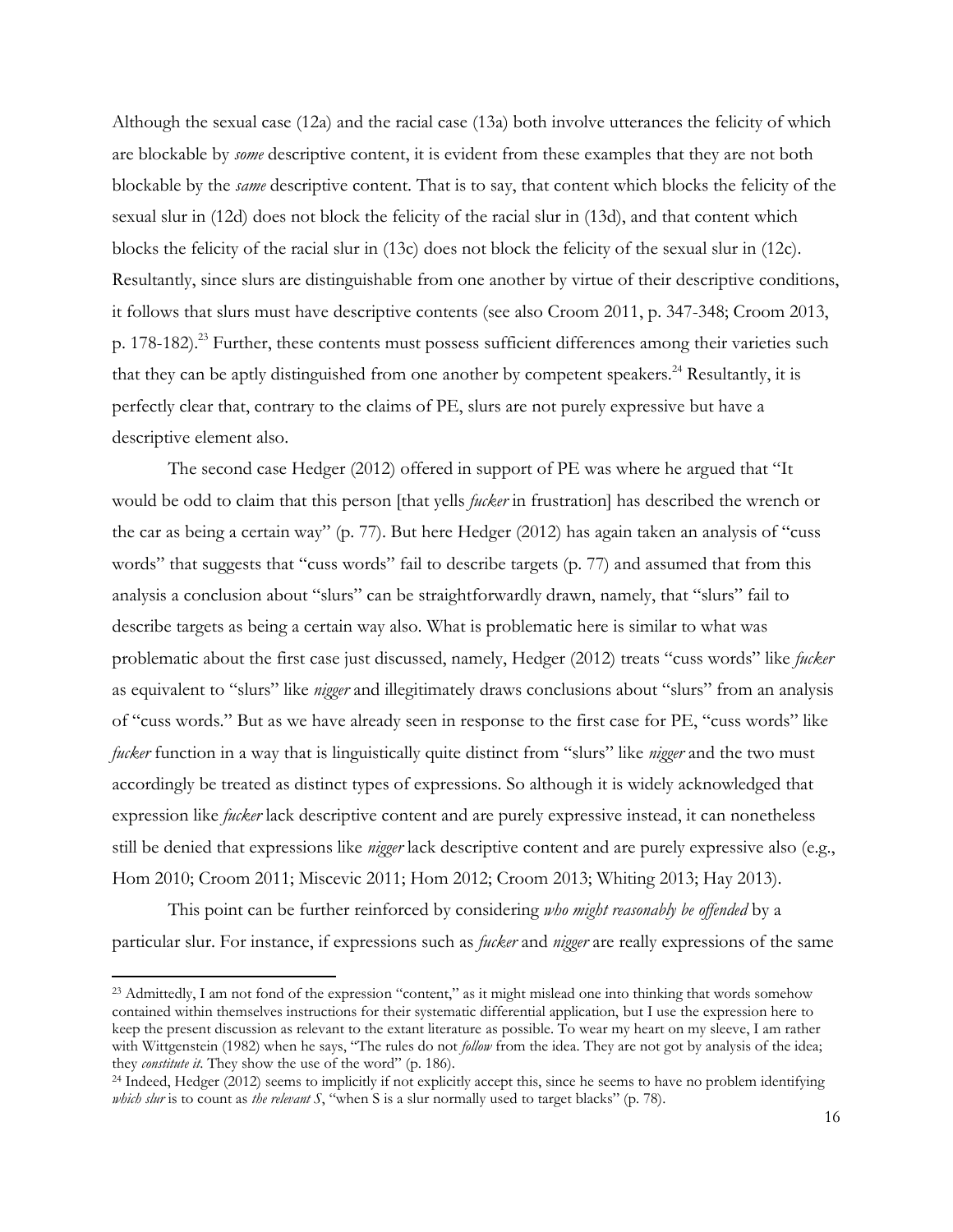type, as PE holds, and no one in particular tends to feel especially targeted by an expression such as *fucker*, then it should follow that no one in particular tends to feel especially targeted by an expression such as *nigger* either. But it seems clearly false that no one in particular tends to feel especially targeted by an expression such as *nigger* (for instance, see Leung 2004; Jackson 2005; McLaughlin 2008; Islam 2011; Stampler 2011). So with respect to this point, PE seems committed to a claim that is empirically false. Furthermore, PE also seems committed to the related *normative* commitment that no one in particular *should* feel especially targeted by an expression such as *nigger*, since the slur "lack[s] descriptive content whatsoever" (Hedger 2012, p. 77) and is instead purely expressive of the state of the speaker (Hedger 2012; see also Potts 2003; Potts & Kawahara 2004; Hedger 2013). So PE seems committed to the claim that, if anyone in particular *were to feel* especially targeted by a particular slurring expression such as *nigger*, then they would be feeling offended *unreasonably*. For example, if an African American were to feel especially targeted by the slur *nigger*, say more so than a Swedish person (Hedger 2012, p. 78), then according to PE that African American must be feeling especially targeted *unreasonably* since an African American *should feel no more targeted by the slur nigger than by the purely expressive expressions blasted* or *ouch* (Hedger 2013, p. 211). Yet this apparent commitment of PE itself seems unreasonable, as it fails to take seriously, for instance, the history and nature of particularly *race-directed* offense (for further discussion on specifically racedirected offense see Fredrickson 1971; Blassingame 1979; Bonnell 1998; Sniderman & Piazza 2002; Asim 2007; Smith 2011; Croom 2013).<sup>25</sup>

The third case Hedger (2012) offered in support of PE was where he argued that "a person of Swedish decent" still manages to be offended by "a slur normally used to target blacks" (p. 78).<sup>26</sup> The idea Hedger (2012) has here in support of PE seems to be that, since it is *not only* African Americans that find the slur *nigger* offensive, but presumably Swedish people and *others also*, then slurs such as *nigger* are *generally* offensive expressions with respect to everyone. And since each particular slur is presumably such that that slur is *generally* offensive with respect to everyone, then each slur must be *generally and purely* expressive, lacking sufficient descriptive content that might figure into the felicitous *differential* ascription of *particular* slurs towards *particular* targets in context. As Hedger claims, the sentence *Obama is the first S President of the U.S.*, "when S is a slur normally used to target blacks," "fails to offer sufficient descriptive content to predicate anything of Obama" (2012,

<sup>25</sup> As well as the history and nature of particularly *sex-directed* offense, etc.

<sup>&</sup>lt;sup>26</sup> It should be perfectly clear that in this case that Hedger (2012) considers the real referential work towards the Swedish person is being done by the speaker's *pointing* rather than their *lexical choice*. Hedger (2012) fails to appreciate this important point in his example.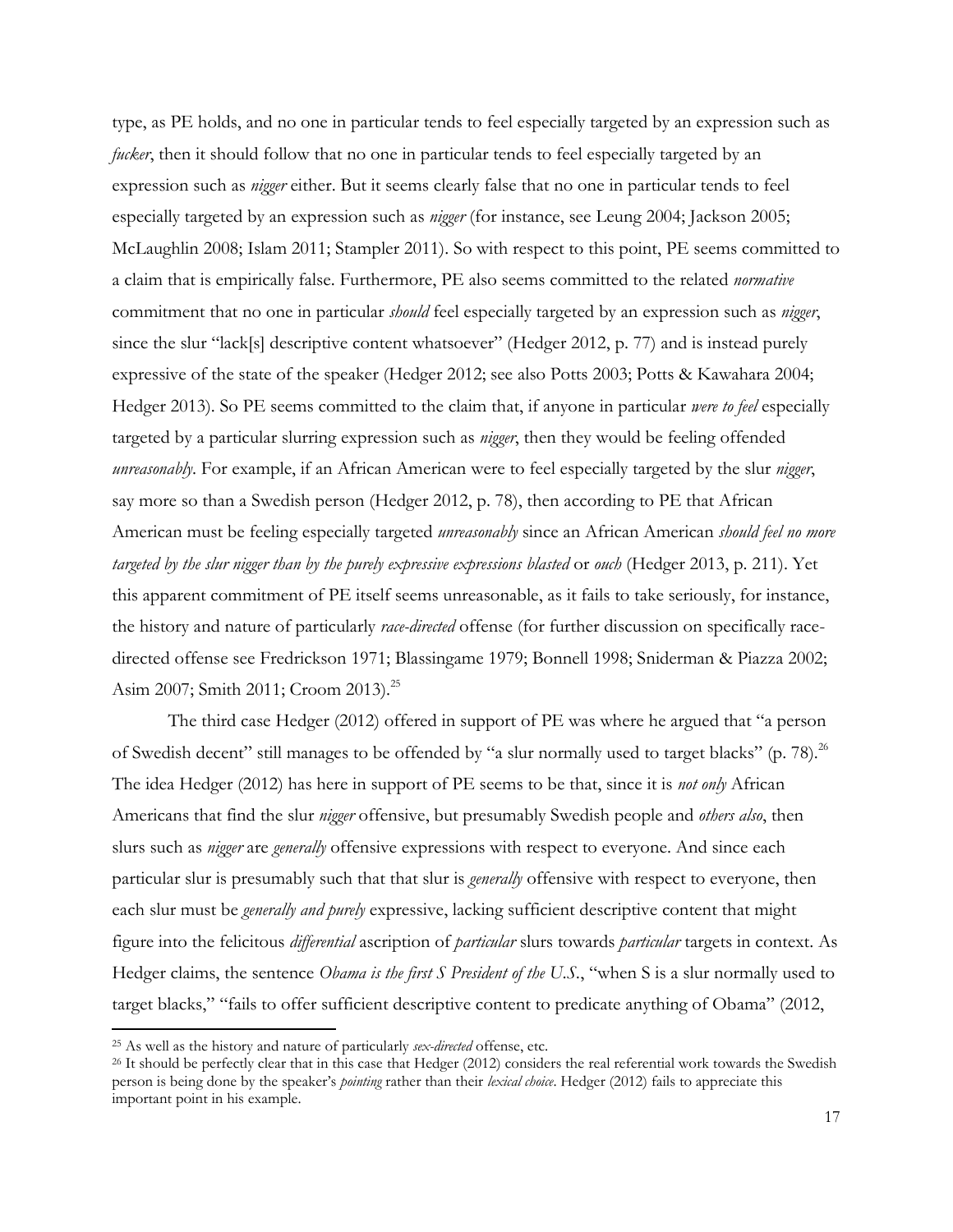p. 78) and that "Slurs express contempt but don't say anything about or describe their targets, and thus are composed of purely expressive content" (2013, p. 206).

But what is problematic with Hedger's (2012) purely expressive analysis of this case is that he conflates being the *target* of a potentially offensive act with being the *witness* of a potentially offense act. A Swedish person that is offended by the use of the slur *nigger* can still take offense as a *witness* of this linguistic act while not taking offense as the *target* of this linguistic act. For instance, even if you are not Korean American, because you are presumably not racist you are still likely to find the slur *gook* offensive *as a witness*. But given whatever racial or sexual identity you happen to have, you are likely to further find some particular slur *particularly offensive as a target*. For instance, if you are Korean American you are likely to find the slur *gook* – but not the slur *boche* – particularly offensive *as a target*. Although PE may be able to offer an account for the *general offensiveness* of slurs *for non-targeted witnesses*, it seems ill-equipped to account for how slurs have the capacity for *particularly targeted offensiveness*. For if it were true that all slurs "lack descriptive content whatsoever" (Hedger 2012, p. 77) and "that slurs contain merely expressive content" (Hedger 2012, p. 78), as PE holds, then it would remain ultimately mysterious why in certain contexts a (for instance, racist or in-group) speaker would find the slur *gook* more linguistically apt than the slur *boche* for targeting Korean Americans, and why Korean Americans would presumably feel more directly offended by the slur *gook* than by the slur *boche*. We could call these two problems for PE the challenge of *lexical aptness* and the challenge of *target aptness*, respectively. That is to say, by arguing for the view that slurs like *nigger* function as purely expressive expressions like *ouch* to convey *no information beyond the subjective state of the speaker* (Hedger 2013, p. 211), PE seems unable to explain why in certain contexts a speaker would find one slur more linguistically apt than another for use (*lexical aptness*) or why in certain contexts some targets would find one slur more directly offensive than another (*target aptness*). Both challenges, although conceptually distinct, result from the fact that both speakers and targets that are competent in the language in which the slur is employed are largely familiar with slurring expressions and their systematic differential application-conditions, which concern descriptive features of targets such as their racial or sexual identity.

Further, PE seems not only to fail at explaining why in certain contexts a speaker would find one slur more linguistically apt than another for use (*lexical aptness*) and why in certain contexts some targets would find one slur more directly offensive than another (*target aptness*), PE also seems unable to account for the basic fact that the use of a slur doesn't *always or necessarily* express offense. Because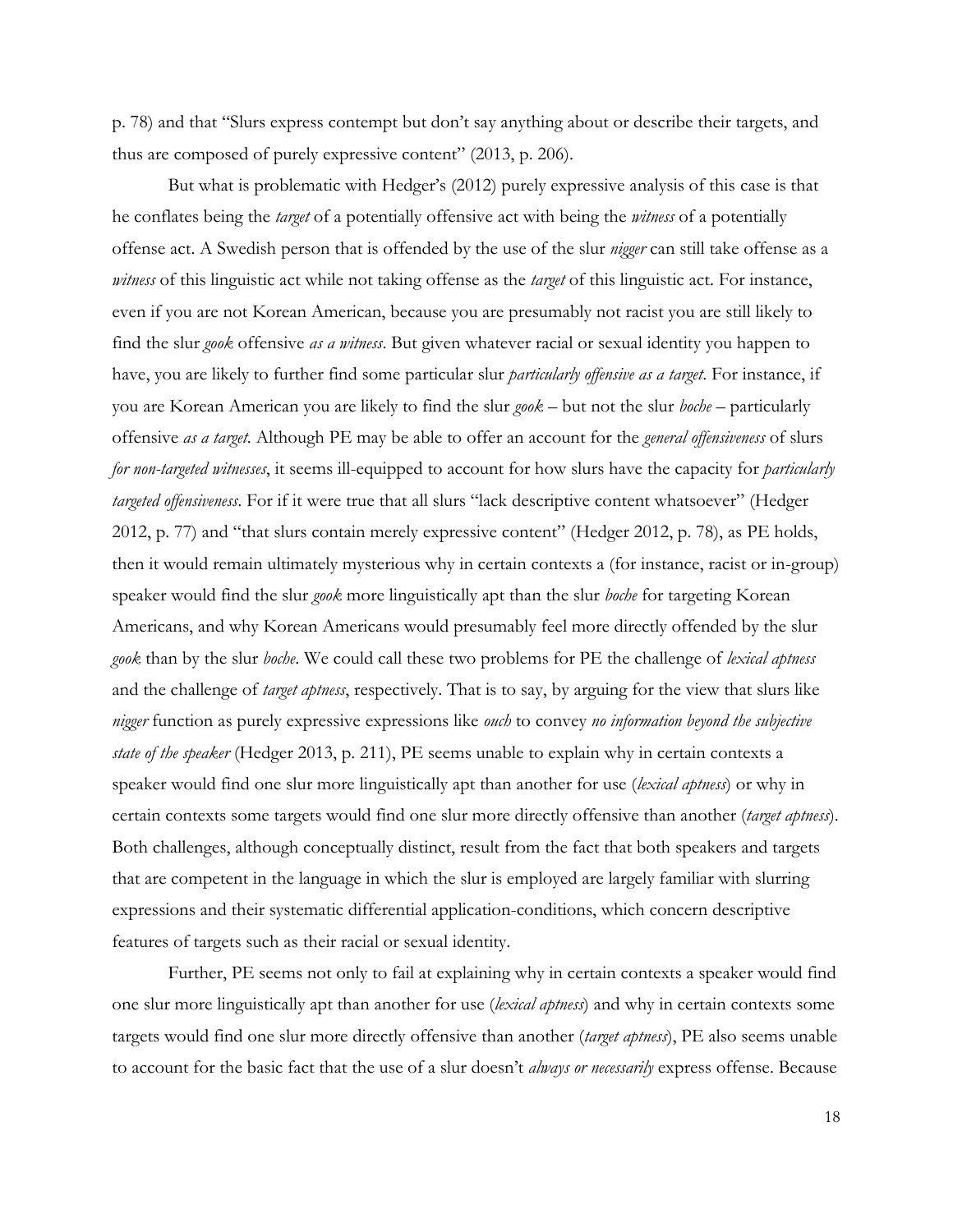Hedger (2012, 2013) argues that slurs contain purely offensive expressive content – as Hedger (2013) proposes, "the offensiveness of racial slurs should be considered part of their semantic content" (p. 206) – he remains committed to the view that slurs are always and necessarily offensive. As Hedger (2013) clearly states, "A slur *can't* be uttered without saying something derogatory" and "Slurs are offensive in *every use, no matter the context* of conversation" (p. 207, my emphasis). Further, in the example statement *Obama is an S*, when S is a slur normally used to target blacks, Hedger (2013) claims that "there is *no way* to characterize the speaker's belief content which does not contain an expression of contempt or in a way which is not offensive" (p. 208, my emphasis).

Now, to be clear, what I *am not* denying here is the view that uses of slurs are highly offensive to most people most of the time. What I *am* denying is merely the much stronger view that uses of slurs are always and necessarily offensive. Being able to account for the basic fact that slurs can be felicitously used in a way that is non-offensive is crucially important for an explanatorily adequate account of slurs,<sup>27</sup> since several scholars have recently called attention to the fact that slurs are not always or exclusively used to derogate.<sup>28</sup> For instance, several scholars have noted that the slur *nigger* has been used non-pejoratively since at least the early 1800s (Dillard 1977; Stuckey 1994; Spears 1998; Jacobs 2001; Wilson 2002; Rahman 2012), and that slurs are in fact frequently picked up and reappropriated by the very in-group members that the slur was originally intended to target, presumably as a means for like speakers to strengthen in-group solidarity or to diminish what derogatory force the slur had previously carried (Kennedy 2002; Brontsema 2004; Croom 2010, 2011, 2012, 2013; Galinksy, Wang, Whitson, Anicich, Hugenberg & Bodenhausen forthcoming). This reappropriative use of slurs, which Croom (2013) calls the *non-derogatory in-group use of slurs*, is a bone fide and widespread use of slurs that communicates positive, non-pejorative content or meaning when employed between in-group speakers that differs markedly from the "Pejorative meanings that have historically come from outside the community" (Rahman 2012, p. 141).

Although a few scholars have briefly touched upon the phenomena of reappropriation in their analysis of slurs (e.g., Brontsema 2004, p. 1-16; Saka 2007, p. 146; Hom 2008, p. 428; Richard 2008, p. 9; Croom 2008, p. 43-45; Croom 2011, p. 349-350; Anderson & Lepore 2013, p. 41-43; Croom 2013, p. 190-194), the topic of reappropriation has largely been neglected and often considered tangential to an adequate account (e.g., Hedger 2012, p. 74-75; Hedger 2013, p. 206). But

<sup>27</sup> See adequacy condition 4 of 6 in Croom 2011, p. 355, and adequacy conditions 6 and 7 of 7 in Croom 2013, p. 200. <sup>28</sup> Even Harris and Potts (2009) acknowledge this, claiming that "while epithets do not convey an *exclusively* negative emotion relation between the referent and the attitude holder, we did not detect any interpretations in our items in which a positive emotional stance was supported in the context provided" (p. 536, fn. 10).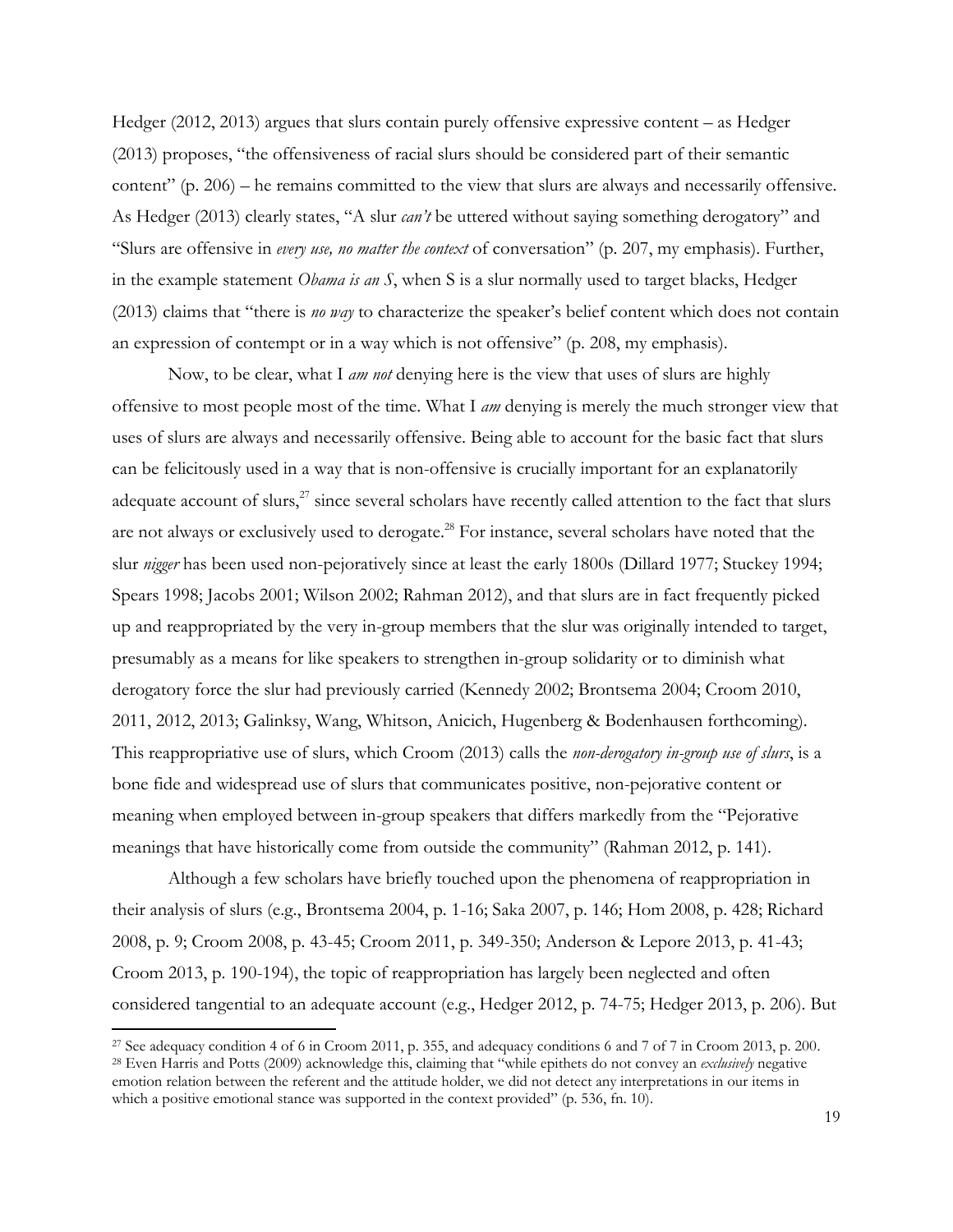by failing to carefully consider the in-group use of slurs one is left with only a partial and impoverished picture of the full functional capacity of slurs in natural language and social life, while continuing to ignore any possible evidence that might count against the claim that the use of a slur always and necessarily expresses offense. When proponents of PE such as Hedger (2012, 2013) continue to ignore the in-group use of slurs, they further fail to consider as worthy of reflection the distinctive perspectives and linguistic practices of in-group (typically minority) speakers, brushing them off to the side as atypical, tangential, or not in accord with "common sense" (Hedger 2012, p. 83; Hedger 2013). But Hedger's (2012) a priori intuitions about what constitutes "common sense" seem to be based on little more than a priori prejudice masquerading as unquestionable philosophical intuition. For instance, Hedger (2013) simply assumes a priori that slurs are offensive in every use and across all contexts (p. 207) and that characterizing the speaker's belief content involving a slurring expression necessarily requires an expression of contempt or offense (p. 208). But instead of simply *assuming a priori*, as Hedger has, that slurs always and necessarily work in just one way (i.e., to express offense), let us rather *look and see* how slurs are in fact used across a diverse range of linguistic contexts. In this respect, perhaps Wittgenstein (1953) offered productive advice to those getting all-too-comfortable in the armchair when he says, "Don't think, but look!"  $(\$66)$ .<sup>29</sup> So let us next look and see.

#### **5. Empirical considerations on the non-derogatory use of slurs**

 $\overline{a}$ 

Now, the fact that the same expression can be understood differently by different group members or in different contexts might serve as a surprise to some, but it should nonetheless be recognized that even the communication of Campbell's monkeys has been shown to be context-specific – where "Context could be described in terms of event type, degree of threat, spatial relations within the group, and group movements" (Quattara, Lemasson & Zuberbuhler 2009a, p. 5) – and that the same call can be interpreted differently by different group members or in different contexts. For instance, in "Monkey Semantics: Towards a Formal Analysis of Primate Alarm Calls," Schlenker (2013) makes this point nicely with empirical data on Campbell's monkeys from the Tai Forest and Tiwai Island, which suggests that "*the same alarm call is interpreted differently in the two communities*" (p.1,

<sup>&</sup>lt;sup>29</sup> Relatively little work has been done on the reappropriative or non-derogatory in-group use of slurs, so in this article we will largely focus on examples from which we can draw the most empirically informed insight.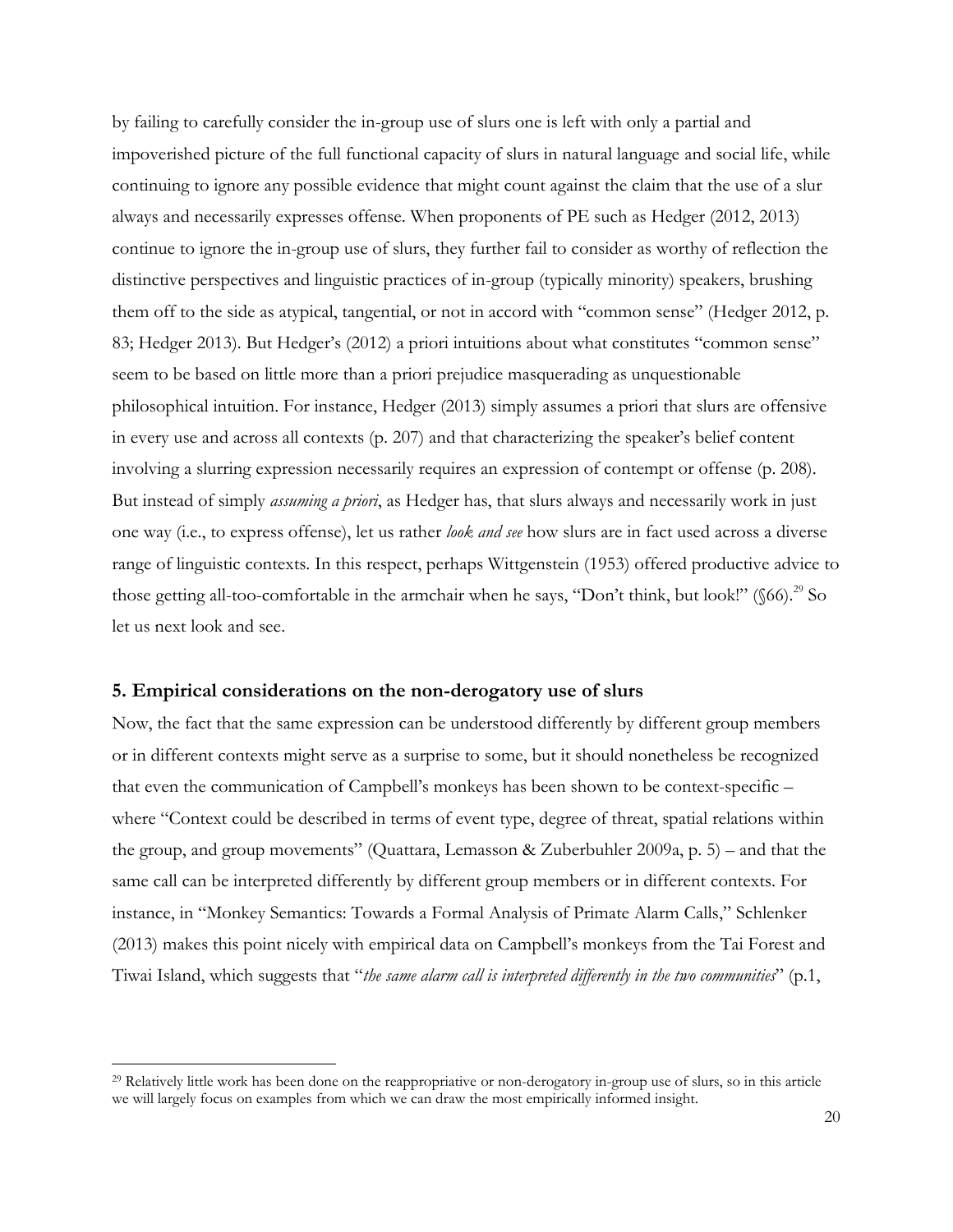original emphasis; see also Quattara, Lemasson & Zuberbuhler, 2009b).<sup>30</sup> I mention this example here merely as a way to remind one of the genuine possibility that the same communicative signal may in fact be used and interpreted differently in different social contexts in human and nonhuman communication alike, and that the context of communication is of crucial importance not just for monkey communication but for human communication also. In light of this general fact that the same signal or expression may be used and interpreted differently among communicators in different social contexts, perhaps instances of this occurring with slurring expressions in particular may be viewed with less mystery.

Consider for example that the influential hip-hop lyricist Talib Kweli reports about the slur *nigger* that, "Our community has been using the word and trying to redefine the context of it for a long time" and "the fact of the matter is that there's a large segment of black people who grew up hearing the word intended as nothing but love" (quoted in Echegoyen 2006). In his scholarly work *Nigger: The Strange Career of a Troublesome Word*, Kennedy (2002) also claims that many African Americans continue to non-offensively use the slur "openly and frequently in conversations with one another" (p. 37) and Spears (1998) likewise claims that "the great majority of African Americans, male and female, use [the] N [word] when among other African Americans" nonoffensively (p. 239). Henry Louis Gates, Jr., a professor and director of the W.E.B. Du Bois Institute for African American Research at Harvard University, also claims that he is not at all offended by the use of the slur in an in-group context among African Americans (Gates 2009). Russell Simmons, the founder of Def Jam Records, further explains that:

When we say 'nigger' now, it's very positive. Now all white kids who buy into hip-hop culture call each other 'nigger' because they have no history with the word other than something positive […] When black kids call each other 'a real nigger' or 'my nigger,' it means you walk a certain way […] have your own culture that you invent so you don't have to buy into the US culture that you're not really a part of. It means we're special. We have our own language. (quoted in Jackson 2005)

<sup>30</sup> Interestingly, the literature on the communication of Campbell's monkeys has shown that they can use affixation to alter call meaning (Quattara, Lemasson & Zuberbuhler 2009b), and Croom (2013) has recently argued for a similar (although not identical) point about human communication by suggesting that speakers may strategically employ phonological or other linguistic features characteristic of their in-group to strategically signal their in-group status. For instance, Croom (2013) provides the following example of how this works:

*Nigger* + feature 5 of AAVE (r-less-ness) = *Nigga*

Relatively more derogatory  $\rightarrow$  Relatively less derogatory (p. 193).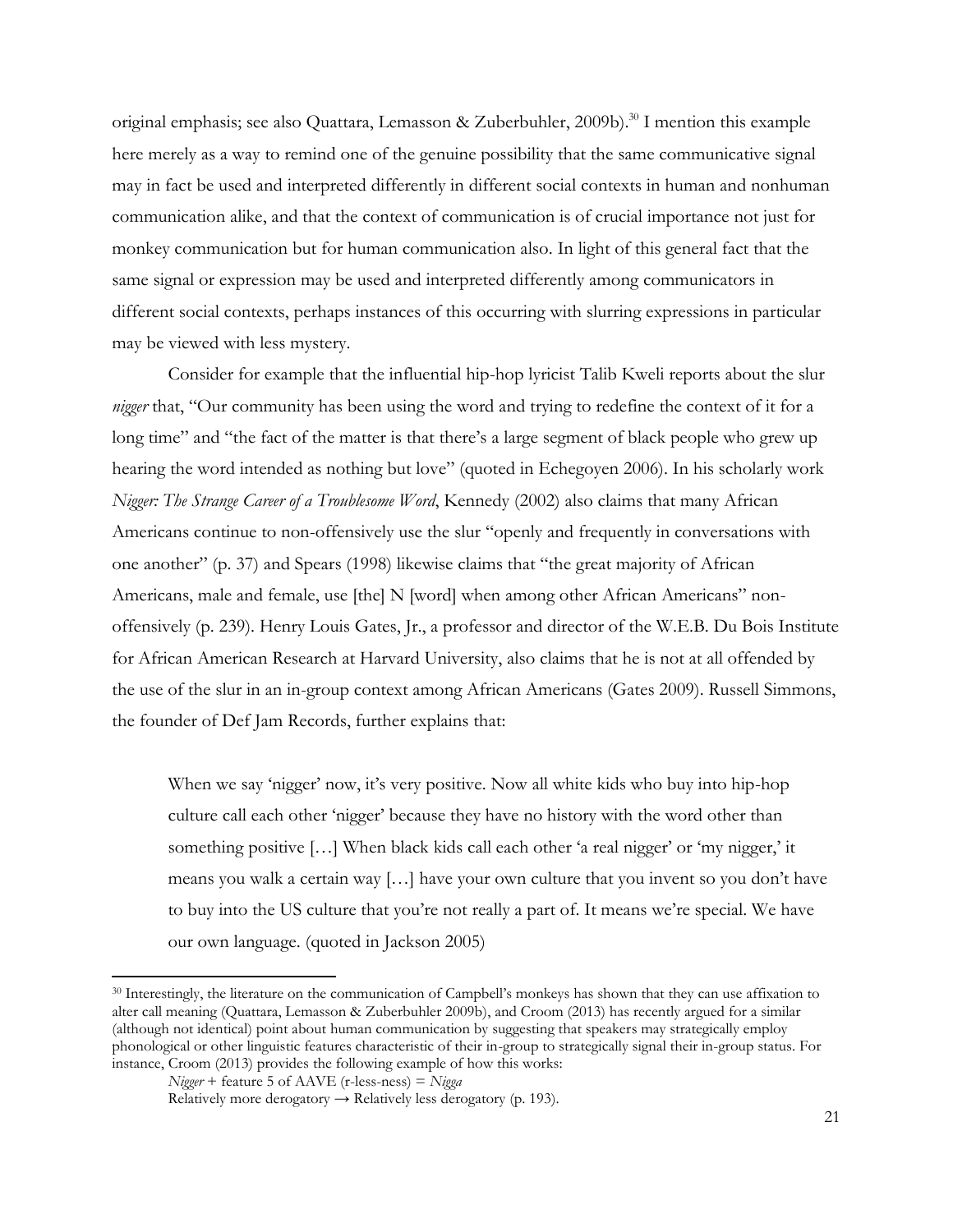Other prominent African American entertainers, such as Richard Pryor (Jackson 2005), Nas (McLaughlin 2008), Dave Chappelle (Leung 2004), Ice Cube, and 50 Cent have also stated that their use of slurs were not intended nor typically understood as offensive (Croom 2011, p. 350).

It is also evident that the non-derogatory in-group use of slurs is not restricted to racial slurs alone, but also extends to slurs of other kinds such as sexual slurs.<sup>31</sup> For instance, sexual slurs such as *slut* and *bitch* have also been popularly reappropriated for in-group use (Kleinman, Ezzell & Frost 2009; Schillinger 2010; Angyal 2011). Stampler (2011) for one has noted that "the word "queer" [serves] as an example of a[nother] word that was once strictly pejorative but is now a common sexual identifier used [non-offensively] by the LGBT community." The representatives of SlutWalk, an influential movement including thousands of individuals, expressed their perspective concerning slurs over a radio broadcast in the following way:

One of the most effective ways to fight hate is to disarm the derogatory terms employed by haters, embracing them and giving them positive connotations. This also serves to provide a sex-positive term for women (and men), few or none of which currently exist, and allows sluts (individuals of any gender who have and enjoy frequent consensual sex, especially with multiple partners) to identify as part of a cohesive group for political representation. We feel that offering a place for women who lead such a lifestyle to self-identify as sluts does not disrespect them – indeed, the disrespecting is done by the rapists, the victim blamers who excuse the rape, and the slut shamers who say or imply they are disgracing, degrading, and dishonoring themselves. (Murray, Sacks & Schimmel 2011)

Jarvis, the founder of SlutWalk, explains that, "I come from a frame of mind that language is powerful, and [that] you can also change language […] An aim of the SlutWalk movement is to reappropriate the word "slut"" (quoted in Stampler 2011; see also Brison 2011; Jones 2011; Martin 2011; Murray, Sacks & Schimmel 2011). Likewise, Ice Cube says his use of the racial slur *nigger* serves as a defiant "badge of honor" while Richard Pryor says that he "decided to make it my own. Nigger. I decided to take the sting out of it" (quoted in Jackson 2005).

<sup>&</sup>lt;sup>31</sup> It is also evident that the non-derogatory in-group use of slurs is not restricted to English slurs alone, but also extends to slurs in other languages, such as Spanish. For instance, it has been pointed out that "*guachos* is a common epithet [or slur] in Argentina that can be used disparagingly or admiringly" (Ratliff 2008, pp. 199-200).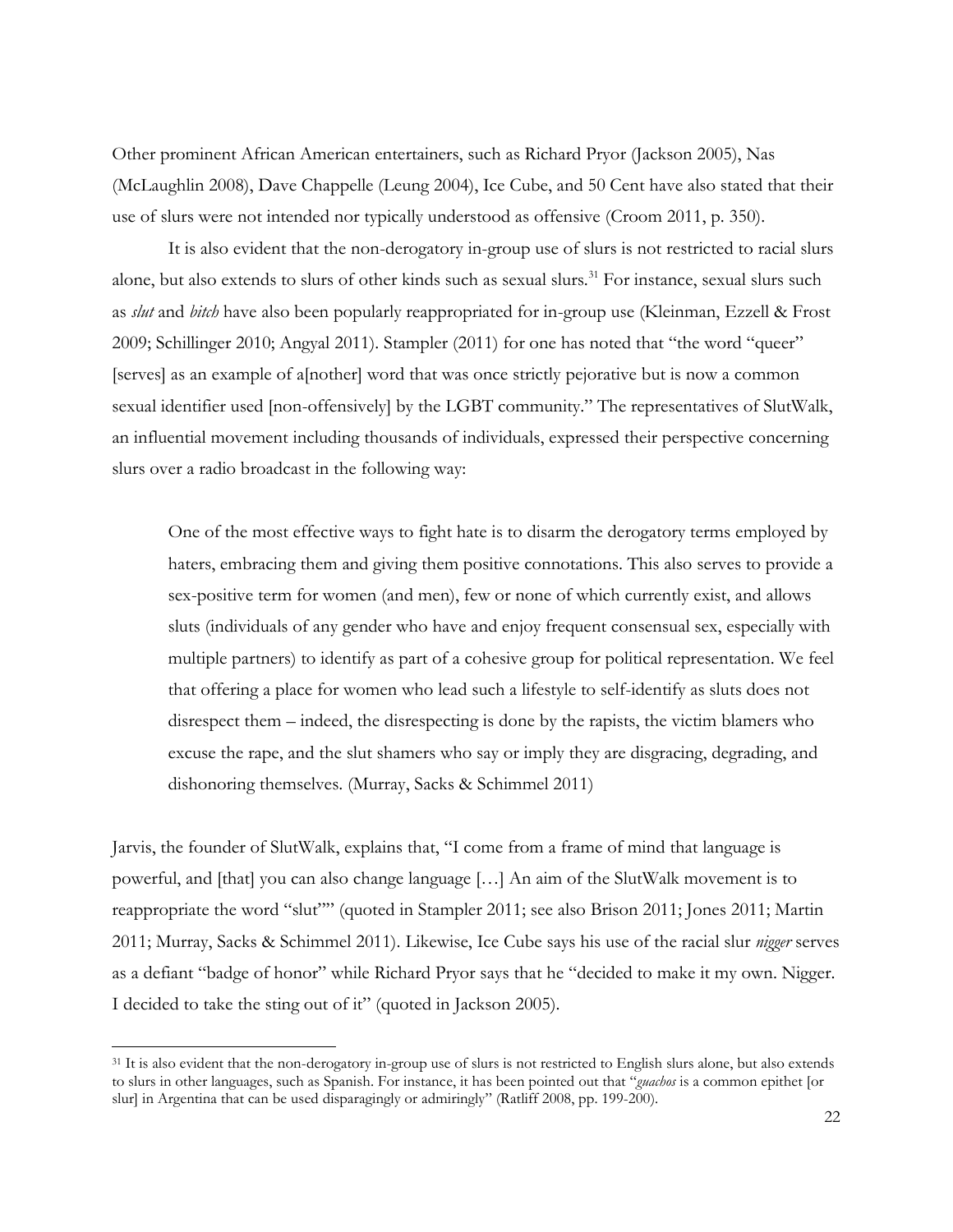Empirical research in sociological and cultural studies has also helped to shed light on this issue by suggesting that the non-derogatory in-group use of slurs is especially prevalent in communities highly influenced by what have been considered "counterculture" norms (i.e., norms adopted in opposition to, and for the purpose of subverting, other entrenched sociocultural norms that a group contests). For instance, Cutler (2009) has pointed out that within hip-hop culture, "Whiteness is marked against a backdrop of normative Blackness" (p. 80; see also Boyd 2002; Alim 2006; Lee 2009a; Lee 2009b). Reasons for this form of *normative reversal* – from what Cutler (2009) considers a backdrop of normative Whiteness to a backdrop of normative Blackness – can be gleaned from a passage in Anderson's (1999) *Code of the Street: Decency, Violence, and the Moral Life of the Inner City*:

[In the inner city,] the despair, the alienation, and the distress are still there, and this condition encourages the development and spread of the oppositional culture […] In this scenario, anything associated with conventional white society is seen as square; the hip things are at odds with it. The untied sneakers, the pants worn well below the waist, the hat turned backward – all have become a style. These unconventional symbols have been taken over by people who have made them into status symbols, but they are status symbols *to the extent that* they go against what is conventional [… people embracing the oppositional culture] take heart from professional athletes who confront the system and stand up for themselves. In their view, policemen, public officials, and corporate heads are unworthy of respect and hold little moral authority […] A counterculture thus emerges, with the purpose of making a cultural statement against a dominate society that many young inner-city blacks feel disrespects them. (p. 112, 36, 234)

As Anderson (1999) explains, because many inner-city residents feel that the wider system has abandoned them and disrespects them, they often find it important to distinguish their appearance and behavior with a marked unconventionality, often influenced by the oppositional norms of the inner city culture (Anderson, 1999). Inner-city residents that find it important to distinguish their appearance and behavior with a marked unconventionality will also often find it important to distinguish their speech styles and strategies also. In "How to Do Things with Slurs: Studies in the Way of Derogatory Words," Croom (2013) has recently suggested that one such strategy involves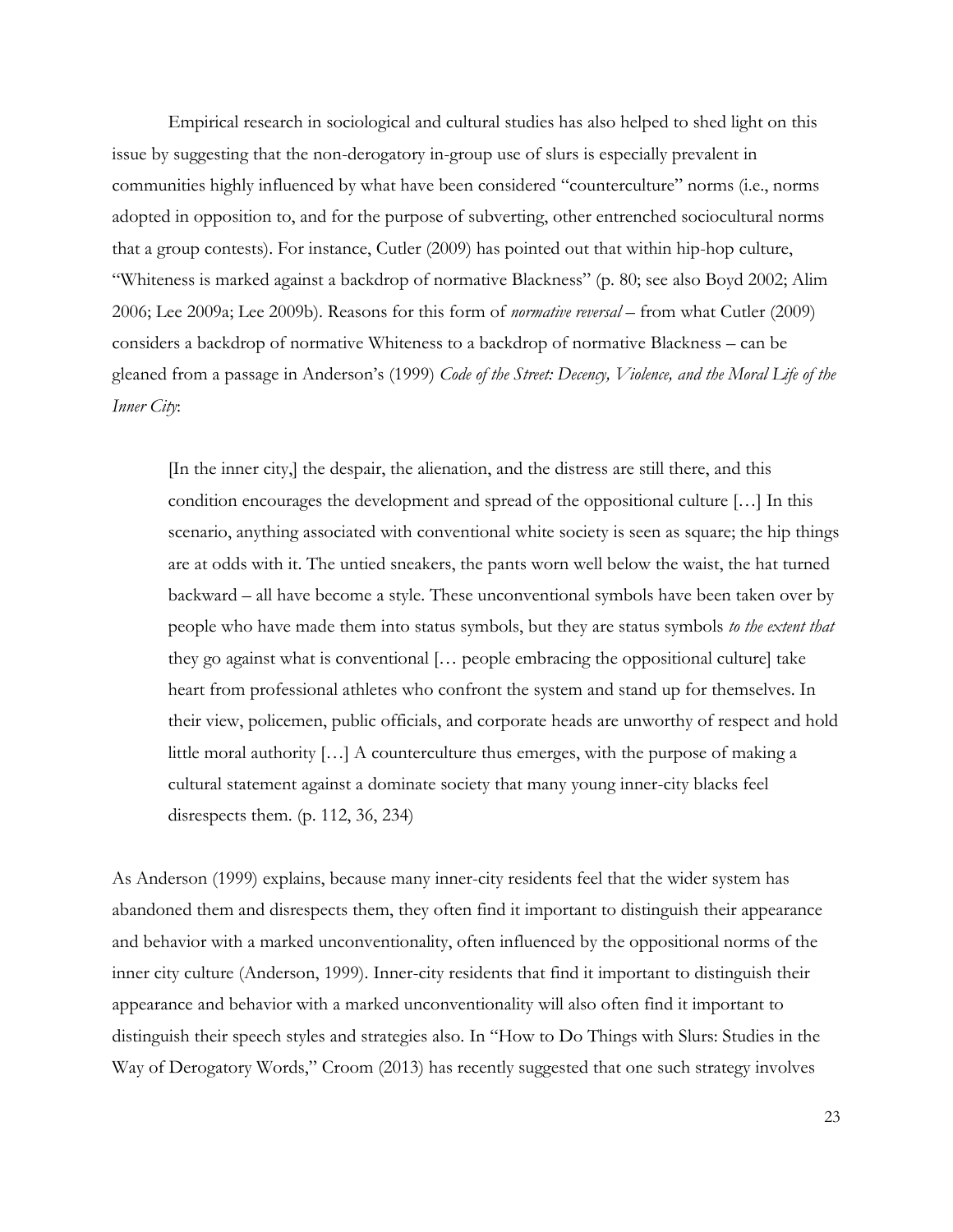subverting derogation through linguistic reappropriation such that between *in-group* speakers the slur is used as a *norm reversed variant* of the original paradigmatic derogatory use, and thus understood between in-group speakers as non-derogatory (p. 191).<sup>32</sup> In other words, where S represents a slur and its positive  $(+)$  or negative  $(-)$  superscript value represents the derogatory value of the slur in context, we can represent the slur in its paradigmatic derogatory use as  $S^+$ . But Croom (2011, 2013) suggests that in the context of in-group speakers the slur can be used as a *norm reversed variant* of the original paradigmatic derogatory use  $(S<sup>+</sup>)$  and thus be understood between in-group speakers as nonderogatory, which can be represented instead as S– .

Given the interesting way in which reappropriation works and the lack of scholarly attention it has received before, it is perhaps unsurprising that philosophers, linguists, and psychologists alike have started paying it more careful attention. For instance, in a forthcoming article in *Psychological Science* entitled "The Reappropriation of Stigmatizing Labels: The Reciprocal Relationship Between Power and Self-Labeling," Galinksy, Wang, Whitson, Anicich, Hugenberg and Bodenhausen (in press) conducted ten empirical studies on reappropriation to test its potential effects on speakers and listeners empirically. Interestingly enough, their results suggested that a reciprocal relationship holds between (a) the feeling or sense of power, and (b) self-labeling with a slur such as *queer* or *bitch*. As they report the main results from the ten empirical studies they conducted:

Self-labelers felt more powerful after self-labeling and observers perceived self-labelers and their group as more powerful. Finally, the label was evaluated less negatively after selflabeling and this stigma attenuation was mediated by perceived power. Importantly, these effects only occurred for derogatory terms (e.g., queer, bitch) but not for descriptive (e.g., LGBT, woman) or majority group labels (e.g., straight). These results suggest that selflabeling with a derogatory label can weaken its stigmatizing force. (Galinksy, Wang, Whitson, Anicich, Hugenberg & Bodenhausen in press, p. 1)

In accord with Croom's (2011, 2013) suggestion and contrary to Hedger (2012, 2013), these ten empirical studies suggest that in certain in-group contexts – for surely self-labelers stand in an ingroup relationship with themselves – the slur is not aptly considered as  $S^+$  but rather as  $S^-$  instead.

 $32$  A general framework for how slurs may be differentially used by in-group and out-group speakers was introduced in "Slurs" (Croom 2011) and subsequently expanded in "How to Do Things with Slurs: Studies in the Way of Derogatory Words" (Croom 2013), so the reader is referred to those works for further discussion.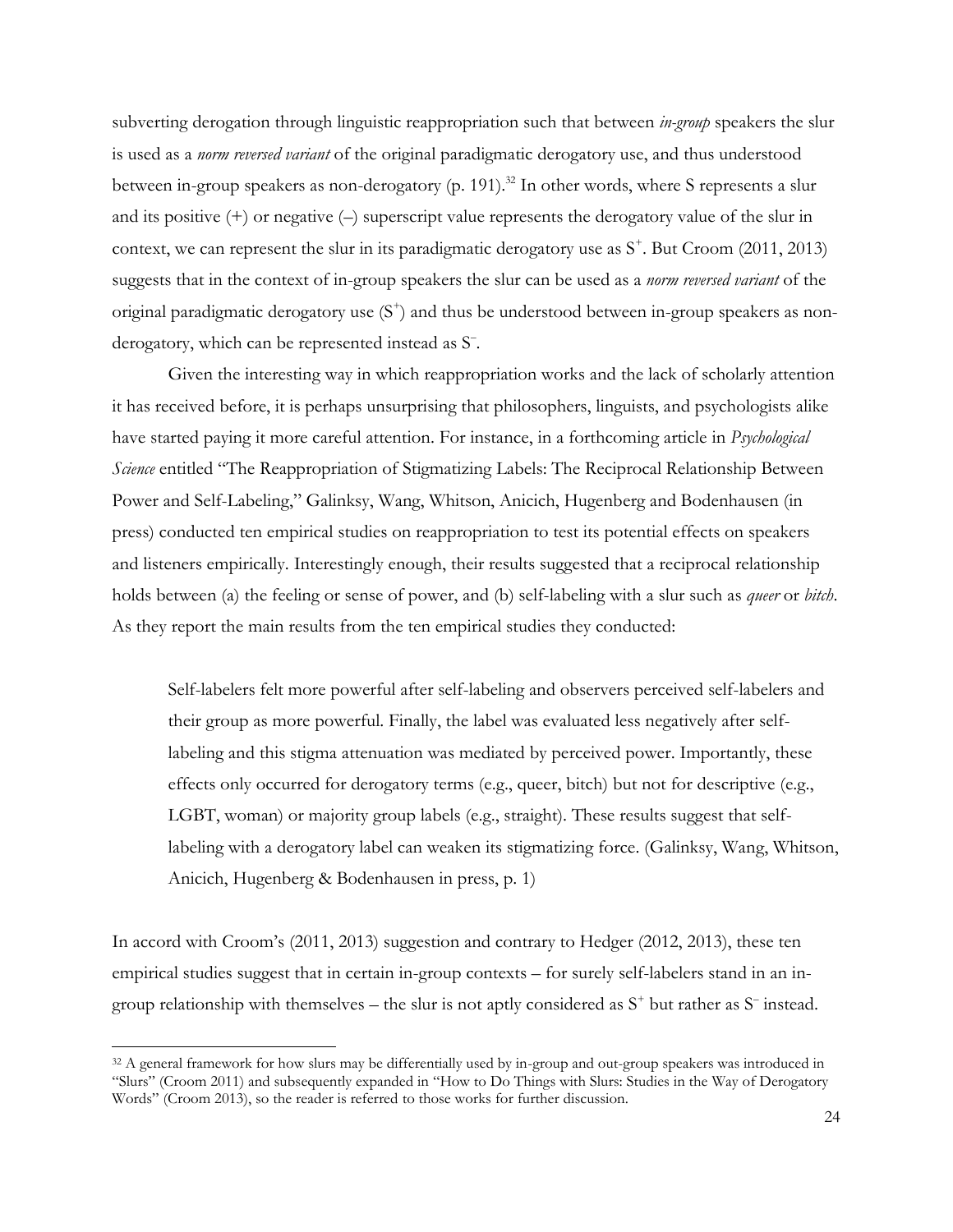So recent empirical studies in fact corroborate other independent reports of in-group speakers claiming to use slurs non-offensively, and provide a serious challenge for proponents of PE such as Hedger (2013) that argue a priori that "Slurs are offensive in every use, no matter the context of conversation" (p. 207).<sup>33</sup> Further, by considering evidence of this kind, it seems clear that careful consideration of the reappropriative or non-derogatory in-group use of slurs is not tangential to an account of slurs at all (contrary to Hedger 2012, p. 74-75; Hedger 2013, p. 206), but may in fact offer us crucial insight into the *dynamics* of the derogatory force behind slurs as well as how derogation may be actively and linguistically subverted by those that have been prejudicially targeted. In other words, the fact that slurs, employed in an in-group context, can act to diminish what derogatory force the slur had previously carried may offer us crucial insight into how slurs can shift in graded value from relatively more derogatory  $(S<sup>+</sup>)$  to relatively less derogatory  $(S<sup>-</sup>)$  or from relatively less derogatory (S<sup>-</sup>) to relatively more derogatory (S<sup>+</sup>). Moreover, careful consideration of the reappropriative or non-derogatory in-group use of slurs may also offer us crucial insight into how different slurs can carry differing degrees of force at the same time (i.e., *synchronic* variation in force between different slurs at time t) as well as how the same slur can carry differing degrees of force at different times (i.e., *diachronic* variation in force between a slur at time t and at time  $t + n$ ).<sup>34</sup> Again, recall that the salient ability of slurs to offend has been a central point of focus in prior work on slurs (e.g., Anderson & Lepore 2013, p. 25; Hedger 2012, p. 74), and it is arguably the case that properly understanding the *dynamics* of how this works involves properly understanding how the derogatory force of slurs can be *both increased and decreased* or *both strengthened and weakened*. Only by acknowledging this point can progress be made in accounting for the full range of empirical data on slurs, especially those involving their non-derogatory in-group use.

Although Hedger (2013) has acknowledged that, for instance, "Christopher Hom (2008) purports to give some examples of non-derogatory uses of slurs," Hedger (2013) immediately goes on to reject Hom's (2008) examples by claiming that "I have yet to find a single informant who sides

<sup>33</sup> In another empirical study conducted by Associated Press-MTV involving 1,355 participants, it was also found that 54% of respondents "think it's OK to use them [slurs] within their own circle of friends" and that in such contexts the slur is non-offensive (Cass & Agiesta 2011; Greene 2011). And in another empirical study conducted by Rahman (2012) one of the subjects explains "You see, the people who say they're offended are the older adults. Young kids don't understand what the big deal is about the word. They know it's about black people and slavery, but they're like 'that's over'" (p. 161).

<sup>34</sup> In Hom's (2008) influential account, "derogatory variation" is considered as adequacy condition 2 of 6 for slurs (p. 426) and "evolution" is considered as adequacy condition 6 of 6 for slurs (p. 427). Thus the present point can be seen as motivating attention back to these very interesting adequacy conditions that Hom (2008) rightly considers. A purely expressive account of slurs committed to the claim that all slurs simply and purely express contempt as their content, on the other hand, seems to have little to contribute with regards to furthering discussion on these important points.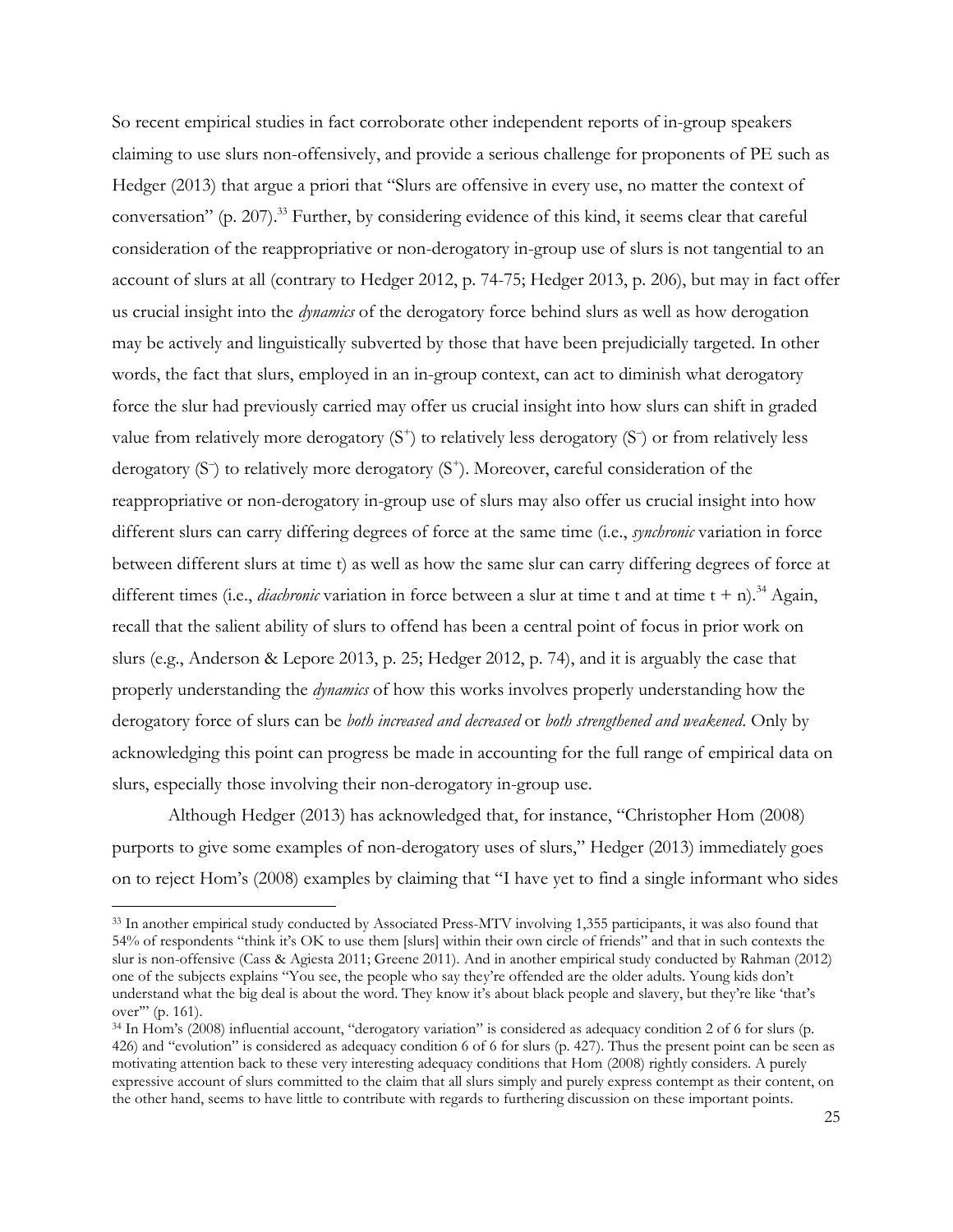with Hom (2008) on this issue" (p. 209). But given the fact that in this short section alone we have reviewed a substantial population of competent speakers explicitly claim to use slurs non-offensively (including, for instance, Talib Kweli, Randall Kennedy, Arthur Spears, Henry Louis Gates, Jr., Russell Simmons, Richard Pryor, Nas, Dave Chappelle, Ice Cube, 50 Cent, and 54% of 1,355 participants in an Associated Press-MTV study), it seems clear that if Hedger (2013) has not yet found his "informant" it is perhaps because he has not been listening to a diverse enough range of competent speakers.

For despite the fact that Talib Kweli explains how "the fact of the matter is that there's a large segment of black people who grew up hearing the [slur] word intended as nothing but love" (quoted in Echegoyen 2006), Hedger (2013) must nonetheless insist on denying the truth of this since PE holds that "Slurs express contempt regardless of the attitude or particular use of the speaker" and that "there is no way to characterize the speaker's belief content [involving the slur] which does not contain an expression of contempt or in a way which is not offensive" (p. 209, 208). And despite the fact that members of SlutWalk, a global movement including thousands of individuals, have explained how they aim at "embracing them [slurs] and giving them positive connotations" (Murray, Sacks & Schimmel 2011), Hedger (2013) must nonetheless insist on denying the truth of this since PE holds that "the offensiveness of racial slurs should be considered part of their semantic content" (p. 206), that a "contemptuous attitude is part of what a speaker *says* when he uses a slur," and that "A slur can't be uttered without saying something derogatory" (p. 207). And yet again, despite the fact that Galinksy, Wang, Whitson, Anicich, Hugenberg and Bodenhausen (in press) conducted ten empirical studies suggesting that "Self-labelers felt more powerful after selflabeling and observers perceived self-labelers and their group as more powerful" and that "selflabeling with a derogatory label can weaken its stigmatizing force" (p. 1), Hedger (2013) must nonetheless insist on denying the truth of this since PE holds that each use of a slur expresses "a racist thought, is despicable and ought to be condemned" and that "non-racists cannot assent to any portion of the utterance [involving the slur] whatsoever" (p. 12). Hedger (2013) is not unclear about his view, for he says:

the offensiveness of slurs is part of their semantic content. No matter the context of conversation, the use of a slur is offensive and expresses contempt. Although Christopher Hom (2008) purports to give some examples of non-derogatory uses of slurs […] I have yet

26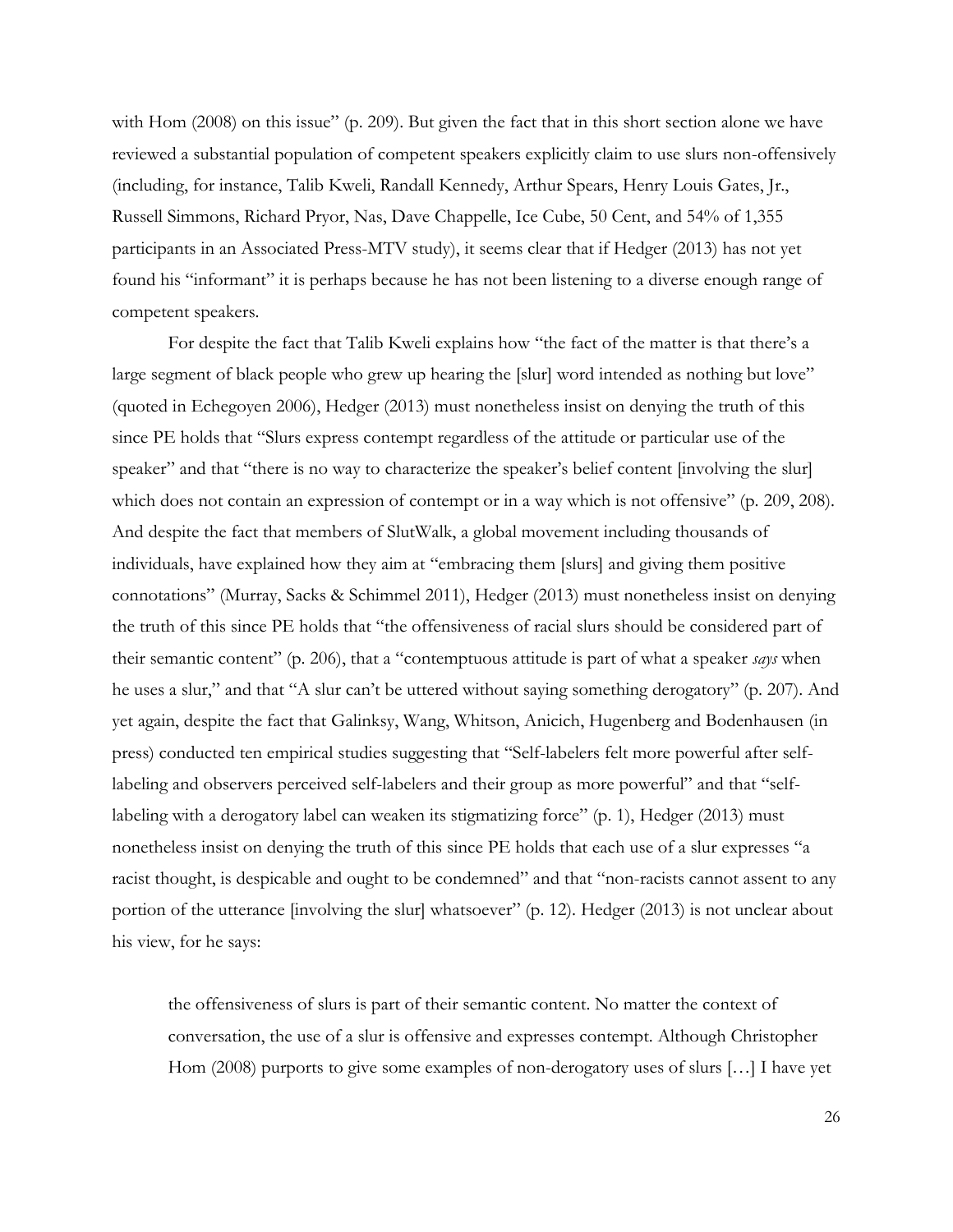to find a single informant who sides with Hom (2008) on this issue. Hence, since a slur word is offensive in any context, the offensiveness is part of the semantic meaning of slur words, and is not a result of any peculiar use of slurs. (p. 209)

Although on the face of it Hedger (2012, 2013) appears to be championing a non-prejudicial view of how slurs operate in natural language, it is clear that he has made no attempt whatsoever to actually take into consideration their natural language use among the substantial population of African Americans and women that we have discussed herein (along with other targeted minority groups). Thus, PE's blanket claims to the effect that slurs always and necessarily express offense have unfortunately come at the expense of *excluding* as worthy of consideration the linguistic behavior and explicit reports of the very in-group speakers that PE presumably aims to defend. Such a priori exclusion does not strike one as genuinely working *against* prejudice but rather as silently (though presumably unknowingly) perpetuating it. Prejudice does not stop at what we *say*, and I think that to genuinely work against prejudice scholars must further *show* that they consider the linguistic behavior of prejudicially targeted speakers to be just as worthy of scholarly attention – and that their linguistic behavior is just as important to consider for a fully adequate account of slurs – as the linguistic behavior of upper class, majority, and prejudicially non-targeted speakers.

To be clear, my aim here is not to argue that slurs are *never* offensive, for clearly slurs are often terribly offensive when used in *many* contexts. What I am arguing here, however, is that slurs need not *always and necessarily* be offensive*, even if the range of non-offensive applications is restricted to use between certain in-group members alone*. As Dave Chappelle reported in an interview, although he would "be furious" in response to a white speaker using the racial slur *nigger*, when *he uses that slur as an African American* "it feels more like an act of freedom [than oppression]" (Leung 2004). In other words, just because *Hedger* and *I* may be restricted from using the slur *nigger* non-offensively in conversation with African Americans, that does not entail a *blanket restriction* on the non-offensive use of that slur such that *African Americans are also thereby restricted* from using the slur *nigger* nonoffensively in conversation with African Americans. My reasons here are not based on a priori intuition but rather on empirical grounds concerning how slurs are actually used in natural language. And because the inquiry here is a *linguistic* one, I do not purport to impose a license on what is acceptable for a community of fully rational and competent speakers to agree in doing while engaging in conversation with one another. On my view, if prejudicially targeted speakers have

27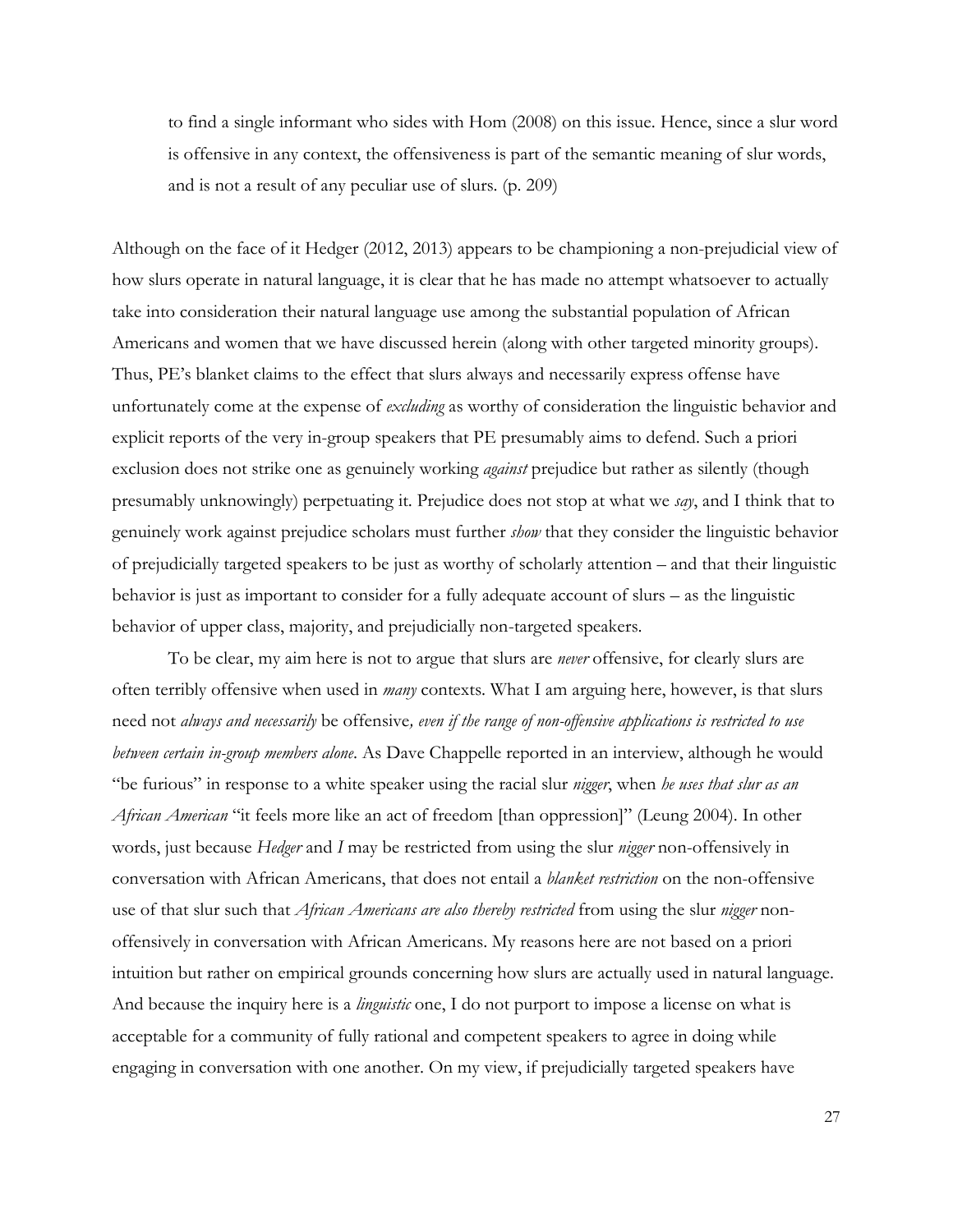discovered a genuine linguistic means for actively subverting the forms of prejudice that they have historically been subject to – which empirical studies by Galinksy, Wang, Whitson, Anicich, Hugenberg and Bodenhausen (In press) suggest is the case – then I can only commend those speakers on their linguistic ingenuity, attempt to help others understand how this works through careful and open-minded scholarship, and wish them the best of luck in achieving what it is that I think everyone rightly deserves: to be engaged with and heard as fully equal members of humanity.

Although the claims and empirical studies discussed in this section are neither completely unchallengeable nor entirely uncontroversial, when taken together, they provide a compelling case against PE's view that slurs always and necessarily express offense. In holding this claim we have seen that the purely expressive view most recently endorsed by Hedger (2012, 2013) is unable to account for the growing empirical literature on slurs showing otherwise, and so must continuously dismiss this growing body of research on purely a priori grounds. So it would seem that remaining committed to the intuition that slurs always offend, in light of the growing literature on their nonoffensive in-group use, could be based on little more than the (perhaps implicit) assumption that the claims made by those that are typically the targets and re-appropriators of slurs (most of which are minorities) must somehow be naïvely inaccurate and that their distinctive in-group practices (including strategic instances of norm reversal and reappropriation) are unworthy of any serious scholarly consideration at all.<sup>35</sup> I hope to have put forward a serious challenge to this view here, and plead that future work on slurs proceed with a more socio-culturally aware and empirically sensitive ear. Arguably, this will lead not only to more socially responsible scholarship on slurs, but reveal that the phenomenon of slurring in particular, and natural language more generally, is more intricate and fascinating that one might have initially supposed a priori.

## **6. Conclusion**

 $\overline{\phantom{a}}$ 

To review, our discussion in this article has proceeded as follows. Section 1 provided an introduction and section 2 reviewed what slurs are along with several basic facts that an adequate framework for slurs ought to account for. Two such facts included (a) that slurs are differentially applied towards targets with different descriptive features, and (b) that slurs are capable of packing some of the nastiest punches natural language has to offer. In section 3 we reviewed the purely

<sup>&</sup>lt;sup>35</sup> For a relevant discussion regarding in-group practices of norm reversal, counter culture activities, and linguistic reappropriation, see Croom 2013, p. 190-194; see also Anderson 1999; Croom 2010, 2012.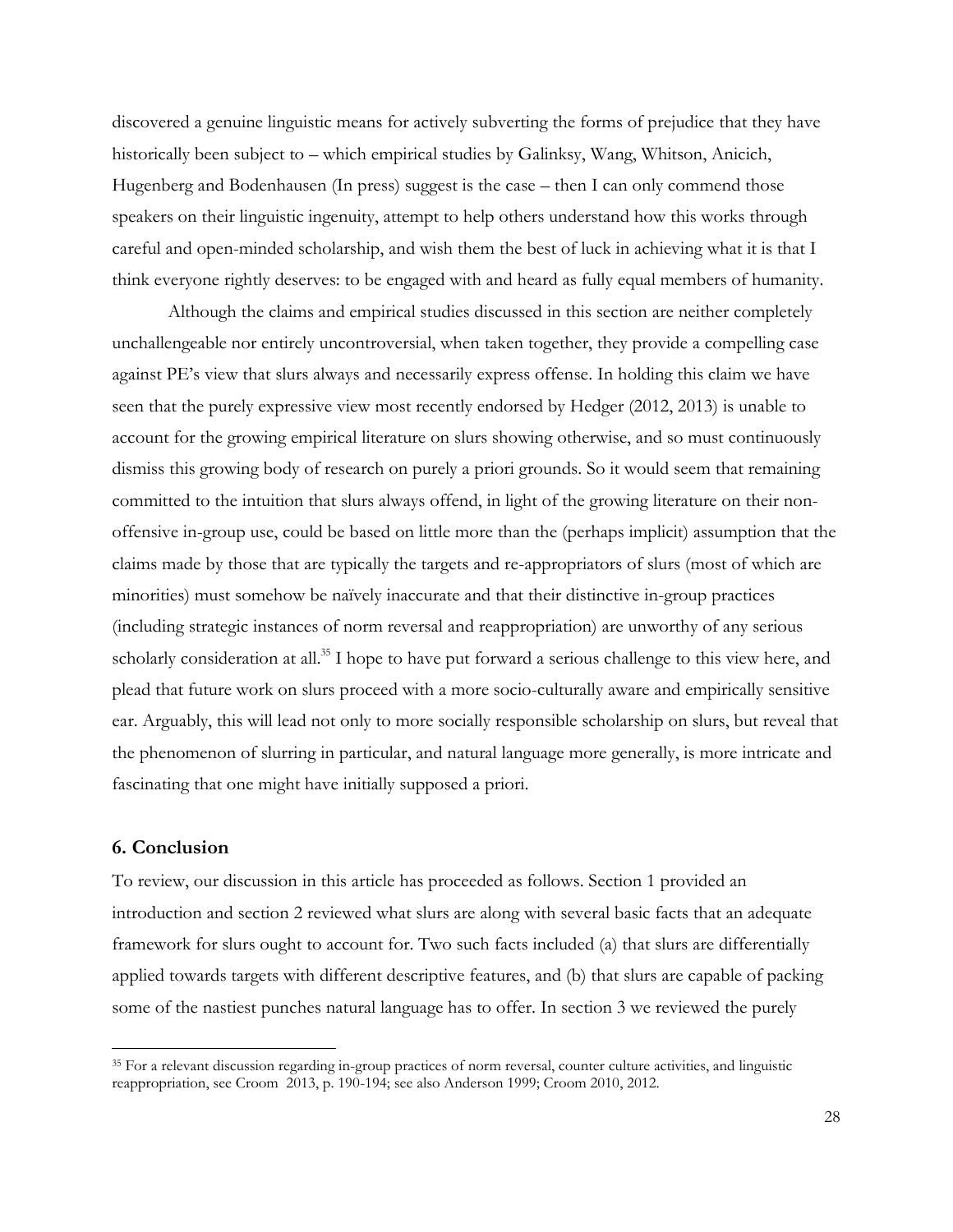expressive account of slurs (PE) most recently and explicitly advocated by Hedger (2012, 2013) and looked at how the projection behavior of slurs differs markedly from that of expressions with purely descriptive content. We saw that PE was able to use an analysis of the projection behavior of slurs to both (i) support their claim that slurs are not expressions with purely descriptive content, and (ii) account for the fact (b) that slurs are capable of packing some of the nastiest punches natural language has to offer. We next reviewed three key cases Hedger (2012, 2013) considered in support of PE's claim that slurs are expressions with purely expressive content: the first where Hedger (2012) found different translations for English "cuss words" in Spanish, the second where "It would be odd to claim that this person [that yells *fucker* in frustration] has described the wrench or the car as being a certain way" (p. 77), and the third where "a person of Swedish decent" still manages to be offended by "a slur normally used to target blacks" (p. 78). We critically evaluated these cases in section 4, finding that all of the arguments presented in support of PE are problematic and that the case for PE remains weak. Finally, in section 5, we looked at several recent empirical considerations on the non-derogatory use of slurs, which furthered demonstrated the implausibility of PE along with the a priori assumptions that motivate it.

To be clear, this article has shown that Hedger's (2012, 2013) case in support of pure expressivism (PE) fails at least in the following 11 ways: (1) it illegitimately draws conclusions about slurs (e.g., *gook*) from analyses of cuss words (e.g., *fuck*); (2) it fails to consider the different ways in which different (e.g., racial and sexual) slurs have conventionally been used (e.g., in race-directed and sex-directed acts, respectively) and are commonly understood; (3) it fails to account for the fact (a) that slurs are differentially applied towards targets with different descriptive features; (4) it falsely suggests that no one in particular tends to feel particularly targeted by particular slurs; (5) it wrongly suggests that if anyone in particular were to feel especially targeted by a particular slurring expression then they would be feeling offended unreasonably; (6) it conflates being the target of a potentially offensive act with being the witness of a potentially offensive act; (7) it fails to account for how slurs have the capacity for particularly targeted offensiveness; (8) it fails to account for both lexical aptness and target aptness; (9) it fails to account for the empirical fact that slurs can be used nonoffensively; (10) it fails to offer insight into the dynamics of derogatory force behind slurs, considering neither their synchronic nor diachronic variation; (11) it does not take into consideration the linguistic behavior and explicit reports of robust populations of fully competent (in-group, typically minority) speakers, prejudging in advance that only self-confirming evidence should be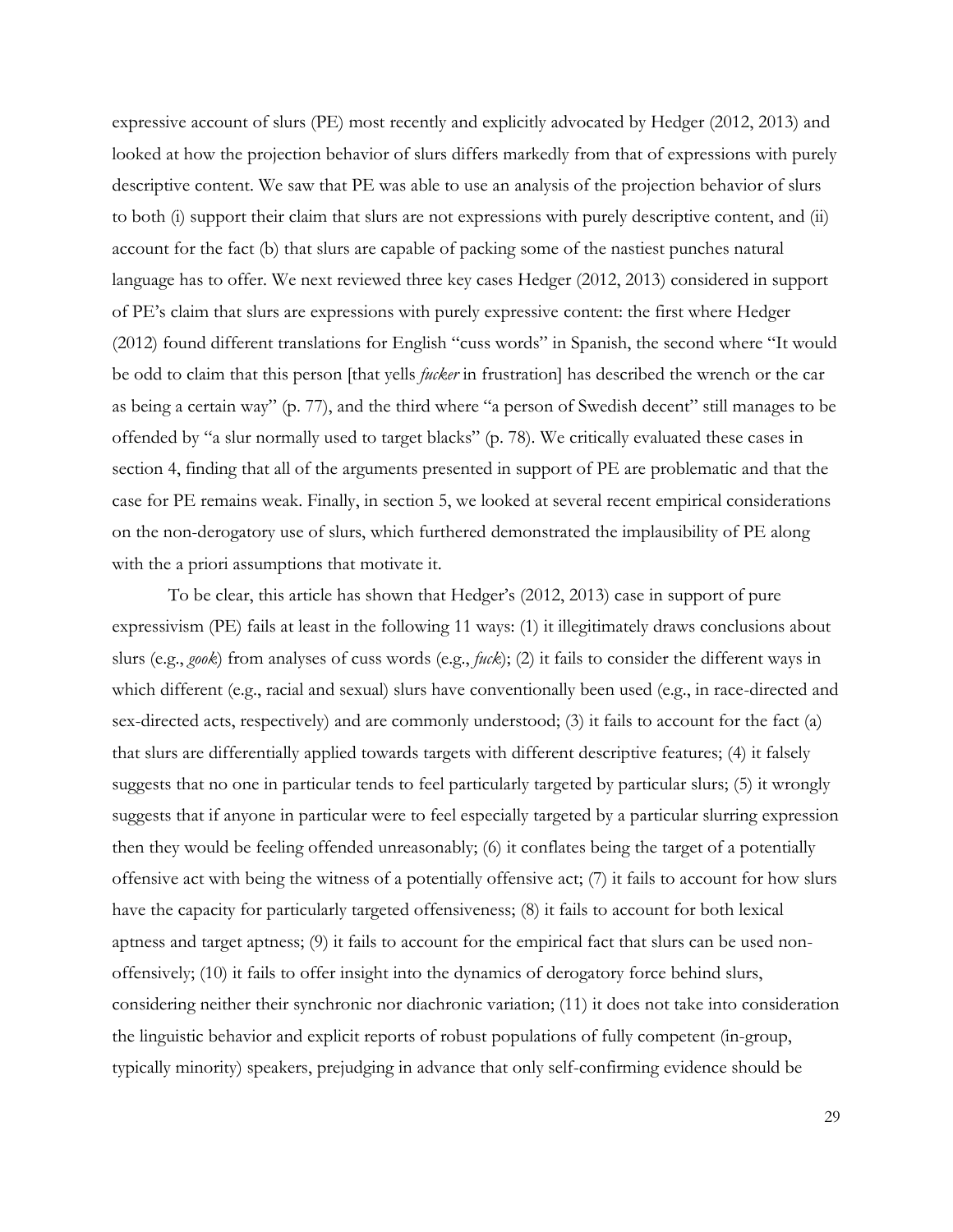taken seriously. In showing that PE is clearly inadequate in at least these 11 ways, we have also found at least 11 reasons for believing that an adequate account of slurs will involve not only an expressive component but a descriptive component also. That is to say, slurs are best accounted for by a mixed or hybrid approach, as I have argued here and outlined in other recent work.

Let us end our discussion on slurs with a relevant lesson from Wittgenstein (1953):

A main source of our failure to understand is that we do not command a clear view of the use of our words. – Our grammar is lacking in this sort of perspicuity. A perspicuous representation produces just that understanding that consists in 'seeing connections'. Hence the importance of finding and inventing intermediate cases. (§122)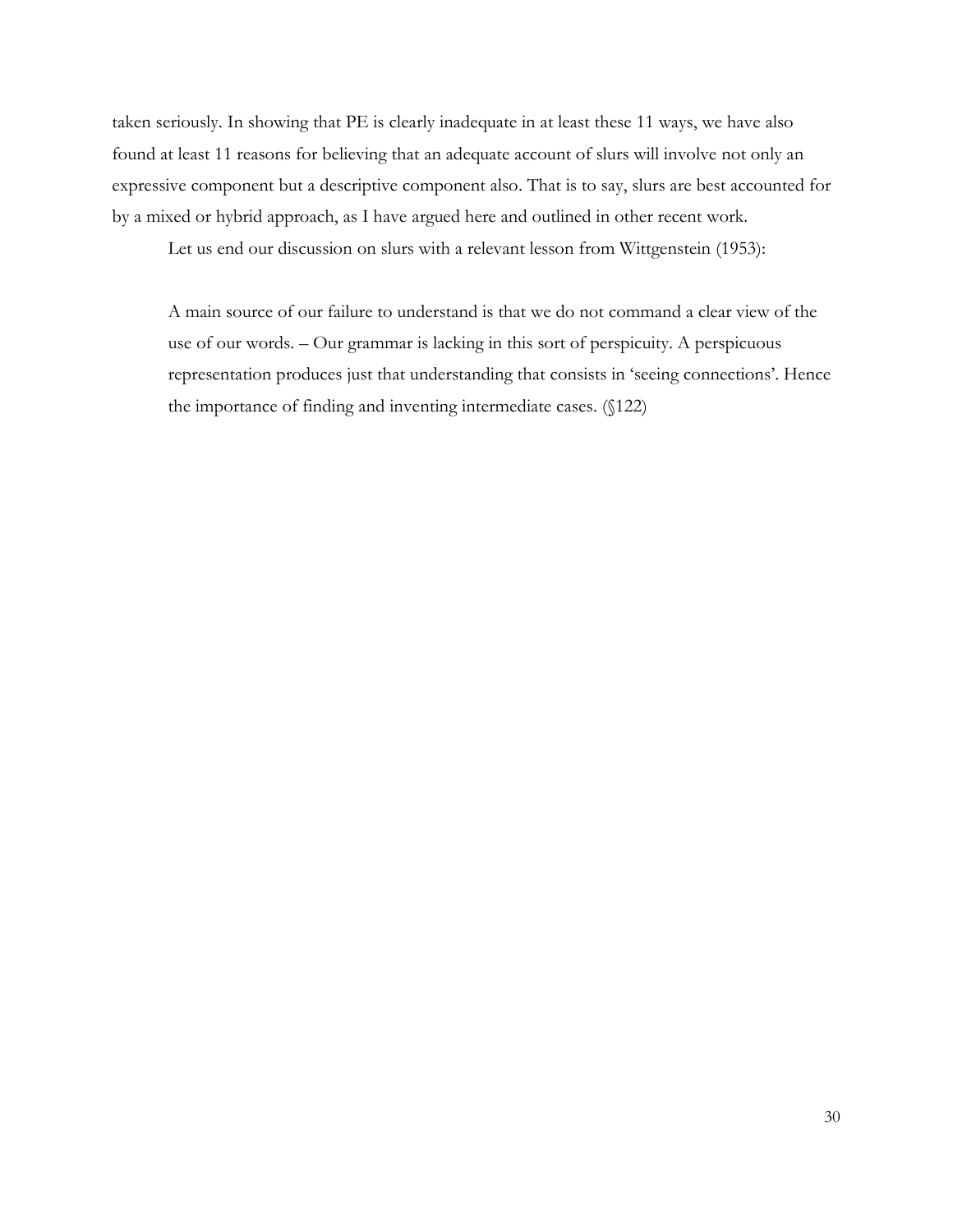# **References**

- Anderson, E. (1999). *Code of the street: Decency, violence, and the moral life of the inner city*. New York: W.W. Norton & Co.
- Anderson, L., & Lepore, E. (2013). Slurring words. *Nous*, *47*, 25-48. [http://dx.doi.org/10.1111/j.1468-0068.2010.00820.x.](http://dx.doi.org/10.1111/j.1468-0068.2010.00820.x)
- Angyal, C. (2011). A few words about reclaiming "slut". *Feministing*, 16 May. http://feministing.com/2011/05/16/a-few-words-about-reclaiming-"slut"/.
- Asim, J. (2007). *The N word*. New York: Houghton Mifflin Company.
- Attwood, F. (2007). Sluts and riot grrrls: Female identity and sexual agency. *Journal of Gender Studies*, *16*, 233-247. [http://dx.doi.org/10.1080/09589230701562921.](http://dx.doi.org/10.1080/09589230701562921)
- Blackwell, B. (2004). How the jilt triumphed over the slut: The evolution of an epithet, 1660-1780. *Women's Writing*, *11*, 141-161. [http://dx.doi.org/10.1080/09699080400200225.](http://dx.doi.org/10.1080/09699080400200225)
- Blassingame, J. (1979). *The slave community: Plantation life in the antebellum South*. New York: Oxford University Press.
- Boisvert, D. (2008). Expressivism-assertivism. *Pacific Philosophical Quarterly*, *89*, 169-203. [http://dx.doi.org/10.1111/j.1468-0114.2008.00315.x.](http://dx.doi.org/10.1111/j.1468-0114.2008.00315.x)
- Bonnell, V. (1998). *Iconography of power: Soviet political posters under Lenin and Stalin*. Berkeley: University of California Press.
- Brison, S. (2011). An open letter from black women to SlutWalk organizers. *The Huffington Post*, 27 September. [http://www.huffingtonpost.com/susan-brison/slutwalk-black](http://www.huffingtonpost.com/susan-brison/slutwalk-black-women_b_980215.html)[women\\_b\\_980215.html.](http://www.huffingtonpost.com/susan-brison/slutwalk-black-women_b_980215.html)
- Brontsema, R. (2004). A queer revolution: Reconceptualizing the debate over linguistic reclamation. *Colorado Research in Linguistics*, *17*, 1-17. [http://www.colorado.edu/ling/CRIL/Volume17\\_Issue1/paper\\_BRONTSEMA.pdf.](http://www.colorado.edu/ling/CRIL/Volume17_Issue1/paper_BRONTSEMA.pdf)
- Cass, C., & Agiesta, J. (2011). Poll: Young people see online slurs as just joking. *MSNBC*, 20 September. [http://www.msnbc.msn.com/id/44591677/ns/technology\\_and\\_science](http://www.msnbc.msn.com/id/44591677/ns/technology_and_science-tech_and_gadgets/t/poll-young-people-see-online-slurs-just-joking/)[tech\\_and\\_gadgets/t/poll-young-people-see-online-slurs-just-joking/.](http://www.msnbc.msn.com/id/44591677/ns/technology_and_science-tech_and_gadgets/t/poll-young-people-see-online-slurs-just-joking/)
- Croom, A. (2008). Racial epithets: What we say and mean by them. *Dialogue*, *51*, 34-45.
- Croom, A. (2010). A game theoretical analysis of slurs and appropriative use. *Fourth North American Summer School in Logic, Language, and Information*, 26 June. Indiana University. [http://www.indiana.edu/~nasslli/NASSLLIwebprogram.pdf.](http://www.indiana.edu/~nasslli/NASSLLIwebprogram.pdf)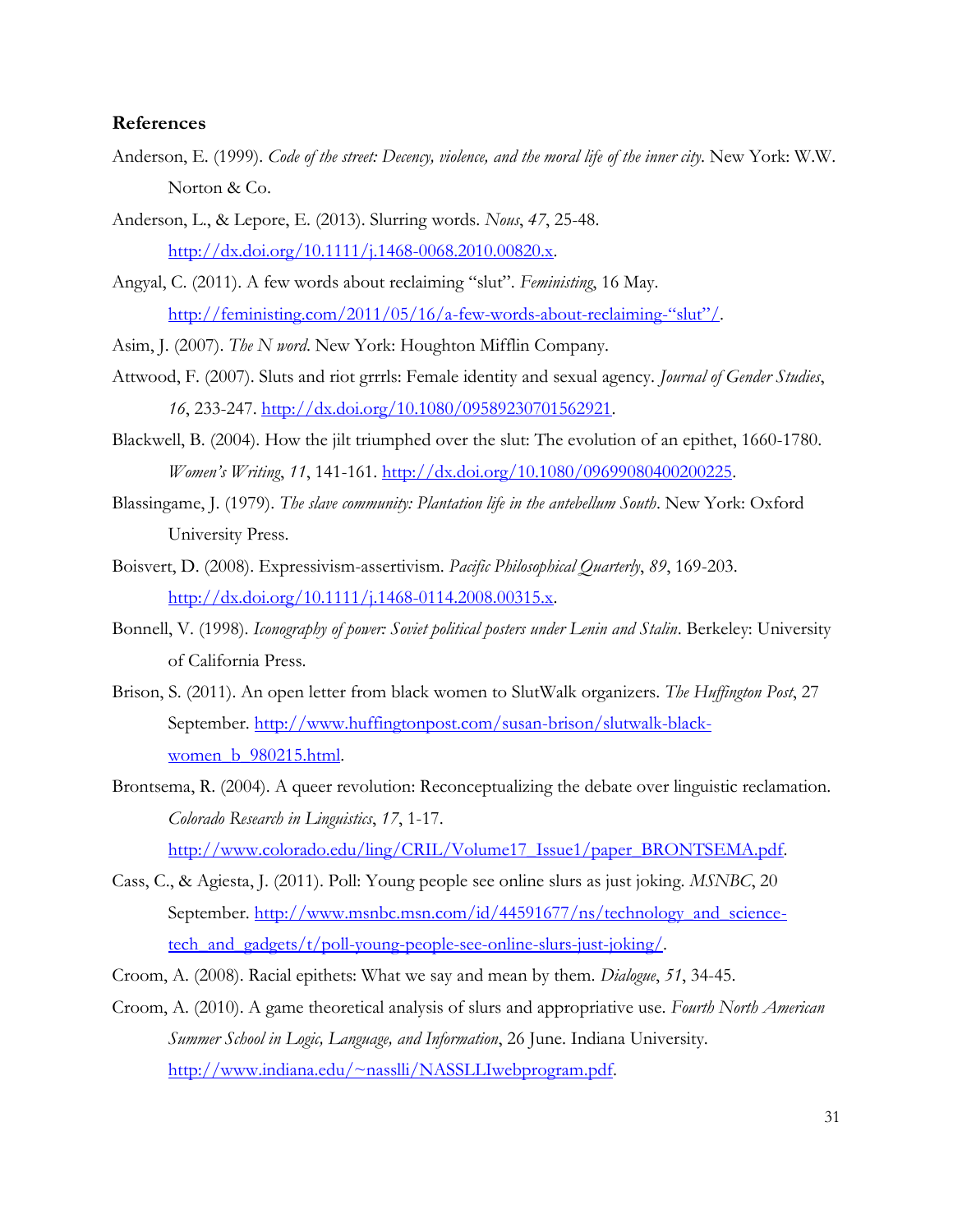- Croom, A. (2011). Slurs. *Language Sciences*, *33*, 343-358. [http://dx.doi.org/10.1016/j.langsci.2010.11.005.](http://dx.doi.org/10.1016/j.langsci.2010.11.005)
- Croom, A. (2012). Face, race, and the psychology of slurring in a cultural context. *University of Pennsylvania Program on Democracy, Citizenship, and Constitutionalism Annual Conference*, 27 April. University of Pennsylvania.
- Croom, A. (2013). How to do things with slurs: Studies in the way of derogatory words. *Language and Communication*, *33*, 177-204. [http://dx.doi.org/10.1016/j.langcom.2013.03.008.](http://dx.doi.org/10.1016/j.langcom.2013.03.008)
- Dillard, J. (1977). *Lexicon of Black English*. New York: Seabury.
- Easton, A. (2007). *A treatise on the intellectual character and civil and political condition of the colored people of the United States; and the prejudice exercised towards them*. Boston: Knapp.

Echegoyen, H. (Producer). (2006). *The N word: Divided we stand*. Post Consumer Media.

- Finlay, S. (2005). Value and implicature. *Philosopher's Imprint*, *5*, 1-20. [http://hdl.handle.net/2027/spo.3521354.0005.004.](http://hdl.handle.net/2027/spo.3521354.0005.004)
- Fox 10 News. (2010). Man gets 25 years to life for racial slur killing. *My Fox Phoenix*, 9 December. [http://www.myfoxphoenix.com/story/18092539/man-gets-25-years-to-life-for-racial-slur](http://www.myfoxphoenix.com/story/18092539/man-gets-25-years-to-life-for-racial-slur-killing)[killing.](http://www.myfoxphoenix.com/story/18092539/man-gets-25-years-to-life-for-racial-slur-killing)
- Fraleigh, D., & Tuman, J. (2010). Hate speech. In D. Fraleigh & J. Tuman (eds.), *Freedom of expression in the marketplace of ideas* (pp. 139-166). London: Sage Publications.
- Fredrickson, G. (1971). *The black image in the white mind*. Middletown: Wesleyan University Press.
- Galinksy, A., Wang, C., Whitson, J., Anicich, E., Hugenberg, K., & Bodenhausen, G. (In press). The reappropriation of stigmatizing labels: The reciprocal relationship between power and selflabeling. *Psychological Science*, 1-28.
- Gates, H. (2009). 10 questions. *Time*, *16* February, 9.
- Geurts, B. (2007). Really fucking brilliant. *Theoretical Linguistics*, *33*, 209-214. <http://dx.doi.org/10.1515/TL.2007.013>
- Greene, R. (2011). Slurs: Are the kids all right? *The Economist*, 20 September. [http://www.economist.com/blogs/johnson/2011/09/slurs.](http://www.economist.com/blogs/johnson/2011/09/slurs)
- Gutzmann, D. (2011). Expressive modifiers and mixed expressives. In O. Bonami & P. Hofherr (eds.), *Empirical issues in syntax and semantics*, *volume 7* (pp. 123-141). Paris: Colloque de Syntaxe et Sematique de Paris.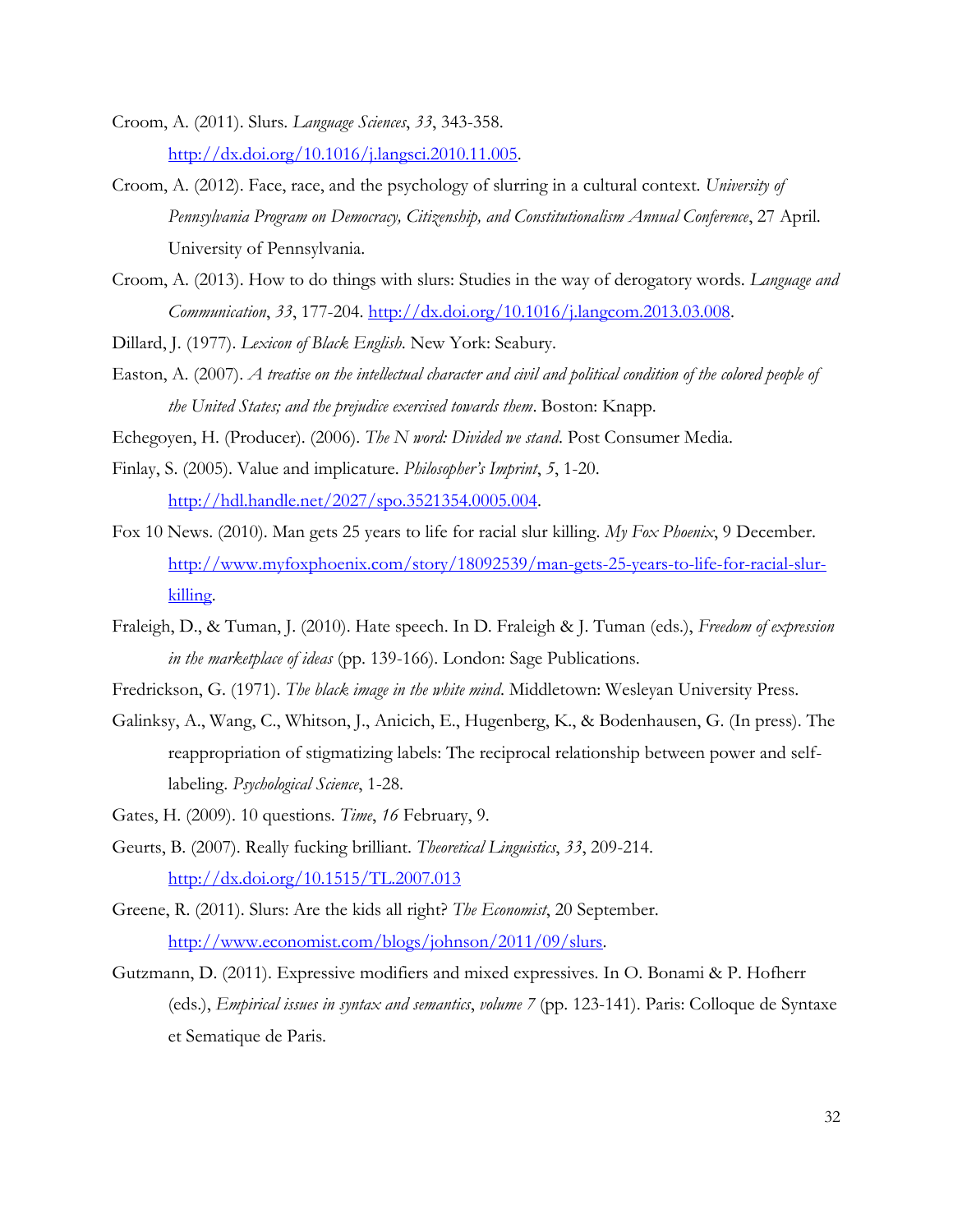- Harris, J. & Potts, C. (2009). Perspective-shifting with appositives and expressives. *Linguistics and Philosophy*, *32*, 523-552. [http://dx.doi.org/10.1007/s10988-010-9070-5.](http://dx.doi.org/10.1007/s10988-010-9070-5)
- Hay, R. (2012). Hybrid expressivism and the analogy between pejoratives and moral language. *European Journal of Philosophy*, 1-25. [http://dx.doi.org/10.1111/j.1468-0378.2011.00455.x.](http://dx.doi.org/10.1111/j.1468-0378.2011.00455.x)
- Hedger, J. (2012). The semantics of racial slurs: Using Kaplan's framework to provide a theory of the meaning of derogatory epithets. *Linguistic and Philosophical Investigations*, *11*, 74-84.
- Hedger, J. (2013). Meaning and racial slurs: Derogatory epithets and the semantics/pragmatics interface. *Language and Communication*, *33*, 205-213. [http://dx.doi.org/10.1016/j.langcom.2013.04.004.](http://dx.doi.org/10.1016/j.langcom.2013.04.004)
- Himma, K. (2002). On the definition of unconscionable racial and sexual slurs. *Journal of Social Philosophy*, *33*, 512-522. [http://dx.doi.org/10.1111/0047-2786.00156.](http://dx.doi.org/10.1111/0047-2786.00156)
- Hom, C. (2008). The semantics of racial epithets. *Journal of Philosophy*, *105*, 416-440.
- Hom, C. (2010). Pejoratives. *Philosophy Compass*, *5*, 164-185. [http://dx.doi.org/10.1111/j.1747-](http://dx.doi.org/10.1111/j.1747-9991.2009.00274.x) [9991.2009.00274.x.](http://dx.doi.org/10.1111/j.1747-9991.2009.00274.x)
- Hom, C. (2012). A puzzle about pejoratives. *Philosophical Studies*, *159*, 383-405. [http://dx.doi.org/10.1007/s11098-011-9749-7.](http://dx.doi.org/10.1007/s11098-011-9749-7)
- Hoover, E. (2007). Fighting words. *The Chronicle of Higher Education*, 16 February. [http://chronicle.com/article/fighting-words/32405/.](http://chronicle.com/article/fighting-words/32405/)
- Islam, S. (2011). Faisalabad bullying case: Boy killed classmate over 'homophobic slur'. *The Express Tribune*, 6 November. [http://tribune.com.pk/story/288367/faisalabad-bullying-case-boy](http://tribune.com.pk/story/288367/faisalabad-bullying-case-boy-killed-classmate-over-homophobic-slur/)[killed-classmate-over-homophobic-slur/.](http://tribune.com.pk/story/288367/faisalabad-bullying-case-boy-killed-classmate-over-homophobic-slur/)
- Jackson, D. (2005). Epithet stung, even for Pryor. *The Boston Globe*, 14 December. [http://www.boston.com/news/globe/editorial\\_opinion/oped/articles/2005/12/14/epithet](http://www.boston.com/news/globe/editorial_opinion/oped/articles/2005/12/14/epithet_stung_even_for_pryor/) [\\_stung\\_even\\_for\\_pryor/.](http://www.boston.com/news/globe/editorial_opinion/oped/articles/2005/12/14/epithet_stung_even_for_pryor/)
- Jacobs, H. (2001). *Incidents in the life of a slave girl*. Mineola: Dover.
- Jones, S. (2011). Feminist critics of SlutWalk have forgotten that language is not a commodity. *The F Word: Contemporary UK Feminism*, 8 June. [http://www.thefword.org.uk/features/2011/06/the\\_politics\\_of\\_slutwalk.](http://www.thefword.org.uk/features/2011/06/the_politics_of_slutwalk)
- Kaplan, D. (1999). The meaning of ouch and oops: Explorations in the theory of meaning as use. Unpublished ms. University of California, Los Angeles.
- Kennedy, R. (2002). *Nigger: The strange career of a troublesome word*. New York: Vintage Books.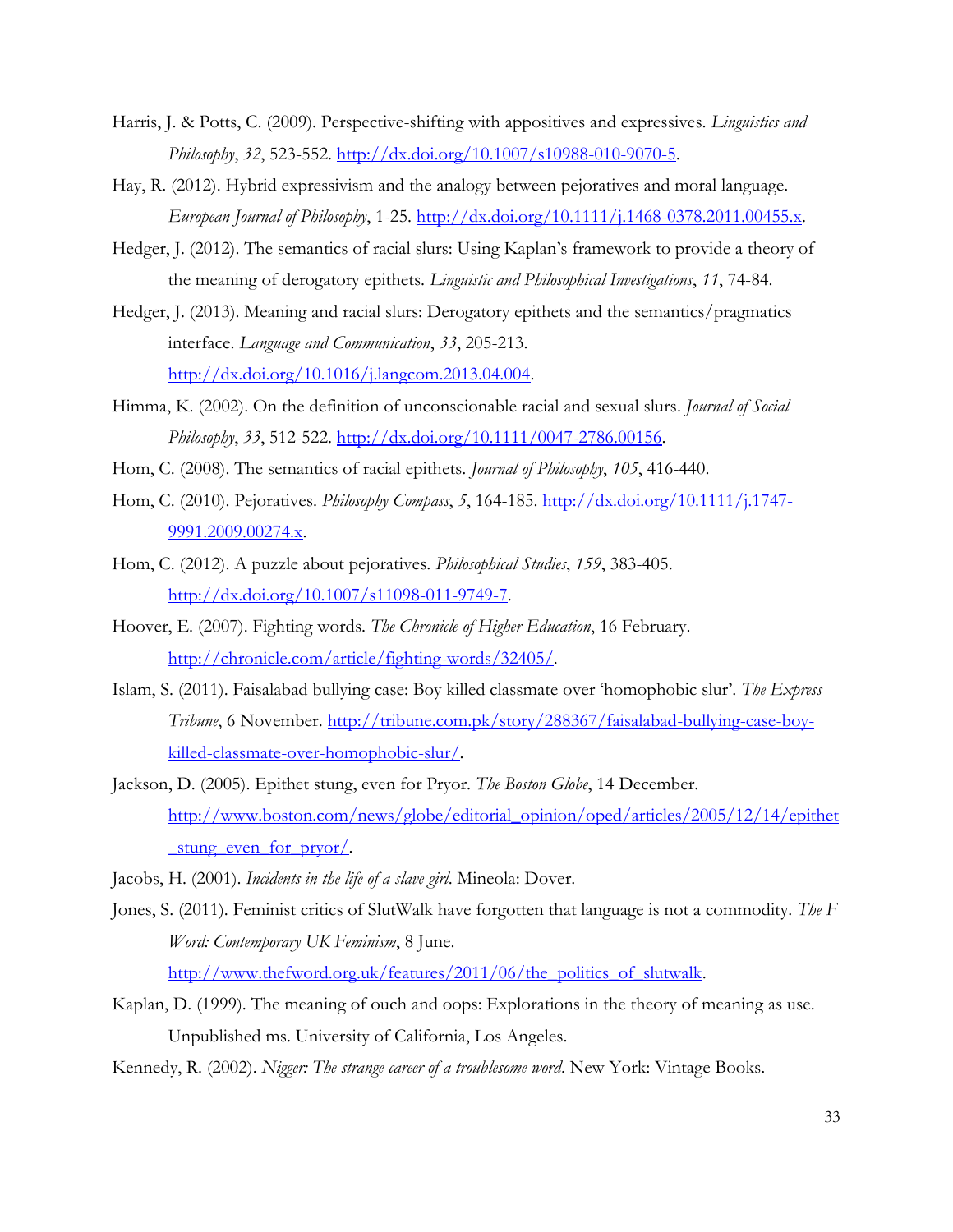- Kiefer, M. (2010). Man sentenced in stomping death of woman in Phoenix. *The Arizona Republic*, 10 December. [http://www.azcentral.com/news/articles/2010/12/09/20101209phoenix-racial](http://www.azcentral.com/news/articles/2010/12/09/20101209phoenix-racial-slur-slaying-sentence.html)[slur-slaying-sentence.html.](http://www.azcentral.com/news/articles/2010/12/09/20101209phoenix-racial-slur-slaying-sentence.html)
- Kim, J. & Sells, P. (2007). Korean honorification: A kind of expressive meaning. *Journal of East Asian Linguistics*, *16*, 303-336. [http://dx.doi.org/10.1007/s10831-007-9014-4.](http://dx.doi.org/10.1007/s10831-007-9014-4)
- Kleinman, S., Ezzell, M., & Frost, C. (2009). Reclaiming critical analysis: The social harms of "bitch". *Sociological Analysis*, *3*, 47-68.
- Leung, R. (2004). Chappelle: 'An act of freedom': Comedy Central comedian talks about using the 'N' word in jokes. *60 Minutes*, *CBS News*, 29 December. [http://www.cbsnews.com/stories/2004/10/19/60II/main650149.shtml.](http://www.cbsnews.com/stories/2004/10/19/60II/main650149.shtml)
- Martin, M. (2011). Beauty shop: Optional tax, 'SlutWalk' opposition. *National Public Radio*, 26 October. [http://www.npr.org/2011/10/26/141719335/beauty-shop-optional-tax-slutwalk](http://www.npr.org/2011/10/26/141719335/beauty-shop-optional-tax-slutwalk-opposition)[opposition.](http://www.npr.org/2011/10/26/141719335/beauty-shop-optional-tax-slutwalk-opposition)
- McCready, E. (2010). Varieties of conventional implicature. *Semantics and Pragmatics*, *3*, 1-57. [http://dx.doi.org/10.3765/sp.3.8.](http://dx.doi.org/10.3765/sp.3.8)
- McLaughlin, E. (2008). Rapper has defiant words for new album. *CNN Entertainment*, 16 July. [http://www.cnn.com/2008/SHOWBIZ/Music/07/16/music.nas/index.html.](http://www.cnn.com/2008/SHOWBIZ/Music/07/16/music.nas/index.html)
- Miscevic, N. (2011). Slurs and thick concepts: Is the new expressivism tenable? *Croatian Journal of Philosophy*, *11*, 157-180.
- Murray, J., Sacks, R., & Schimmel, S. (2011). Our response to the conversation with Ross Reynolds' coverage of SlutWalk Seattle on KUOW 94.9 FM. *SlutWalk Seattle*, 15 May. [http://slutwalkseattle.com/post/5527937600/our-response-to-the-conversation-with-ross](http://slutwalkseattle.com/post/5527937600/our-response-to-the-conversation-with-ross-reynolds)[reynolds.](http://slutwalkseattle.com/post/5527937600/our-response-to-the-conversation-with-ross-reynolds)
- Potts, C. (2003). Expressive content as conventional implicature. In M. Kadowaki & S. Kawahara (eds.), *Proceedings of the North East Linguistics Society 33* (pp. 303-322). Amherst: GLSA.
- Potts, C. (2005). *The logic of conventional implicature*. Oxford: Oxford University Press.
- Potts, C. (2007). The expressive dimension. *Theoretical Linguistics*, *33*, 165-197. [http://dx.doi.org/10.1515/TL.2007.011.](http://dx.doi.org/10.1515/TL.2007.011)
- Potts, C. (2012). Conventional implicature and expressive content. In C. Maienborn, K. von Heusinger & P. Portner (eds.), *Semantics: An international handbook of natural language meaning, volume 3* (pp. 2516-2536). Berlin: Mouton de Gruyter.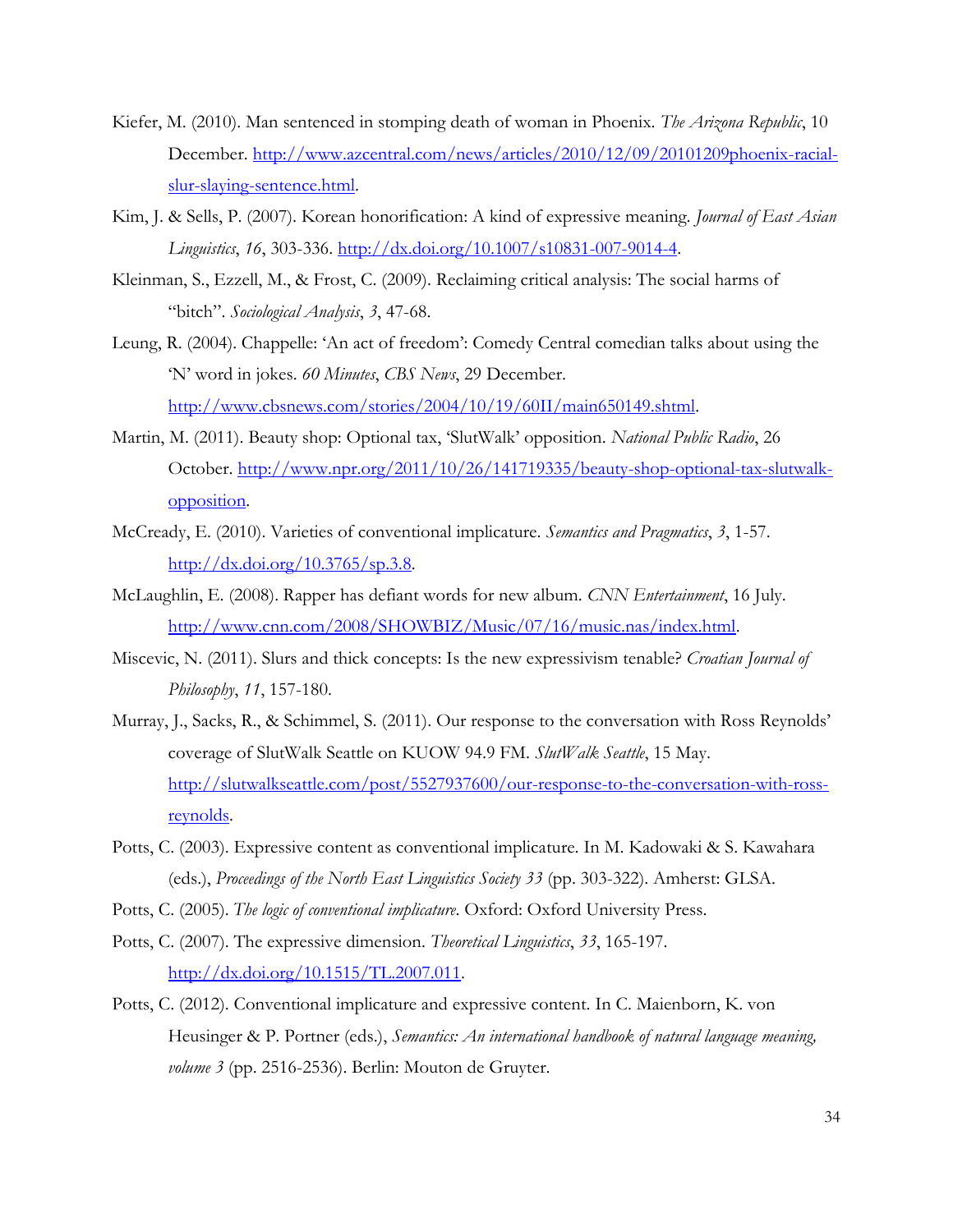- Potts, C., Asudeh, A., Cable, S., Hara, Y., McCready, E., Alonso-Ovalle, L., Bhatt, R., Davis, C., Kratzer, A., Roeper, T. & Walkow, M. (2009). Expressives and identity conditions. *Linguistic Inquiry*, *40*, 356-366.
- Potts, C. & Kawahara, S. (2004). Japanese honorifics as emotive definite descriptions. *Proceedings of Semantics and Linguistic Theory*, *14*, 235-254. [http://elanguage.net/journals/salt/article/view/14.253/1745.](http://elanguage.net/journals/salt/article/view/14.253/1745)
- Pullum, G. & Rawlins, K. (2007). Argument or no argument? *Linguistics and Philosophy*, *30*, 277-287. [http://dx.doi.org/10.1007/s10988-007-9013-y.](http://dx.doi.org/10.1007/s10988-007-9013-y)
- Quattara, K., Lemasson, A. & Zuberbuhler, K. (2009a). Campbell's monkeys concatenate vocalizations into context-specific call sequences. *Proceedings of the National Academy of Sciences of the United States of America*, *Early Edition*, 1-6. [http://dx.doi.org/10.1073/pnas.0908118106.](http://dx.doi.org/10.1073/pnas.0908118106)
- Quattara, K., Lemasson, A. & Zuberbuhler, K. (2009b). Campbell's monkeys use affixation to alter call meaning. *PLoS One*, *4*, e7808. [http://dx.doi.org/10.1371/journal.pone.0007808.](http://dx.doi.org/10.1371/journal.pone.0007808)
- Rahman, J. (2012). The N word: Its history and use in the African American community. *Journal of English Linguistics*, *40*, 137-171. [http://dx.doi.org/10.1177/0075424211414807.](http://dx.doi.org/10.1177/0075424211414807)
- Ratliff, B. (2008). *The jazz ear: Conversations over music*. New York: Henry Holt.
- Richard, M. (2008). *When truth gives out*. Oxford: Oxford University Press.
- Saka, P. (2007). *How to think about meaning*. Netherlands: Springer.
- Schillinger, L. (2010). Sexual politics: Book review of "Big girls don't cry: The election that changed everything for American women" by Rebecca Traister. *The New York Times*, *Sunday Book Review*, 16 September. [http://www.nytimes.com/2010/09/19/books/review/Schillinger](http://www.nytimes.com/2010/09/19/books/review/Schillinger-t.html?pagewanted=all)[t.html?pagewanted=all.](http://www.nytimes.com/2010/09/19/books/review/Schillinger-t.html?pagewanted=all)
- Schlenker, P. (2013). Monkey semantics: Towards a formal analysis of primate alarm calls. *Twenty-Third Semantics and Linguistic Theory Conference*. University of California at Santa Cruz. 3-5 May.
- Schroeder, M. (2008). *Being for: Evaluating the semantic program of expressivism*. Oxford: Oxford University Press.
- Smith, D. (2011). *Less than human: Why we demean, enslave, and exterminate others*. New York: St. Martin's Press.
- Sniderman, P. & Piazza, T. (2002). *Black pride and black prejudice*. Princeton: Princeton University Press.